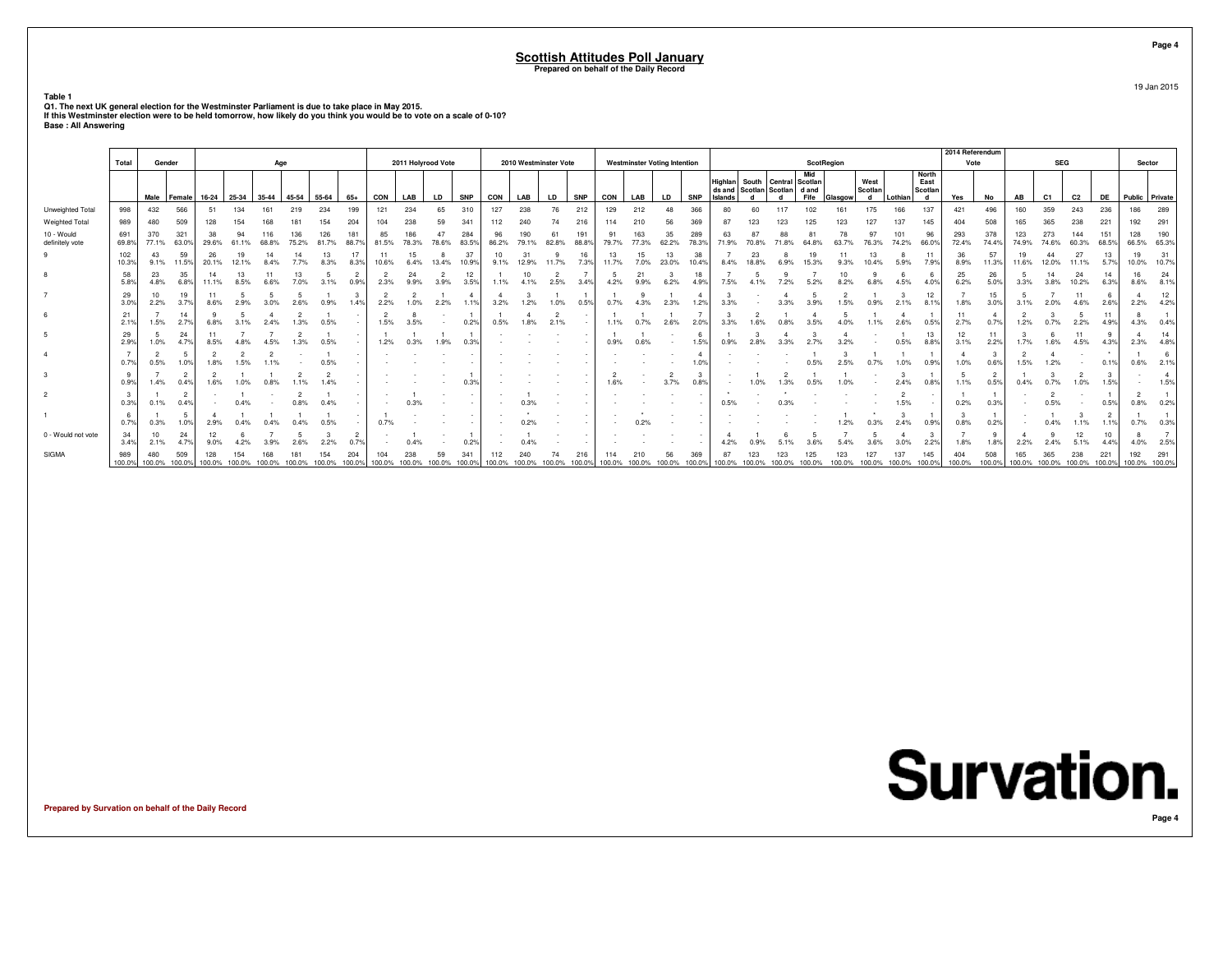19 Jan 2015

**Page 5**

**Table 2**

Q2. Weighted by normal weightings<br>Q2. If there was a Westminster election taking place tomorrow, and there was a candidate from all political parties standing in your constituency, which party do you think you would vote f

|                                              |                        |                        |                        |                                                         |             |             |            |             |             |            |                             |             |                          |                                    |              |                       |              |               |                      |                                     |               |                              |             |                                                           |             |             |                                    |             |                               | 2014 Referendum        |                        |               |                |                             |                        |                      |              |
|----------------------------------------------|------------------------|------------------------|------------------------|---------------------------------------------------------|-------------|-------------|------------|-------------|-------------|------------|-----------------------------|-------------|--------------------------|------------------------------------|--------------|-----------------------|--------------|---------------|----------------------|-------------------------------------|---------------|------------------------------|-------------|-----------------------------------------------------------|-------------|-------------|------------------------------------|-------------|-------------------------------|------------------------|------------------------|---------------|----------------|-----------------------------|------------------------|----------------------|--------------|
|                                              | Total                  | Gender                 |                        |                                                         |             | Age         |            |             |             |            | 2011 Holyrood Vote          |             |                          |                                    |              | 2010 Westminster Vote |              |               |                      | <b>Westminster Voting Intention</b> |               |                              |             |                                                           | ScotRegion  |             |                                    |             |                               | Vote                   |                        |               | <b>SEG</b>     |                             |                        | Sector               |              |
|                                              |                        | Male                   | Female                 | 16-24                                                   | 25-34       | 35-44       | 45-54      | 55-64       | $65+$       | CON        | LAB                         | <b>LD</b>   | <b>SNP</b>               | CON                                | LAB          | LD                    | <b>SNP</b>   | CON           | LAB                  | LD                                  | <b>SNP</b>    | Highlan<br>ds and<br>Islands |             | South Central Scotlan<br>Scotlan Scotlan dand<br><b>d</b> | Mid<br>Fife | Glasgow     | West<br>Scotlan<br>d               | Lothian     | North<br>East<br>Scotlan<br>d | Yes                    | No                     | AB            | C <sub>1</sub> | C2                          | DE                     | Public Private       |              |
| Unweighted Total                             | 956                    | 418                    | 538                    | 44                                                      | 125         | 152         | 212        | 227         | 196         | 121        | 233                         | 65          | 309                      | 127                                | 237          | 76                    | 212          | 129           | 212                  | 48                                  | 366           | 75                           | 59          | 110                                                       | 95          | 153         | 171                                | 159         | 134                           | 414                    | 484                    | 156           | 348            | 229                         | 223                    | 176                  | 281          |
| Weighted Total                               | 955                    | 470                    | 485                    |                                                         |             |             |            | 151         | 203         | 104        | 237                         | 59          | 340                      | 112                                | 240          | 74                    | 216          |               |                      | 56                                  | 369           | 83                           | 122         |                                                           |             |             | 122                                |             | 142                           | 397                    | 499                    | 161           | 356            | 226                         | 211                    | 184                  | 283          |
| Conservative                                 | 114<br>11.9%           | 61<br>12.9%            | 53<br>10.9%            | 3.7%                                                    | 7.5%        | 19<br>11.5% | 10.0%      | 19<br>12.6% | 43<br>21.3% | 74.0%      | 3.1%                        | 8.2%        | 10<br>$3.0$ <sup>9</sup> | 79<br>70.8%                        | 3.2%         | 4.1%                  | з<br>1.4%    | 114<br>100.0% |                      |                                     |               | 7.5%                         | 15.7%       | 6.6%                                                      | 13<br>10.5% | 13<br>11.0% | 18<br>15.0%                        | 23<br>17.5% | 14<br>9.6%                    | 0.9%                   | 107<br>21.5%           | 29<br>18.0%   | 47<br>13.3%    | 20<br>8.9%                  | 8.1%                   | 4.5%                 | 34<br>11.9%  |
| Labour                                       | 210<br>22.0%           | 116<br>24.6%           | 95<br>19.5%            | 12<br>10.5%                                             | 27<br>18.3% | 26.         | 24.3%      | 39<br>26.0% | 47<br>23.1% | 2.6%       | 148<br>62.3%                | 8.6%        | 23<br>6.7%               | 4.8%                               | 133<br>55.7% | 13<br>17.1%           | 6<br>2.7%    |               | 210<br>100.0%        |                                     |               | 15<br>17.9%                  | 16.2%       | 29<br>25.1%                                               | 21.8%       | 29<br>25.1% | 34<br>27.6%                        | 28<br>21.3% | 29<br>20.3%                   | 30<br>7.6%             | 164<br>32.8%           | 30<br>18.8%   | 75<br>20.9%    | 52<br>22.8%                 | 54<br>25.5%            | 58<br>31.3%          | 61<br>21.6%  |
| <b>Liberal Democrat</b>                      | 56<br>5.8%             | 29<br>6.2%             | 27<br>5.5%             | 10.2%                                                   | 4.0%        |             | 2.7%       | 5.2%        | 17<br>8.6%  | 1.6%       | 2.1%                        | 32<br>53.3% | 1.5%                     | 1.3%                               | 0.4%         | 32<br>42.8%           | 0.4%         |               |                      | 56<br>100.0%                        |               | 15<br>17.6%                  | 5.2%        | 1.2%                                                      | 11.0%       | 5.5%        | 4.4%                               | 4.4%        | 1.9%                          | 1.4%                   | 44<br>8.9%             | 4.5%          | 32<br>8.9%     | 13<br>5.9%                  | 1.6%                   | 6<br>3.1%            | 20<br>6.9%   |
| Scottish National<br>Party (SNP)             | 369<br>38.7%           | 186<br>39.6%           | 183<br>37.8%           | 38<br>32.6%                                             | 45.1%       | 66<br>40.7% | 43.6%      | 52<br>34.4% | 70<br>34.7% | 7.1%       | 44<br>18.6%                 | 4.7%        | 264<br>77.8%             | 10<br>8.6%                         | 59<br>24.7%  | 14<br>19.0%           | 185<br>85.9% |               |                      |                                     | 369<br>100.09 | 26<br>30.8%                  | 34.0%       | 59<br>51.0%                                               | 39.9%       | 48<br>41.3% | 38.5%                              | 45<br>33.8% | 55<br>38.6%                   | 300<br>75.5%           | 63<br>12.7%            | 59<br>36.7%   | 142<br>39.8%   | 78<br>34.5%                 | 90<br>42.8%            | 73<br>39.8%          | 114<br>40.4% |
| <b>Another Party (Net)</b>                   | 57<br>6.0%             | 31<br>6.7%             | 26<br>5.3%             | 7.5%                                                    | 6.6%        | 10<br>6.4%  | 12<br>6.8% | 3.8%        | 11<br>5.2%  | -8<br>7.3% | 10<br>4.3%                  | 8.6%        | 14<br>4.19               | 7.3%                               | 10<br>4.0%   | 6.4%                  | 9<br>4.0%    |               |                      |                                     |               | 11<br>13.2%                  | 12          |                                                           | 3.5%        | 5<br>3.9%   | 6.5%                               | 4.7%        | 4.9%                          | 18<br>4.5%             | 35<br>7.1%             | 10<br>6.3%    | 17<br>4.9%     | 14<br>6.2%                  | 15<br>7.3%             | 10<br>5.3%           | 16<br>5.6%   |
| Scottish Green<br>Party                      | 22<br>2.3%             | 5<br>1.1%              | 17<br>3.5%             | 5.8%                                                    |             |             |            | 0.5%        |             |            | 2.3%                        |             | $\overline{2}$<br>0.7%   |                                    | 2.7%         | 6.4%                  | 0.4%         |               |                      |                                     |               | 7.6%                         |             |                                                           |             | 1.5%        | 1.2%                               | 5<br>3.6%   | 1.2%                          | 11<br>2.9%             | 9<br>1.8%              | 3.5%          |                | 6<br>2.8%                   | 1.8%                   | -6<br>3.3%           | -6<br>2.2%   |
| <b>British National</b><br>Party (BNP)       | $\overline{2}$<br>0.2% | 0.3%                   | 0.1%                   |                                                         |             |             |            |             |             |            |                             |             | 0.4%                     |                                    |              |                       | 0.6%         |               |                      |                                     |               | 1.6%                         |             |                                                           |             |             |                                    |             |                               | 0.3%                   | $\sim$                 |               |                | $\cdot$<br>0.2%             | 0.6%                   |                      | 0.5%         |
| <b>Scottish Socialist</b>                    | 0.1%                   | 0.1%                   |                        |                                                         |             |             |            |             |             |            |                             |             |                          |                                    | 0.3%         |                       |              |               |                      |                                     |               |                              |             |                                                           |             |             |                                    |             |                               | 0.2%                   |                        | 0.4%          |                |                             |                        |                      |              |
| UK Independence<br>Party (UKIP)              | 30<br>3.1%             | 22<br>4.7%             | 1.5%                   |                                                         | 1.7%        |             |            | 2.9%        | -8<br>4.1%  | 8<br>7.3%  | 1.7%                        |             | 10<br>2.8%               | 7.3%                               | 1.0%         |                       | 5<br>2.5%    |               |                      |                                     |               | 4.1%                         |             |                                                           |             |             |                                    | 1.0%        | 3.5%                          | 0.6%                   | 25<br>5.1%             | 2.4%          | 10<br>2.8%     | 3.3%                        | 3.9%                   | 2.0%                 | 2.7%         |
| If not listed<br>please state in<br>this box | 3<br>0.3%              | $\overline{2}$<br>0.4% | 0.2%                   | 1.8%                                                    |             |             |            |             |             |            |                             |             | 0.39                     |                                    |              |                       | 0.4%         |               |                      |                                     |               |                              |             |                                                           |             | 1.8%        | 0.7%                               |             |                               | $\overline{2}$<br>0.5% | 0.2%                   |               | 0.3%           |                             | $\overline{2}$<br>1.0% |                      | 0.3%         |
| Undecided                                    | 143<br>15.0%           | 45<br>9.6%             | 98<br>20.2%            | 35.6%                                                   | 17.9%       | 9.7%        | 21         | 25<br>16.6% | 14<br>6.7%  | 7.4%       | 23<br>9.6%                  | 10<br>16.6% | 23<br>6.9%               | 7.0%                               | 29<br>12.0%  | 10.6%                 | 12<br>5.6%   |               |                      |                                     |               | 11<br>12.9%                  | 23<br>19.0% | 14<br>12.0%                                               | 14<br>11.9% | 15<br>13.1% | 10<br>8.1%                         | 21<br>16.1% | 34<br>24.19                   | 40<br>10.1%            | 81<br>16.2%            | 24<br>14.8%   | 42<br>11.9%    | 48<br>21.2%                 | 29<br>13.5%            | 29<br>16.0%          | 35<br>12.4%  |
| Refused                                      | 0.6%                   | $\overline{2}$<br>0.5% | $\overline{4}$<br>0.7% |                                                         | 0.6%        |             |            | 1.5%        |             |            |                             |             |                          |                                    |              |                       |              |               |                      |                                     |               |                              |             |                                                           | 149         |             |                                    | 2.2%        | 0.6%                          |                        | $\overline{4}$<br>0.8% | 0.8%          |                | 0.5%                        | 1.2%                   |                      | 1.2%         |
| <b>SIGMA</b>                                 | 955<br>100.0%          | 470                    | 485                    | 100.0% 100.0% 100.0% 100.0% 100.0% 100.0% 100.0% 100.0% |             |             |            | 151         | 203         | 104        | 237<br>100.0% 100.0% 100.0% |             | 340<br>100.0%            | 112<br>100.0% 100.0% 100.0% 100.0% | 240          |                       | 216          |               | 210<br>100.0% 100.0% | 56<br>100.0%                        | 369<br>100.0% | 83                           | 122         | 100.0% 100.0% 100.0% 100.0%                               |             |             | 122<br>100.0% 100.0% 100.0% 100.0% | 133         | 142                           | 397<br>100.0%          | 499<br>100.0%          | 161<br>100.0% | 356            | 226<br>100.0% 100.0% 100.0% | 211                    | 184<br>100.0% 100.0% | 283          |

**Prepared by Survation on behalf of the Daily Record**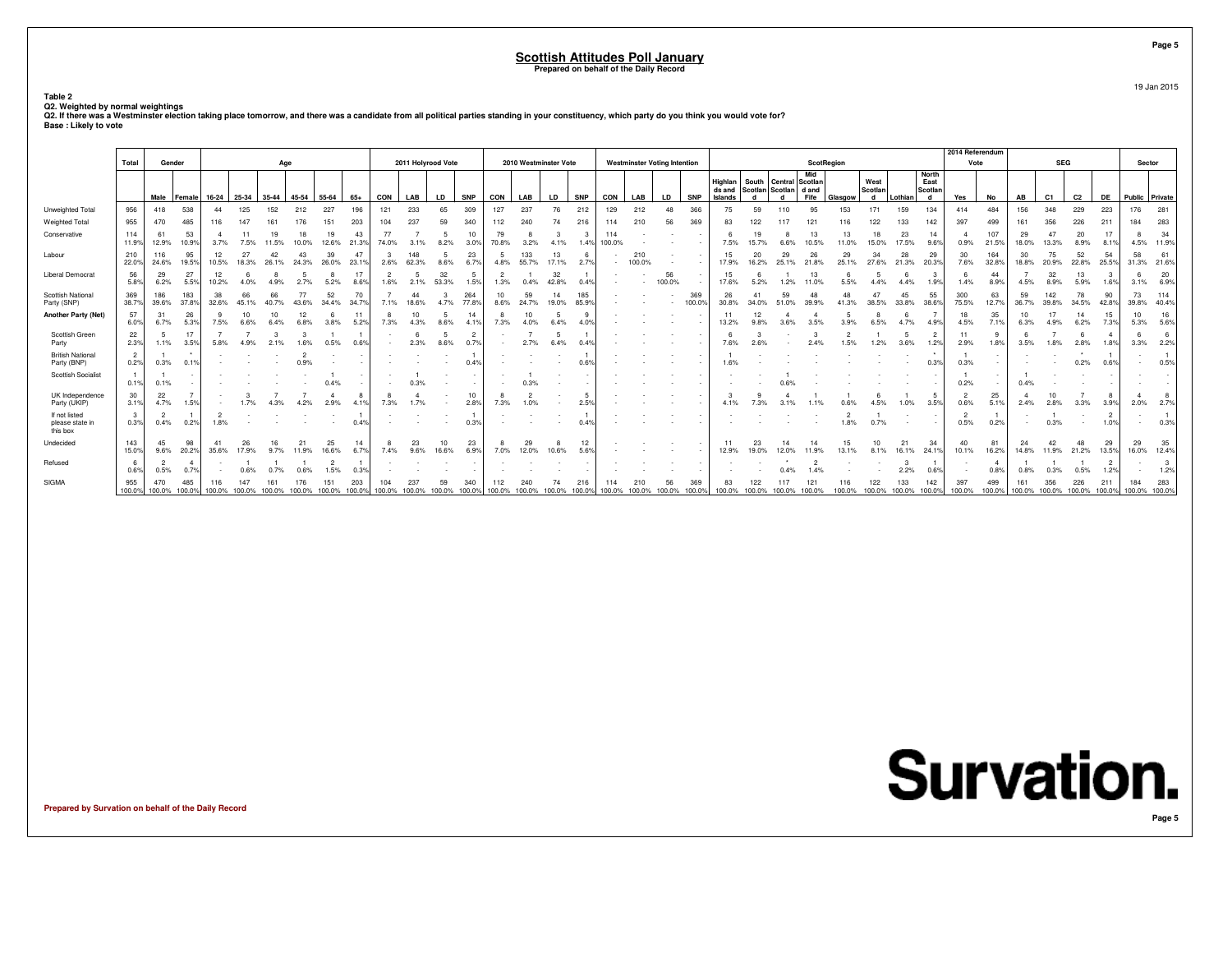19 Jan 2015

**Page 6**

**Table 3**

Q2. Weighted normal weightings and likelihood to vote in Westminster<br>Q2. If there was a Westminster election taking place tomorrow, and there was a candidate from all political parties standing in your constituency, which

|                                              |                        |                        |                        |                                                         |             |           |       |             |             |             |                      |             |                        |             |              |                                   |              |               |               |                                     |               |                              |             |                                                           |             |             |                             |             |                               | 2014 Referendum |                        |               |                |                             |             |                      |              |
|----------------------------------------------|------------------------|------------------------|------------------------|---------------------------------------------------------|-------------|-----------|-------|-------------|-------------|-------------|----------------------|-------------|------------------------|-------------|--------------|-----------------------------------|--------------|---------------|---------------|-------------------------------------|---------------|------------------------------|-------------|-----------------------------------------------------------|-------------|-------------|-----------------------------|-------------|-------------------------------|-----------------|------------------------|---------------|----------------|-----------------------------|-------------|----------------------|--------------|
|                                              | Total                  | Gender                 |                        |                                                         |             | Age       |       |             |             |             | 2011 Holyrood Vote   |             |                        |             |              | 2010 Westminster Vote             |              |               |               | <b>Westminster Voting Intention</b> |               |                              |             |                                                           | ScotRegion  |             |                             |             |                               | Vote            |                        |               | <b>SEG</b>     |                             |             | Sector               |              |
|                                              |                        | Male                   | Female                 | 16-24                                                   | 25-34       | 35-44     | 45-54 | 55-64       | $65+$       | CON         | LAB                  | LD          | <b>SNP</b>             | CON         | LAB          | LD                                | <b>SNP</b>   | CON           | LAB           | LD                                  | <b>SNP</b>    | Highlan<br>ds and<br>Islands |             | South Central Scotlan<br>Scotlan Scotlan dand<br><b>d</b> | Mid<br>Fife | Glasgow     | West<br>Scotlan<br>d        | Lothian     | North<br>East<br>Scotlan<br>d | Yes             | No                     | AB            | C <sub>1</sub> | C2                          | DE          | Public Private       |              |
| Unweighted Total                             | 956                    | 418                    | 538                    | 44                                                      | 125         | 152       | 212   | 227         | 196         | 121         | 233                  | 65          | 309                    | 127         | 237          | 76                                | 212          | 129           | 212           | 48                                  | 366           | 75                           | 59          | 110                                                       | 95          | 153         | 171                         | 159         | 134                           | 414             | 484                    | 156           | 348            | 229                         | 223         | 176                  | 281          |
| Weighted Total                               | 956                    | 482                    | 474                    |                                                         |             |           |       | 156         | 216         | 108         |                      |             | 358                    | 118         | 250          | 78                                | 230          |               |               | 56                                  | 380           | 85                           |             |                                                           |             |             |                             |             | 137                           | 397             | 510                    | 165           | 364            | 221                         | 206         | 183                  | 278          |
| Conservative                                 | 118<br>12.3%           | 63<br>13.1%            | 55<br>11.5%            | 4.1%                                                    | 8.1%        | 11.5%     | 10.0% | 19<br>12.5% | 46<br>21.4% | 82<br>75.7% | 3.2%                 | 8.5%        | 10<br>2.7%             | 84<br>71.1% | 3.2%         | 4.1%                              | з<br>1.4%    | 118<br>100.0% |               |                                     |               | 7.9%                         | 20<br>16.2% | 6.9%                                                      | 11.2%       | 13<br>11.3% | 19<br>15.0%                 | 24<br>18.5% | 13<br>9.7%                    | 0.8%            | 111<br>21.9%           | 30<br>17.9%   | 50<br>13.7%    | 21<br>9.4%                  | 18<br>8.5%  | 4.7%                 | 35<br>12.5%  |
| Labour                                       | 217<br>22.7%           | 119<br>24.8%           | 98<br>20.6%            | 11.1%                                                   | 27<br>19.1% | 43<br>27. | 24.2% | 41<br>26.5% | 50<br>23.2% | 2.7%        | 154<br>63.1%         | 8.5%        | 24<br>6.7%             | 4.9%        | 141<br>56.3% | 13<br>17.2%                       | -6<br>2.7%   |               | 217<br>100.0% |                                     |               | 15<br>18.0%                  | 16.7%       | 30<br>25.2%                                               | 22.6%       | 30<br>26.6% | 35<br>27.5%                 | 30<br>22.8% | 29<br>21.2%                   | 31<br>7.8%      | 172<br>33.7%           | 32<br>19.2%   | 77<br>21.3%    | 53<br>24.0%                 | 55<br>26.7% | 58<br>31.8%          | 62<br>22.5%  |
| <b>Liberal Democrat</b>                      | 56<br>5.8%             | 28<br>5.9%             | 27<br>5.7%             | 10.3%                                                   | 4.0%        |           | 2.9%  | 5.4%        | 18<br>8.5%  | 1.3%        | 2.0%                 | 33<br>53.4% | 1.4%                   | 1.4%        | 0.3%         | 33<br>42.9%                       | 0.4%         |               |               | 56<br>100.0%                        |               | 15<br>17.4%                  | 5.5%        | 1.3%                                                      | 11.4%       | 5.3%        | 4.1%                        | 3.6%        | 2.1%                          | 1.3%            | 47<br>9.2%             | 4.5%          | 31<br>8.6%     | 13<br>6.1%                  | 1.8%        | 6<br>3.1%            | 18<br>6.5%   |
| Scottish National<br>Party (SNP)             | 380<br>39.7%           | 194<br>40.3%           | 186<br>39.19           | 36<br>36.1%                                             | 46.1%       | 41.9%     | 45.0% | 55<br>35.1% | 75<br>34.5% | 7.1%        | 45<br>18.6%          | 4.9%        | 280<br>78.19           | 10<br>8.8%  | 61<br>24.5%  | 15<br>19.4%                       | 197<br>85.8% |               |               |                                     | 380<br>100.09 | 27<br>32.2%                  | 32.9%       | 52.0%                                                     | 38.89       | 48<br>42.7% | 50<br>39.4%                 | 36.9%       | 57<br>41.4%                   | 310<br>78.2%    | 63<br>12.4%            | 62<br>37.8%   | 149<br>40.9%   | 79<br>35.9%                 | 89<br>43.19 | 75<br>40.8%          | 115<br>41.3% |
| <b>Another Party (Net)</b>                   | 58<br>6.1%             | 33<br>6.8%             | 26<br>5.4%             | 7.1%                                                    | 10<br>6.9%  |           |       | 4.0%        | 11<br>5.3%  | -8<br>7.5%  | 10<br>4.2%           | 8.6%        | 15<br>4.2%             | 7.4%        | 10<br>4.0%   | 6.3%                              | 9<br>4.0%    |               |               |                                     |               | 11<br>13.0%                  | 13<br>10.1% | 3.9%                                                      |             | 3.2%        |                             | 4.9%        | 5.2%                          | 17<br>4.2%      | 38<br>7.4%             | 11<br>6.5%    | 18             | 14<br>6.5%                  | 15<br>7.2%  | 10<br>5.6%           | 17<br>6.1%   |
| Scottish Green<br>Party                      | 22<br>2.3%             | 5<br>1.1%              | 17<br>3.5%             | 6.0%                                                    |             |           |       | 0.5%        |             |             | 2.1%                 |             | $\overline{2}$<br>0.7% |             | 2.7%         | 6.3%                              | 0.4%         |               |               |                                     |               | 7.0%                         |             |                                                           | 2.5%        | 1.6%        | 1.2%                        | 3.8%        | 1.1%                          | 11<br>2.7%      | 9<br>1.8%              | 3.5%          | 1.9%           | 6                           | 1.6%        | -6<br>3.4%           | -6<br>2.3%   |
| <b>British National</b><br>Party (BNP)       | $\overline{2}$<br>0.2% | 0.3%                   | 0.1%                   |                                                         |             |           |       |             |             |             |                      |             | 0.4%                   |             |              |                                   | 0.6%         |               |               |                                     |               |                              |             |                                                           |             |             |                             |             | 0.3%                          | 0.4%            | $\sim$                 |               |                | $\cdot$<br>0.2%             | 0.7%        |                      | 0.5%         |
| <b>Scottish Socialist</b>                    | 0.1%                   | 0.2%                   |                        |                                                         |             |           |       | 0.5%        |             |             | 0.3%                 |             |                        |             | 0.3%         |                                   |              |               |               |                                     |               |                              |             |                                                           |             |             |                             |             |                               | 0.2%            |                        | 0.4%          |                |                             |             |                      |              |
| UK Independence<br>Party (UKIP)              | 32<br>3.3%             | 24<br>5.0%             | 8<br>1.6%              |                                                         | 1.9%        |           | 4.5%  | 3.0%        | 4.2%        | 8<br>7.5%   | 1.8%                 |             | 10<br>2.9%             | 7.4%        | 1.0%         |                                   | 6<br>2.5%    |               |               |                                     |               | 4.3%                         |             |                                                           | 1.2%        |             |                             | 1.1%        | 3.8%                          | 0.7%            | 27<br>5.4%             | 2.6%          | 2.9%           | 3.7%                        | 4.4%        | 2.2%                 | 2.9%         |
| If not listed<br>please state in<br>this box | $\overline{2}$<br>0.2% | 0.2%                   | 0.2%                   | 1.1%                                                    |             |           |       |             | 0.5%        |             |                      |             | 0.39                   |             |              |                                   | 0.4%         |               |               |                                     |               |                              |             |                                                           |             | 1.0%        | 0.8%                        |             |                               | 0.3%            | 0.2%                   |               | 0.3%           |                             | 0.5%        |                      | 0.4%         |
| Undecided                                    | 122<br>12.7%           | 42<br>8.8%             | 79<br>16.7%            | 31.2%                                                   | 15.3%       | 7.7%      | 10.1% | 23<br>15.0% | 15          | 5.7%        | 22<br>9.0%           | 10<br>16.1% | 24<br>6.8%             | 6.5%        | 29<br>11.6%  | 10.0%                             | 13<br>5.6%   |               |               |                                     |               | 11.6%                        | 23<br>18.6% | 12<br>10.2%                                               | 13<br>10.8% | 12<br>10.8% | 7.3%                        | 15<br>11.4% | 27<br>19.8%                   | 31<br>7.7%      | 75<br>14.6%            | 22<br>13.3%   | 37<br>10.1%    | 39<br>17.7%                 | 24<br>11.7% | 26<br>14.0%          | 27<br>9.9%   |
| Refused                                      | 0.6%                   | $\overline{2}$<br>0.4% | $\overline{4}$<br>0.8% |                                                         | 0.6%        |           |       | 1.6%        |             |             |                      |             |                        |             |              |                                   |              |               |               |                                     |               |                              |             | 0.5%                                                      | 1.69        |             |                             | 1.9%        | 0.6%                          |                 | $\overline{4}$<br>0.8% | 0.8%          |                | 0.5%                        | 1.0%        |                      | 1.2%         |
| <b>SIGMA</b>                                 | 956<br>100.0%          | 482                    | 474                    | 100.0% 100.0% 100.0% 100.0% 100.0% 100.0% 100.0% 100.0% |             |           |       |             | 216         | 108         | 100.0% 100.0% 100.0% |             | 358<br>100.0%          | 118         | 250          | 78<br>100.0% 100.0% 100.0% 100.0% | 230          |               | 100.0% 100.0% | 56<br>100.0%                        | 380<br>100.0% | 85                           |             | 100.0% 100.0% 100.0% 100.0%                               |             |             | 100.0% 100.0% 100.0% 100.0% |             | 137                           | 397<br>100.0%   | 510<br>100.0%          | 165<br>100.0% | 364            | 221<br>100.0% 100.0% 100.0% | 206         | 183<br>100.0% 100.0% | 278          |

**Prepared by Survation on behalf of the Daily Record**

**Page 6**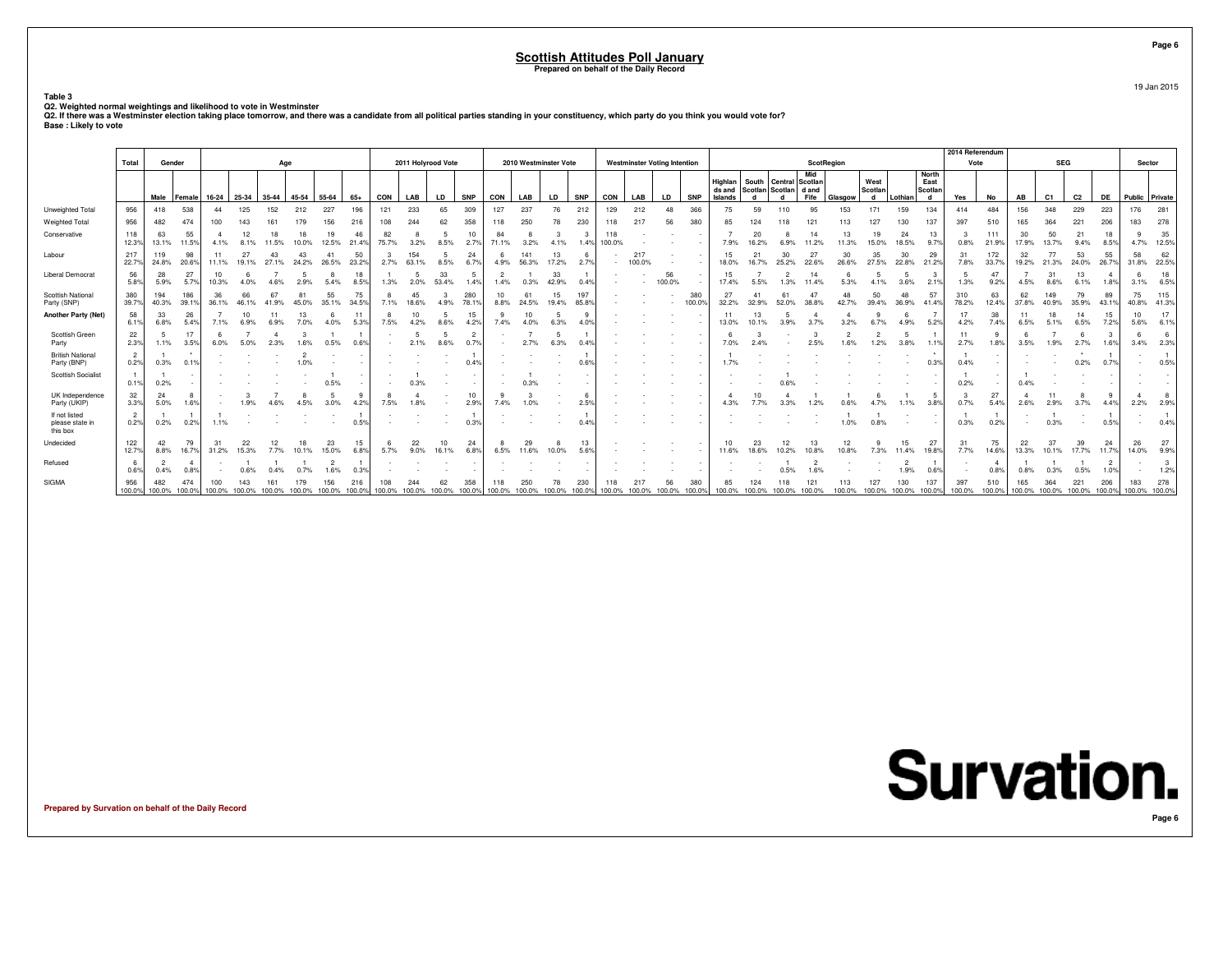19 Jan 2015

**Table 4**

Q2. Weighted normal weightings, likelihood to vote in Westminster and with undecided / refused removed<br>Q2. If there was a Westminster election taking place tomorrow, and there was a candidate from all political parties sta

|                                              |                        |               |                    |             |                   |              |        |             |               |               |                    |              |               |               |                       |              |               |               |                                     |              |               |                              |               |                                              |                        |             |                      |             |                                      | 2014 Referendum |               |               |                |               |               |                      |              |
|----------------------------------------------|------------------------|---------------|--------------------|-------------|-------------------|--------------|--------|-------------|---------------|---------------|--------------------|--------------|---------------|---------------|-----------------------|--------------|---------------|---------------|-------------------------------------|--------------|---------------|------------------------------|---------------|----------------------------------------------|------------------------|-------------|----------------------|-------------|--------------------------------------|-----------------|---------------|---------------|----------------|---------------|---------------|----------------------|--------------|
|                                              | Total                  | Gender        |                    |             |                   | Age          |        |             |               |               | 2011 Holyrood Vote |              |               |               | 2010 Westminster Vote |              |               |               | <b>Westminster Voting Intention</b> |              |               |                              |               |                                              | <b>ScotRegion</b>      |             |                      |             |                                      | Vote            |               |               | <b>SEG</b>     |               |               | Sector               |              |
|                                              |                        |               | Male Female        |             | 16-24 25-34 35-44 |              | 45-54  | 55-64       | $65+$         | CON           | LAB                | <b>LD</b>    | <b>SNP</b>    | CON           | LAB                   | LD           | <b>SNP</b>    | CON           | LAB                                 | <b>LD</b>    | <b>SNP</b>    | Highlan<br>ds and<br>Islands |               | South Central<br>Scotlan Scotlan dand<br>್ರಗ | Mid<br>Scotlan<br>Fife | Glasgow     | West<br>Scotlan<br>d | Lothian     | <b>North</b><br>East<br>Scotlan<br>d | Yes             | No            | AB            | C <sub>1</sub> | C2            | <b>DE</b>     | Public Private       |              |
| Unweighted Total                             | 814                    | 379           | 435                | 29          | 102               | 130          | 183    | 189         | 181           | 112           | 211                | 54           | 296           | 119           | 214                   | 68           | 203           | 129           | 212                                 | 48           | 366           | 63                           |               | 93                                           |                        | 133         | 156                  | 132         | 108                                  | 378             | 400           | 135           | 302            | 190           | 187           | 149                  | 241          |
| Weighted Total                               | 828                    | 437           | 391                |             |                   |              |        |             | 201           | 102           | 222                |              | 334           | 111           | 221                   | 70           | 217           |               | 217                                 | 56           | 380           |                              |               |                                              |                        |             |                      |             | 109                                  | 366             | 431           | 142           | 326            |               | 180           | 157                  | 247          |
| Conservative                                 | 118<br>14.2%           | 63<br>14.4%   | 55<br>14.0%        | 6.0%        | 9.6%              | 12.5%        | 11.3%  | 19<br>14.9% | 46<br>23.0%   | 82<br>80.3%   | 3.5%               | 10.1%        | 10<br>2.9%    | 84<br>76.0%   | 3.7%                  | 4.6%         | 1.5%          | 118<br>100.0% |                                     |              |               | 8.9%                         | 19.9%         |                                              |                        | 13<br>12.7% | 19<br>16.2%          | 21.4%       | 13<br>12.2%                          | 0.9%            | 111<br>25.9%  | 30<br>20.9%   | 50<br>15.3%    | 21<br>11.4%   | 9.8%          | 5.5%                 | 35<br>14.0%  |
| Labour                                       | 217<br>26.2%           | 119<br>27.3%  | 98<br>25.0%        | 16.2%       | 27<br>22.7%       | 29.4%        |        | 31.7%       | 50<br>25.0%   | 2.9%          | 154<br>69.3%       |              | 24<br>7.2%    | 5.2%          | 141<br>63.7%          | 13<br>19.1%  | 2.9%          |               | 217<br>100.0%                       |              |               | 15<br>20.3%                  |               | 30                                           | 25.89                  | 30          | 35<br>29.7%          | 30<br>26.3% | 29<br>26.7%                          | 8.4%            | 172<br>39.9%  | 32<br>22.3%   | 77<br>23.7%    | 53<br>29.3%   | 55<br>30.5%   | 58<br>37.0%          | 62<br>25.3%  |
| <b>Liberal Democrat</b>                      | 56<br>6.7%             | 28<br>6.5%    | 27<br>7.0%         | 10<br>15.0% | 4.8%              | 5.0%         | 3.3%   | 6.4%        | 18<br>9.29    | 1.3%          | 2.2%               | 33<br>63.7%  | 1.5%          | 1.5%          | 0.3%                  | 33<br>47.7%  | 0.5%          |               |                                     | 56<br>100.0% |               | 15<br>19.7%                  |               | 1.5%                                         | 13.0%                  | 5.9%        |                      | 4.2%        | 2.6%                                 | 1.4%            | 47<br>10.8%   | 5.2%          | 31<br>9.6%     | 13<br>7.4%    | 2.1%          | 3.6%                 | 18<br>7.4%   |
| <b>Scottish National</b><br>Party (SNP)      | 380<br>45.8%           | 194<br>44.4%  | 186<br>47.5%       | 36<br>52.4% | 66<br>54.8%       | 45.5%        | 50.5%  | 55<br>42.1% | 75<br>37.2%   | 7.5%          | 45<br>20.4%        | 5.9%         | 280<br>83.8%  | 10<br>9.4%    | 27.8%                 | 15<br>21.6%  | 197<br>90.9%  |               |                                     |              | 380<br>100.0% | 27<br>36.4%                  |               | 58.2%                                        | 44.3%                  | 48<br>47 9% | 50<br>42.5%          | 42.5%       | 57<br>52.1%                          | 84.7%           | 63<br>14.7%   | 62<br>44.1%   | 149<br>45.7%   | 79<br>43.9%   | 89<br>49.4%   | 75<br>47.4%          | 115<br>46.4% |
| <b>Another Party (Net)</b>                   | 58<br>7.0%             | 33<br>7.5%    | 26<br>6.6%         | 10.3%       | 10<br>8.2%        | 7.5%         | 7.9%   | 4.8%        | 11<br>5.7%    | 8<br>8.0%     | 10<br>4.6%         | 10.2%        | 15<br>4.5%    | 7.9%          | 10<br>4.5%            | 7.1%         | 9             |               |                                     |              |               | 14.7%                        |               |                                              |                        |             | 7.3%                 | 5.6%        | 6.5%                                 | 4.5%            | 38<br>8.7%    | 11<br>7.5%    | 18<br>5.7%     | 14<br>7.9%    | 8.3%          | 10<br>6.5%           | 17<br>6.9%   |
| Scottish Green<br>Party                      | 22<br>2.6%             | 5<br>1.2%     | 17<br>4.3%         | 8.7%        |                   |              |        |             |               |               | 2.3%               | 10.2%        | 0.79          |               | 3.0%                  | 7.1%         | 0.5%          |               |                                     |              |               | 7.9%                         |               |                                              |                        | 1.8%        | 1.3%                 | 4.3%        | 1.4%                                 | 2.9%            | 2.2%          | 4.0%          | 2.1%           | 3.2%          | 1.9%          | 3.9%                 | 2.6%         |
| <b>British National</b><br>Party (BNP)       | $\overline{2}$<br>0.2% | 0.3%          | 0.1%               |             |                   |              |        |             |               |               |                    |              |               |               |                       |              | 0.7%          |               |                                     |              |               |                              |               |                                              |                        |             |                      |             | 0.4%                                 | 0.4%            |               |               |                | 0.2%          | 0.8%          |                      | 0.6%         |
| <b>Scottish Socialist</b>                    | 0.1%                   | 0.2%          |                    |             |                   |              |        |             |               |               | 0.3%               |              |               |               | 0.3%                  |              |               |               |                                     |              |               |                              |               |                                              |                        |             |                      |             |                                      | 0.2%            |               | 0.5%          |                |               |               |                      |              |
| UK Independence<br>Party (UKIP)              | 32<br>3.8%             | 24<br>5.5%    | $2.0$ <sup>9</sup> |             | 2.3%              |              |        |             |               | 8.0%          | 1.9%               |              | 10<br>3.1%    | 7.9%          | 1.2%                  |              | 2.79          |               |                                     |              |               |                              |               |                                              |                        |             |                      |             | 4.8%                                 | 0.7%            | 27<br>6.3%    | 3.0%          | 3.2%           | 4.5%          | 5.0%          | 2.5%                 | 3.3%         |
| If not listed<br>please state in<br>this box | $\overline{2}$<br>0.3% | 0.3%          | 0.3%               | 1.6%        |                   |              |        |             | 0.5%          |               |                    |              |               |               |                       |              | 0.5%          |               |                                     |              |               |                              |               |                                              |                        | 1.1%        | 0.8%                 |             | $\sim$                               | 0.3%            | 0.2%          |               | 0.3%           |               | 0.6%          |                      | 0.4%         |
| SIGMA                                        | 828<br>100.0%          | 437<br>100.0% | 391<br>100.0%      | 100.0%      | 121<br>100.0%     | 48<br>100.0% | 100.0% | 100.0%      | 201<br>100.0% | 102<br>100.0% | 222<br>100.0%      | 52<br>100.0% | 334<br>100.0% | 111<br>100.0% | 221<br>100.0%         | 70<br>100.0% | 217<br>100.0% | 100.0%        | 100.0%                              | 56<br>100.0% | 380<br>100.0% | 75<br>100.0%                 | 101<br>100.0% | 105<br>100.0%                                | 106<br>100.0%          | 100.0%      | 100.0%               | 100.0%      | 109<br>100.0%                        | 366<br>100.0%   | 431<br>100.0% | 142<br>100.0% | 326<br>100.0%  | 181<br>100.0% | 180<br>100.0% | 157<br>100.0% 100.0% | 247          |

**Prepared by Survation on behalf of the Daily Record**

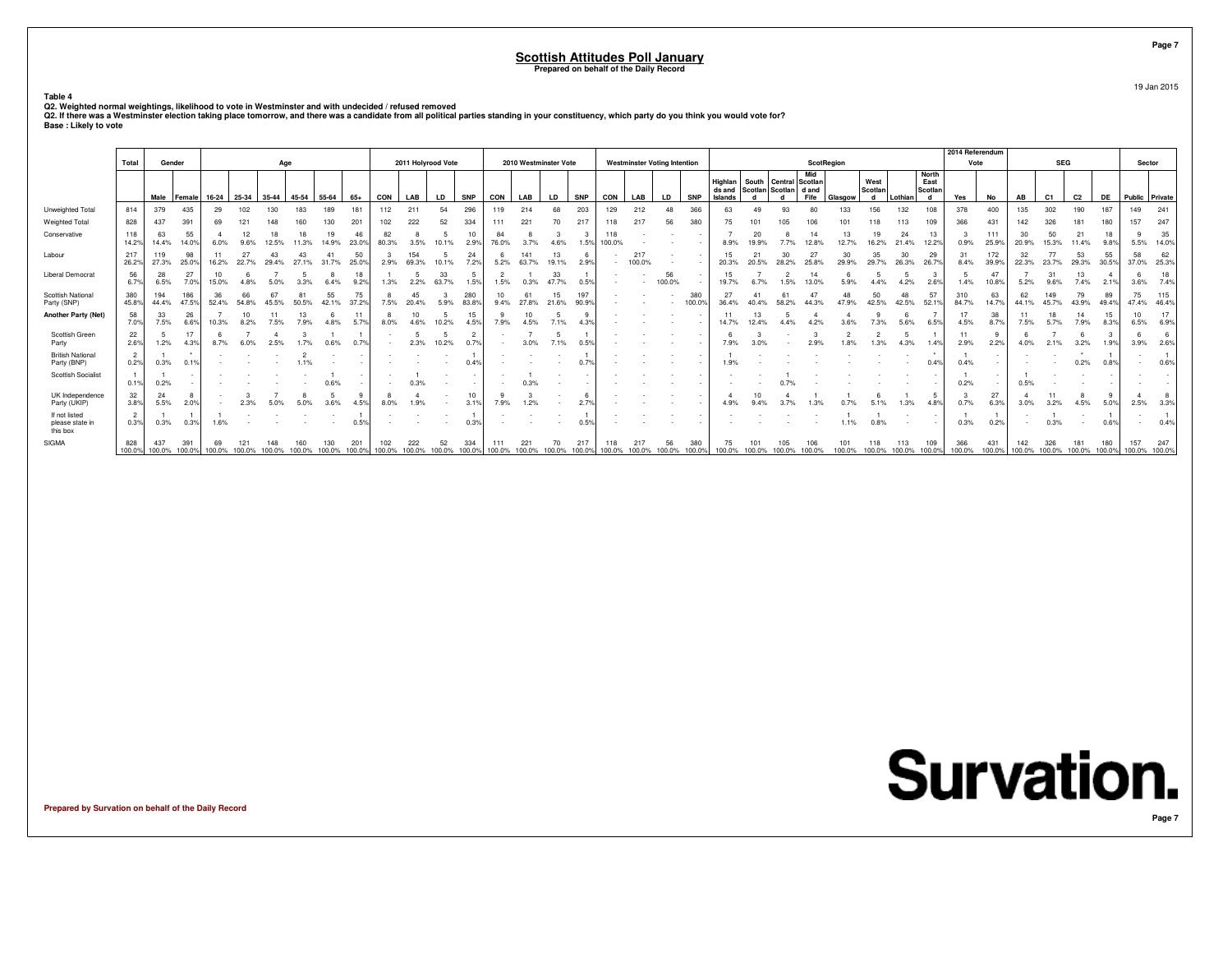#### **Scottish Attitudes Poll January**

**Prepared on behalf of the Daily Record**

**Table 5**

2014 Referendu **Total Gender**r <u>|</u> Age **2011 Holyrood Vote 2010 Westminster Vote Westminster Voting Intention ScotRegion Vote SEG**SEG Sector **Mid North HighlanSouth Central Scotlan West East ds and Scotlan Scotlan d and Scotlan Scotlan Male Female 16-24 25-34 35-44 45-54 55-64 65+**65+ **CON**<br>199 121 **LAB LD SNP CON LAB LD SNP CON LAB LD SNP Islands <sup>d</sup> <sup>d</sup> Fife Glasgow <sup>d</sup> Lothian <sup>d</sup> Yes No AB C1 C2 DE Public Private** Unweighted Total 9988 | 432 566 | 51 134 161 219 234 199 | 121 234 65 310 | 127 238 76 212 | 129 212 48 366 | 80 60 117 102 161 175 166 137 | 421 496 | 160 359 243 236 | 186 289 Weighted Total 9899 | 480 509 | 128 154 168 181 154 204 | 104 238 59 341 | 112 240 74 216 | 114 210 56 369 | 87 123 123 123 127 137 145 | 404 508 | 165 365 238 221 | 192 291 10 - would <sup>730</sup> <sup>378</sup> <sup>352</sup> <sup>58</sup> <sup>104</sup> <sup>120</sup> <sup>137</sup> <sup>129</sup> <sup>182</sup> <sup>86</sup> <sup>190</sup> <sup>49</sup> <sup>302</sup> <sup>95</sup> <sup>202</sup> <sup>61</sup> <sup>194</sup> <sup>92</sup> <sup>161</sup> <sup>39</sup> <sup>307</sup> <sup>70</sup> <sup>92</sup> <sup>96</sup> <sup>92</sup> <sup>84</sup> <sup>99</sup> <sup>99</sup> <sup>98</sup> <sup>316</sup> <sup>390</sup> <sup>122</sup> <sup>285</sup> <sup>166</sup> <sup>156</sup> <sup>132</sup> <sup>203</sup> definitely vote 73.8% 78.7% 69.2% 45.2% 67.5% 71.4% 75.8% 83.6% 89.2% 83.0% 80.0% 82.7% 88.7% 85.2% 84.0% 82.7% 90.2% 81.1% 76.4% 70.6% 83.0% 80.0% 74.8% 78.0% 73.8% 68.6% 78.2% 72.7% 67.4% 78.2% 76.8% 74.3% 78.2% 69.7% 70.7% 68.5% 69.7% 9 <sup>78</sup> <sup>39</sup> <sup>39</sup> <sup>6</sup> <sup>19</sup> <sup>15</sup> <sup>12</sup> <sup>10</sup> <sup>16</sup> <sup>8</sup> <sup>15</sup> <sup>5</sup> <sup>22</sup> <sup>8</sup> <sup>21</sup> <sup>7</sup> <sup>14</sup> <sup>10</sup> <sup>15</sup> <sup>3</sup> <sup>36</sup> <sup>6</sup> <sup>18</sup> <sup>5</sup> <sup>12</sup> <sup>7</sup> <sup>12</sup> <sup>6</sup> <sup>12</sup> <sup>30</sup> <sup>46</sup> <sup>19</sup> <sup>29</sup> <sup>15</sup> <sup>15</sup> <sup>18</sup> <sup>24</sup> 7.9% 8.2% 7.6% 4.8% 12.3% 8.8% 6.6% 6.6% 7.9% 7.6% 6.4% 9.2% 6.4% 7.1% 8.7% 10.0% 6.6% 8.8% 7.3% 5.8% 9.6% 6.8% 14.6% 4.2% 9.6% 5.6% 9.6% 4.7% 8.1% 7.4% 9.0% 11.7% 8.0% 6.4% 6.7% 9.2% 8.2% 8 <sup>50</sup> <sup>22</sup> <sup>28</sup> <sup>12</sup> <sup>6</sup> <sup>8</sup> <sup>16</sup> <sup>6</sup> <sup>2</sup> <sup>3</sup> <sup>20</sup> <sup>2</sup> <sup>11</sup> <sup>3</sup> <sup>10</sup> <sup>4</sup> <sup>6</sup> <sup>4</sup> <sup>19</sup> <sup>6</sup> <sup>8</sup> <sup>2</sup> <sup>7</sup> <sup>4</sup> <sup>3</sup> <sup>12</sup> <sup>6</sup> <sup>10</sup> <sup>6</sup> <sup>13</sup> <sup>31</sup> <sup>6</sup> <sup>18</sup> <sup>16</sup> <sup>10</sup> <sup>12</sup> <sup>23</sup> 5.1% 4.6% 5.5% 9.7% 3.6% 4.9% 9.0% 4.0% 1.0% 2.9% 8.6% 2.5% 3.3% 3.1% 4.3% 5.7% 2.8% 3.5% 9.0% 10.9% 2.1% 2.2% 5.4% 3.5% 2.3% 10.2% 5.1% 7.0% 4.2% 3.3% 6.2% 3.6% 5.0% 6.8% 4.5% 6.3% 7.7% 77 | 31 | 11 21 | 12 5 8 4 1 2 | 4 5 2 1 | 5 2 1 1 3 6 3 5 4 1 2 5 3 3 3 10 | 15 14 7 9 12 3 8 3.2% 2.2% 4.1% 9.0% 3.2% 4.8% 2.1% 0.9% 0.8% 3.9% 2.0% 3.5% 0.2% 4.1% 0.9% 1.0% 0.2% 3.0% 2.8% 4.6% 1.3% 4.9% 0.7% 1.5% 3.6% 2.8% 2.2% 2.4% 7.2% 3.8% 2.8% 4.3% 2.5% 5.1% 1.4% 4.0% 4.4% 6 <sup>26</sup> <sup>8</sup> <sup>17</sup> <sup>14</sup> <sup>5</sup> <sup>5</sup> <sup>2</sup> - \* <sup>2</sup> <sup>6</sup> - <sup>3</sup> <sup>1</sup> <sup>4</sup> \* - <sup>1</sup> <sup>8</sup> <sup>1</sup> <sup>10</sup> <sup>2</sup> <sup>2</sup> <sup>3</sup> <sup>6</sup> <sup>5</sup> <sup>1</sup> <sup>1</sup> <sup>4</sup> <sup>11</sup> <sup>3</sup> \* <sup>4</sup> <sup>9</sup> <sup>13</sup> <sup>13</sup> <sup>5</sup>  $\frac{26}{2.6%}$  1.8% 3.4% 10.6% 3.1% 2.8% 1.3% - 0.2% 1.5% 2.4% - 1.0% 0.5% 1.8% 0.6% - 0.5% 3.6% 1.8% 2.8% 2.8% 1.6% 2.8% 5.0% 4.3% 0.8% 1.1% 2.8% 2.8% 0.7% 0.3% 1.0% 3.8% 5.8% 6.9% 1.9% 5 <sup>23</sup> <sup>6</sup> <sup>17</sup> <sup>7</sup> <sup>7</sup> <sup>5</sup> <sup>3</sup> <sup>1</sup> - <sup>1</sup> <sup>1</sup> <sup>1</sup> - - - - <sup>1</sup> <sup>1</sup> <sup>2</sup> <sup>2</sup> <sup>2</sup> \* <sup>2</sup> <sup>5</sup> - <sup>3</sup> <sup>1</sup> <sup>3</sup> <sup>9</sup> <sup>8</sup> <sup>9</sup> <sup>3</sup> <sup>5</sup> <sup>7</sup> <sup>8</sup> - <sup>11</sup> 2.3% 1.3% 3.3% 5.7% 4.6% 3.1% 1.6% 0.4% - 1.2% 0.3% 1.9% - - - - 0.3% 0.9% 1.0% 3.7% 0.5% 0.4% 1.9% 4.1% - 2.4% 0.7% 2.0% 6.1% 2.1% 1.7% 1.7% 1.4% 3.1% 3.5% - 3.7% 4 <sup>10</sup> <sup>4</sup> <sup>6</sup> <sup>4</sup> <sup>2</sup> <sup>2</sup> <sup>1</sup> <sup>1</sup> <sup>1</sup> - - - - - - - - <sup>1</sup> - <sup>1</sup> <sup>1</sup> - - - - <sup>3</sup> <sup>2</sup> <sup>5</sup> <sup>1</sup> <sup>2</sup> <sup>4</sup> <sup>4</sup> <sup>1</sup> <sup>1</sup> <sup>4</sup> <sup>1</sup> <sup>3</sup> 1.0%%| 0.9% 1.2%| 3.4% 1.5% 1.0% 0.4% 0.5% 0.9%| - - - - - - - - - | 1.2% - 2.6% 0.3%| - - - - - - 2.4% 1.2% 0.9%| 0.4% 0.8%| 2.6% 0.4% 0.3%| 1.8%| 0.6% 0.9% 3 $3$  1  $7$   $1$   $1$   $1$   $1$   $1$   $2$   $1$   $1$   $2$   $1$   $1$   $2$   $1$   $1$   $2$   $1$   $1$   $2$   $1$   $1$   $1$   $2$   $1$   $1$   $1$   $2$   $1$   $1$   $1$   $2$   $1$   $1$   $1$   $2$   $1$   $1$   $1$   $2$   $1$   $1$   $1$   $2$   $1$   $1$   $1$   $2$   $1$   $1$   $1$   $2$   $1$   $1$   $1$ 0.7%%| 0.1% 1.3%| 2.0% 1.0% 1.2% 0.2% 0.4% - | - 0.3% - - | - - - - - 0.3%| - - 0.8% 2.9% 0.4% - 0.8% 0.7%| 0.6% 0.3%| 0.2% 0.9% 0.2% 1.4%| 0.4% 1.0% 2 <sup>3</sup> \* <sup>3</sup> <sup>1</sup> <sup>1</sup> - <sup>1</sup> \* - - - - - - - - - - - - - - - - - - - <sup>3</sup> - <sup>1</sup> <sup>1</sup> - <sup>3</sup> <sup>1</sup> - - <sup>3</sup> 0.4% 0.1% 0.6% 1.1% 0.4% - 0.5% 0.3% - - - - - - - - - - - - - - - - - - - 2.6% - 0.2% 0.1% - 0.8% 0.3% - - 1.0% <sup>4</sup> <sup>2</sup> <sup>2</sup> <sup>1</sup> - <sup>1</sup> \* <sup>1</sup> - - - - <sup>1</sup> - - - - <sup>1</sup> - - - - - \* - <sup>1</sup> - <sup>1</sup> <sup>1</sup> \* <sup>1</sup> - - - <sup>4</sup> <sup>2</sup> - 0.4%%| 0.4% 0.4%| 1.1% - 0.4% 0.2% 0.7% -| - - - - 0.3%| - - - - - | 1.0% - - - | - - - 0.3% - 1.2% - 0.5% 0.8%| 0.1% 0.2%| - - - - 1.6%| 0.9% -0 - would not vote <sup>26</sup> <sup>8</sup> <sup>18</sup> <sup>9</sup> <sup>4</sup> <sup>3</sup> <sup>4</sup> <sup>4</sup> <sup>1</sup> - - - - - - - - - - - - <sup>3</sup> <sup>1</sup> <sup>6</sup> <sup>4</sup> <sup>3</sup> <sup>3</sup> <sup>4</sup> <sup>3</sup> <sup>4</sup> <sup>7</sup> <sup>2</sup> <sup>7</sup> <sup>11</sup> <sup>6</sup> <sup>6</sup> <sup>4</sup>  $^{26}_{2.6\%}$ %| 1.7% 3.5%| 7.4% 2.9% 1.6% 2.2% 2.6% 0.5%| · · · · · | · · · · · | · · · · | 2.9% 0.9% 4.8% 2.8% 2.3% 2.9% 2.9% 1.9% 1.9% 1.9% 1.9% 1.9% 4.5% 2.6%| 3.2% 1.5% SIGMA <sup>989</sup> <sup>480</sup> <sup>509</sup> <sup>128</sup> <sup>154</sup> <sup>168</sup> <sup>181</sup> <sup>154</sup> <sup>204</sup> <sup>104</sup> <sup>238</sup> <sup>59</sup> <sup>341</sup> <sup>112</sup> <sup>240</sup> <sup>74</sup> <sup>216</sup> <sup>114</sup> <sup>210</sup> <sup>56</sup> <sup>369</sup> <sup>87</sup> <sup>123</sup> <sup>123</sup> <sup>125</sup> <sup>123</sup> <sup>127</sup> <sup>137</sup> <sup>145</sup> <sup>404</sup> <sup>508</sup> <sup>165</sup> <sup>365</sup> <sup>238</sup> <sup>221</sup> <sup>192</sup> <sup>291</sup>  $1000$  $1000\% - 1000\% - 1000\% - 1000\% - 1000\% - 1000\% - 1000\% - 1000\% - 1000\% - 1000\% - 1000\% - 1000\% - 1000\% - 1000\% - 1000\% - 1000\% - 1000\% - 1000\% - 1000\% - 1000\% - 1000\% - 1000\% - 1000\% - 1000\% - 1000\% - 1000\% - 1000\% - 1000$ 

 **Q3. The next Scottish Parliament election will be in May 2016. If that election were to be held tomorrow, how likely do you think you would be to vote on a scale of 0-10?Base : All Answering**

**Prepared by Survation on behalf of the Daily Record**

**Survation.** 

**Page 8**

**Page 8**

19 Jan 2015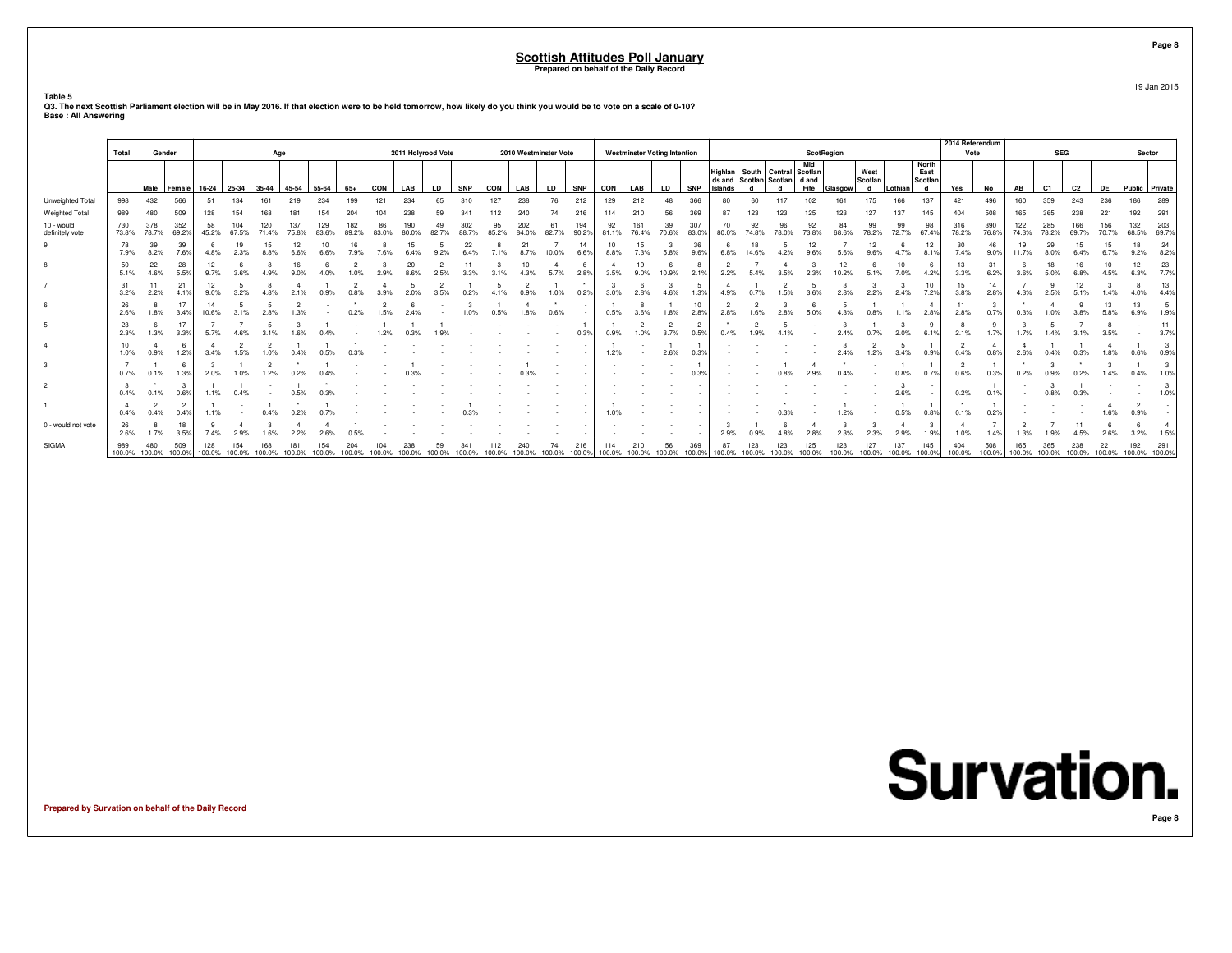**Table 6**

Q4. Weighted by normal weightings<br>Q4. In the next Scottish Parliament election you will be given two votes. Your first vote will be for a single person to represent your constituency in the Scottish Parliament.<br>If the elec

| <b>Base: Likely to vote</b> |  |
|-----------------------------|--|
|-----------------------------|--|

|                                  |              |                             |              |             |             |                      |             |             |                       |        |                    |             |              |             |              |                       |                        |             |                                     |             |              |                   |        |                                                   |             |             |                 |             |                                 | 2014 Referendum |               |             |                |                |                        |                      |              |
|----------------------------------|--------------|-----------------------------|--------------|-------------|-------------|----------------------|-------------|-------------|-----------------------|--------|--------------------|-------------|--------------|-------------|--------------|-----------------------|------------------------|-------------|-------------------------------------|-------------|--------------|-------------------|--------|---------------------------------------------------|-------------|-------------|-----------------|-------------|---------------------------------|-----------------|---------------|-------------|----------------|----------------|------------------------|----------------------|--------------|
|                                  | Total        | Gender                      |              |             |             | Age                  |             |             |                       |        | 2011 Holyrood Vote |             |              |             |              | 2010 Westminster Vote |                        |             | <b>Westminster Voting Intention</b> |             |              |                   |        |                                                   | ScotRegion  |             |                 |             |                                 | Vote            |               |             | <b>SEG</b>     |                |                        | Sector               |              |
|                                  |              |                             |              |             |             |                      | 45-54       |             |                       |        | LAB                |             |              |             |              |                       | <b>SNP</b>             |             |                                     |             | <b>SNP</b>   | Highlan<br>ds and |        | South   Central   Scotlan<br>Scotlan Scotlan dand | Mid         |             | West<br>Scotlan | Lothian     | <b>North</b><br>East<br>Scotlan |                 |               |             |                |                |                        |                      |              |
|                                  |              | Male                        | Female       | 16-24       | 25-34       | 35-44                |             | 55-64       | $65+$                 | CON    |                    | LD          | <b>SNP</b>   | CON         | LAB          | LD                    |                        | CON         | LAB                                 | LD          |              | Islands           |        |                                                   | Fife        | Glasgow     | d               |             | d                               | Yes             | No            | AB          | C <sub>1</sub> | C <sub>2</sub> | DE                     | Public Private       |              |
| Unweighted Total                 | 966          | 420                         | 546          |             | 127         | 157                  | 213         | 226         | 197                   | 121    | 234                | 65          | 310          | 127         | 238          | 76                    | 212                    | 129         | 212                                 | 48          | 366          | 76                | 59     |                                                   |             | 157         | 172             | 161         | 135                             | 419             | 486           | 157         | 349            | 232            | 228                    | 178                  | 284          |
| Weighted Total                   | 963          | 472                         | 491          |             |             |                      |             | 150         | 203                   |        | 238                |             | 341          |             | 240          | 74                    | 216                    |             |                                     |             | 369          |                   |        |                                                   |             |             |                 |             |                                 |                 | 500           |             | 358            |                | 215                    | 186                  | 286          |
| Labour                           | 212<br>22.0% | 120<br>25.4%                | 93<br>18.8%  | 16<br>13.3% | 23<br>15.5% | 25.8%                | 40<br>22.5% | 39<br>26.1% | 52<br>25.4%           | 6.0%   | 153<br>64.2%       | 13.0%       | 2.3%         | 8.5%        | 132<br>54.8% | 17<br>22.4%           | 1.3%                   | 6.5%        | 183<br>87.2%                        | 12.1%       | 0.3%         | 21.8%             |        | 24<br>20.2%                                       | 29<br>23.5% | 29<br>24.1% | 34<br>27.6%     | 28<br>21.3% | 31<br>22.0%                     | 20<br>5.1%      | 177<br>35.4%  | 26<br>16.1% | 81<br>22.5%    | 22.5%          | 54<br>25.2%            | 51<br>27.2%          | 57<br>19.9%  |
| Conservative                     | 101<br>10.5% | 59<br>12.6%                 | -41<br>8.4%  |             |             |                      |             | 22<br>14.9% | $\mathbf{4}$<br>20.0% | 73.1%  | 2.2%               | 11.8%       | 5<br>1.3%    | 73<br>65.6% | 2.6%         | 6.5%                  | $\overline{2}$<br>0.8% | 92<br>80.5% | 0.2%                                | 6.9%        |              | 7.4%              | 18.9%  | 4.8%                                              | 9.5%        | 8.3%        | 13.5%           | 12.3%       | 8.1%                            | 0.6%            | 97<br>19.5%   | 17.0%       | 12.1%          | 7.0%           | 14<br>6.4%             | 4.7%                 | 31<br>10.9%  |
| Scottish National<br>Party (SNP) | 408<br>42.3% | 207<br>43.8%                | 201<br>40.9% | 35<br>29.6% | 52.1%       |                      |             | 56<br>37.1% | 78<br>38.4%           | 9.2%   | 53<br>22.2%        | 6.5%        | 285<br>83.6% | 12.1%       | 29.5%        | 16<br>21.6%           | 190<br>87.9%           | 4.6%        | 21                                  | 6.3%        | 357<br>96.7% | 30.3%             |        | 56.2%                                             | 43.8%       | 57<br>47.4% | 53<br>42.9%     | 37.1%       | 58<br>40.6%                     | 316<br>79.1%    | 80<br>16.1%   | 44.1%       | 162<br>45.2%   | 85<br>37.1%    | 90<br>41.7%            | 81<br>43.7%          | 134<br>46.7% |
| Liberal Democrat                 | 50<br>5.2%   | 22<br>4.7%                  | 28<br>5.7%   | 9.2%        |             |                      |             |             | 17<br>8.5%            | 1.2%   |                    | 27<br>44.9% | -5<br>1.5%   | 2.1%        |              | 24<br>32.8%           | 2.0%                   | 1.0%        | 0.5%                                | 36<br>64.8% |              |                   |        |                                                   |             |             |                 | 5.3%        | 2.8%                            | 1.6%            | 38<br>7.6%    |             |                | 15             | 3.3%                   | -5<br>2.5%           | 12<br>4.0%   |
| Another Party (Net)              | 50<br>5.2%   | 25<br>5.3%                  | 25<br>5.2%   | 4.4%        |             |                      |             |             | 3.9%                  |        |                    |             | 14           |             |              |                       | 3.2%                   |             |                                     |             |              |                   |        |                                                   |             |             |                 |             |                                 |                 | 31            |             |                | 12             | 12<br>5.6%             | 10<br>5.6%           | 14<br>4.8%   |
| UKIP                             | 25<br>2.6%   | 18<br>3.9%                  | 1.4%         |             |             |                      |             | 2.3%        | -8<br>$3.8^{\circ}$   |        | .4%                |             | 8<br>2.4%    |             |              | 0.9%                  | 1.9%                   |             |                                     |             |              |                   |        |                                                   |             |             |                 |             | 3.4%                            | 0.6%            | 21<br>4.2%    | 1.2%        | 2.4%           | 2.6%           |                        | 1.6%                 | 6<br>2.2%    |
| Scottish Green<br>Party          | 22<br>2.3%   | -5<br>1.0%                  | 3.5%         | 4.4%        |             |                      |             |             |                       |        | 2.8%               | 8.6%        | 3<br>0.7%    |             |              |                       |                        |             |                                     |             |              |                   |        |                                                   |             |             |                 | 3.1%        | 1.2%                            | 13<br>3.4%      | 1.6%          |             |                |                | $\overline{2}$<br>0.9% | 3.9%                 | 6<br>2.1%    |
| <b>Scottish Socialist</b>        | 0.1%         | 0.1%                        |              |             |             |                      |             |             |                       |        |                    |             |              |             |              |                       |                        |             |                                     |             |              |                   |        |                                                   |             |             |                 |             |                                 | 0.2%            |               |             |                |                |                        |                      |              |
| <b>BNP</b>                       | 0.1%         | 0.3%                        |              |             |             |                      |             |             |                       |        |                    |             | 0.4%         |             |              |                       | 0.6%                   |             |                                     |             |              | 1.5%              |        |                                                   |             |             |                 |             |                                 | 0.3%            |               |             |                |                | 0.6%                   |                      | 0.5%         |
| Party not listed                 | 0.2%         |                             | 0.3%         |             |             |                      |             |             |                       |        |                    |             |              |             |              |                       |                        |             |                                     |             |              |                   |        |                                                   |             |             |                 |             |                                 |                 | 0.3%          |             |                |                |                        |                      |              |
| Undecided                        | 133<br>13.8% | 37<br>7.8%                  | 96<br>19.5%  | 40.1%       |             |                      |             |             |                       |        |                    |             | 25           |             |              | 7.7%                  | 4.8%                   |             |                                     | 9.9%        | 1.5%         |                   |        |                                                   |             |             |                 | 18.5%       | 29<br>20.2%                     | 9.1%            | 73<br>14.6%   | 10.9%       | 8.9%           | 20.5%          | 36<br>17.0%            | 30<br>16.2%          | 33<br>11.6%  |
| Refused                          | 0.9%         | 0.4%                        | 1.5%         | 3.4%        |             |                      |             | 1.5%        | 0.3%                  |        |                    |             |              |             |              |                       |                        |             |                                     |             |              |                   |        |                                                   |             |             |                 | 2.4%        | 0.6%                            |                 | 0.8%          |             |                |                | 0.8%                   |                      | 6<br>2.0%    |
| SIGMA                            | 963          | 472<br>100.0% 100.0% 100.0% |              |             |             | 100.0% 100.0% 100.0% | 100.0%      |             | 100.0% 100.0%         | 100.0% | 100.0%             | 100.0%      | 100.0%       | 100.0%      | 100.0%       | 100.0%                | 100.0%                 | 100.0%      | 100.0%                              | 100.0%      | 100.0%       | 100.0%            | 100.0% | 100.0%                                            | 100.0%      | 100.0%      | 100.0%          |             | 100.0% 100.0%                   | 100.0%          | 500<br>100.0% | 100.0%      | 358<br>100.0%  | 228<br>100.0%  | 215<br>100.0%          | 186<br>100.0% 100.0% | 286          |

**Prepared by Survation on behalf of the Daily Record**



19 Jan 2015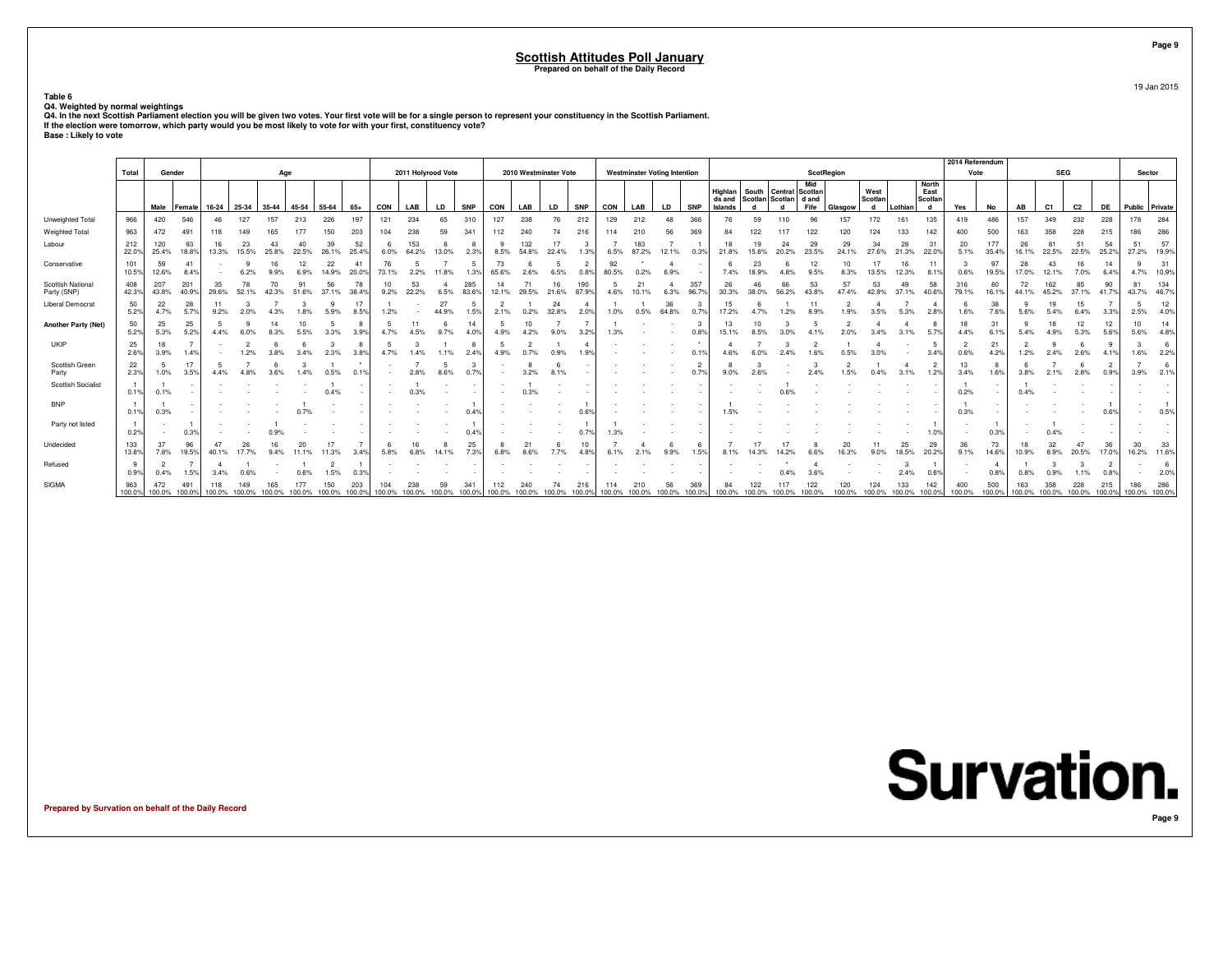**Table 7**

Q4. Weighted by normal weightings and likelihood to vote in Scottish Parliament election<br>Q4. In the next Scottish Parliament election you will be given two votes. Your first vote will be for a single person to represent yo

|                                  |                        |              |                      |       |               |        |             |             |               |               |              |                    |               |               |                       |               |                |        |                                     |              |               |                    |        |                                                           |             |             |                      |             |                                      | 2014 Referendum        |                        |               |                             |                |                        |                      |                        |
|----------------------------------|------------------------|--------------|----------------------|-------|---------------|--------|-------------|-------------|---------------|---------------|--------------|--------------------|---------------|---------------|-----------------------|---------------|----------------|--------|-------------------------------------|--------------|---------------|--------------------|--------|-----------------------------------------------------------|-------------|-------------|----------------------|-------------|--------------------------------------|------------------------|------------------------|---------------|-----------------------------|----------------|------------------------|----------------------|------------------------|
|                                  | Total                  | Gender       |                      |       |               |        | Age         |             |               |               |              | 2011 Holyrood Vote |               |               | 2010 Westminster Vote |               |                |        | <b>Westminster Voting Intention</b> |              |               |                    |        |                                                           | ScotRegion  |             |                      |             |                                      | Vote                   |                        |               | <b>SEG</b>                  |                |                        | Sector               |                        |
|                                  |                        | Male         | Female               | 16-24 | 25-34         | 35-44  | 45-54       | 55-64       | $65+$         | CON           | LAB          | <b>LD</b>          | <b>SNP</b>    | <b>CON</b>    | LAB                   | <b>LD</b>     | <b>SNP</b>     | CON    | LAB                                 | <b>LD</b>    | <b>SNP</b>    | Highlan<br>Islands |        | South   Central   Scotlan<br>ds and Scotlan Scotlan d and | Mid<br>Fife | Glasgow     | West<br>Scotlan      | Lothian     | <b>North</b><br>East<br>Scotlan<br>d | Yes                    | No                     | AB            | C <sub>1</sub>              | C <sub>2</sub> | <b>DE</b>              | Public Private       |                        |
| Unweighted Total                 | 966                    | 420          | 546                  |       | 127           | 157    | 213         | 226         | 197           | 121           | 234          | 65                 | 310           | 127           | 238                   | 76            | 212            | 129    | 212                                 | 48           | 366           |                    | 59     | 110                                                       |             | 157         | 172                  | 161         | 135                                  | 419                    | 486                    | 157           | 349                         | 232            | 228                    | 178                  | 284                    |
| Weighted Total                   | 966                    | 483          | 483                  |       |               |        |             | 156         |               | 108           |              |                    | 359           | 117           | 251                   | 78            | 229            |        | 215                                 | 55           | 384           |                    |        |                                                           |             |             |                      | 130         | 138                                  | 406                    | 511                    | 165           |                             | 227            | 209                    | 184                  | 282                    |
| Labour                           | 217<br>22.5%           | 122<br>25.3% | 95<br>19.6%          | 13.9% | 24<br>16.3%   | 25.7%  | 22.5%       | 41<br>26.5% | 55<br>25.4%   | 5.8%          | 158<br>64.6% | 12.7%              | 2.3%          | 10<br>8.7%    | 139<br>55.1%          | 17<br>22.2%   | 1.0%           | 6.8%   | 188<br>87.6%                        | 11.8%        | 0.3%          | 21.2%              | 15.6%  | 25<br>20.9%                                               | 29          | 30          | 35<br>27.4%          | 28<br>21.9% | 31<br>22.7%                          | 20<br>5.0%             | 185<br>36.1%           | 27<br>16.4%   | 83<br>22.8%                 | 51<br>22.6%    | 55<br>26.4%            | 51<br>27.5%          | 57<br>20.4%            |
| Conservative                     | 103<br>10.7%           | 61<br>12.5%  | 43<br>8.9%           |       | 10<br>6.8%    | 9.7%   | 6.9%        | 22<br>14.2% | 43<br>20.0%   | 74.1%         | 2.3%         | 12.2%              |               | 77<br>65.6%   | 2.6%                  | 6.6%          | 2<br>0.8%      | 80.3%  | 0.2%                                | 7.5%         |               | 7.6%               | 18.9%  | 5.0%                                                      | 12<br>10.1% | 8.3%        | 17<br>13.5%          | 17<br>13.2% | 11<br>7.8%                           | 0.6%                   | 100<br>19.6%           | 28<br>17.1%   | 12.4%                       | 7.2%           | 14<br>6.5%             | 5.0%                 | 32<br>11.3%            |
| Scottish National<br>Party (SNP) | 422<br>43.7%           | 216<br>44.7% | 206<br>42.8%         | 33.3% | 52.7%         |        | 95<br>52.9% | 60<br>38.2% | 83<br>38.5%   | 9.2%          | 54<br>22.0%  | 6.7%               | 301<br>83.8%  | 14<br>12.3%   | 73<br>29.2%           | 21.8%         | 202<br>88.0%   | 4.6%   | 22<br>10.1%                         | 6.6%         | 371<br>96.7%  | 28<br>31.6%        |        | 57.5%                                                     | 44.0%       | 59<br>50.0% | 56<br>44.0%          | 52<br>40.1% | 59<br>42.8%                          | 330<br>81.3%           | 83<br>16.2%            | 75<br>45.6%   | 170<br>46.4%                | 87<br>38.3%    | 91<br>43.5%            | 82<br>44.7%          | 137<br>48.6%           |
| <b>Liberal Democrat</b>          | 49<br>5.1%             | 22<br>4.6%   | 27<br>5.5%           | 7.9%  |               |        |             |             | 8.5%          | 1.2%          |              | 28<br>45.1%        | 1.6%          | 2.2%          | 0.2%                  | 26<br>33.1%   | -5<br>2.0%     | 1.0%   | 0.5%                                | 36<br>65.3%  | 0.7%          | 15<br>17.2%        |        |                                                           |             |             |                      |             | -4<br>2.6%                           | 1.4%                   | 40<br>7.9%             | 5.2%          | 19<br>5.3%                  | 14             | 3.2%                   | 2.7%                 | 11<br>3.8%             |
| <b>Another Party (Net)</b>       | 53<br>5.5%             | 27<br>5.6%   | 26<br>5.4%           |       |               |        |             |             |               |               | 12           |                    | 15            | 5.0%          | 4.2%                  | 9.0%          | 3.3%           |        |                                     |              | 0.8%          | 14<br>15.5%        |        |                                                           |             |             |                      | 3.5%        | 8<br>6.0%                            | 18<br>4.5%             | 33<br>6.4%             | 5.5%          |                             |                | 12<br>5.9%             | 5.8%                 | 15<br>5.2%             |
| UKIP                             | 27<br>2.8%             | 20<br>4.1%   | 1.5%                 |       |               |        | 3.5%        | 2.3%        | 3.8%          | 4.9%          | 1.5%         | 1.2%               | 2.5%          | 5.0%          | 0.8%                  | 0.9%          | 5<br>2.0%      |        |                                     |              | 0.1%          |                    |        |                                                           |             |             |                      |             | -5<br>3.8%                           | $\overline{2}$<br>0.6% | 23<br>4.4%             | 1.3%          | 2.5%                        | 2.8%           | 4.5%                   | 1.8%                 | 2.4%                   |
| Scottish Green<br>Party          | 23<br>2.3%             | -5<br>1.0%   | 17<br>3.6%           | 5.1%  |               |        | .5%         | 0.5%        |               |               |              | 8.5%               | -3<br>0.8%    |               | 3.2%                  | 8.1%          |                |        |                                     |              | 0.7%          | 9.3%               |        |                                                           |             | .5%         |                      | 3.5%        | 1.1%                                 | 14<br>3.4%             | 8<br>1.6%              | 3.8%          | 2.2%                        | 3.0%           | $\overline{2}$<br>0.8% | 4.0%                 | 6<br>2.3%              |
| <b>Scottish Socialist</b>        | 0.1%                   | 0.1%         |                      |       |               |        |             | 0.5%        |               |               |              |                    |               |               |                       |               |                |        |                                     |              |               |                    |        |                                                           |             |             |                      |             |                                      | 0.2%                   | $\sim$                 | 0.4%          |                             |                |                        |                      |                        |
| <b>BNP</b>                       | 0.1%                   | 0.3%         |                      |       |               |        |             |             |               |               |              |                    | 0.4%          |               |                       |               | 0.6%           |        |                                     |              |               |                    |        |                                                           |             |             |                      |             |                                      | 0.3%                   |                        |               |                             |                | 0.79                   |                      | 0.5%                   |
| Party not listed                 | $\overline{2}$<br>0.2% |              | 0.3%                 |       |               |        |             |             |               |               |              |                    |               |               |                       |               | $\overline{2}$ |        |                                     |              |               |                    |        |                                                           |             |             |                      |             | 1.1%                                 |                        | $\overline{2}$<br>0.3% |               |                             |                |                        |                      |                        |
| Undecided                        | 114<br>11.8%           | 33<br>6.9%   | 16.8%                | 38.1% |               |        |             |             |               | 4.8%          |              | 13.5%              | 26            | 6.2%          | 22<br>8.6%            | 7.2%          | 4.8%           | 5.9%   | 1.7%                                | 8.8%         | 1.5%          |                    |        |                                                           |             |             |                      | 20<br>15.4% | 24<br>17.5%                          | 29<br>7.1%             | 67<br>13.1%            | 9.4%          | 7.6%                        | 18.9%          | 28<br>13.5%            | 26<br>14.3%          | 26<br>9.3%             |
| Refused                          | 0.7%                   | 0.4%         | 1.0%                 | 1.7%  |               |        | 0.7%        | 1.5%        | 0.3%          |               |              |                    |               |               |                       |               |                |        |                                     |              |               |                    |        | 0.4%                                                      | 2.2%        |             |                      | 2.2%        | 0.6%                                 |                        | 4<br>0.8%              | 0.8%          | 0.4%                        | 0.9%           | 0.9%                   |                      | $\overline{4}$<br>1.5% |
| SIGMA                            | 966<br>100.0%          | 483          | 483<br>100.0% 100.0% |       | 100.0% 100.0% | 100.0% | 100.0%      |             | 100.0% 100.0% | 100.0% 100.0% |              | 100.0%             | 359<br>100.0% | 117<br>100.0% | 100.0%                | 100.0% 100.0% | 229            | 100.0% | 215<br>100.0%                       | 55<br>100.0% | 384<br>100.0% | 100.0%             | 100.0% | 100.0%                                                    | 100.0%      | 100.0%      | 100.0% 100.0% 100.0% |             | 138                                  | 100.0%                 | 511<br>100.0%          | 165<br>100.0% | 366<br>100.0% 100.0% 100.0% | 227            | 209                    | 184<br>100.0% 100.0% | 282                    |

**Prepared by Survation on behalf of the Daily Record**

**Page 10**

19 Jan 2015

**Page 10**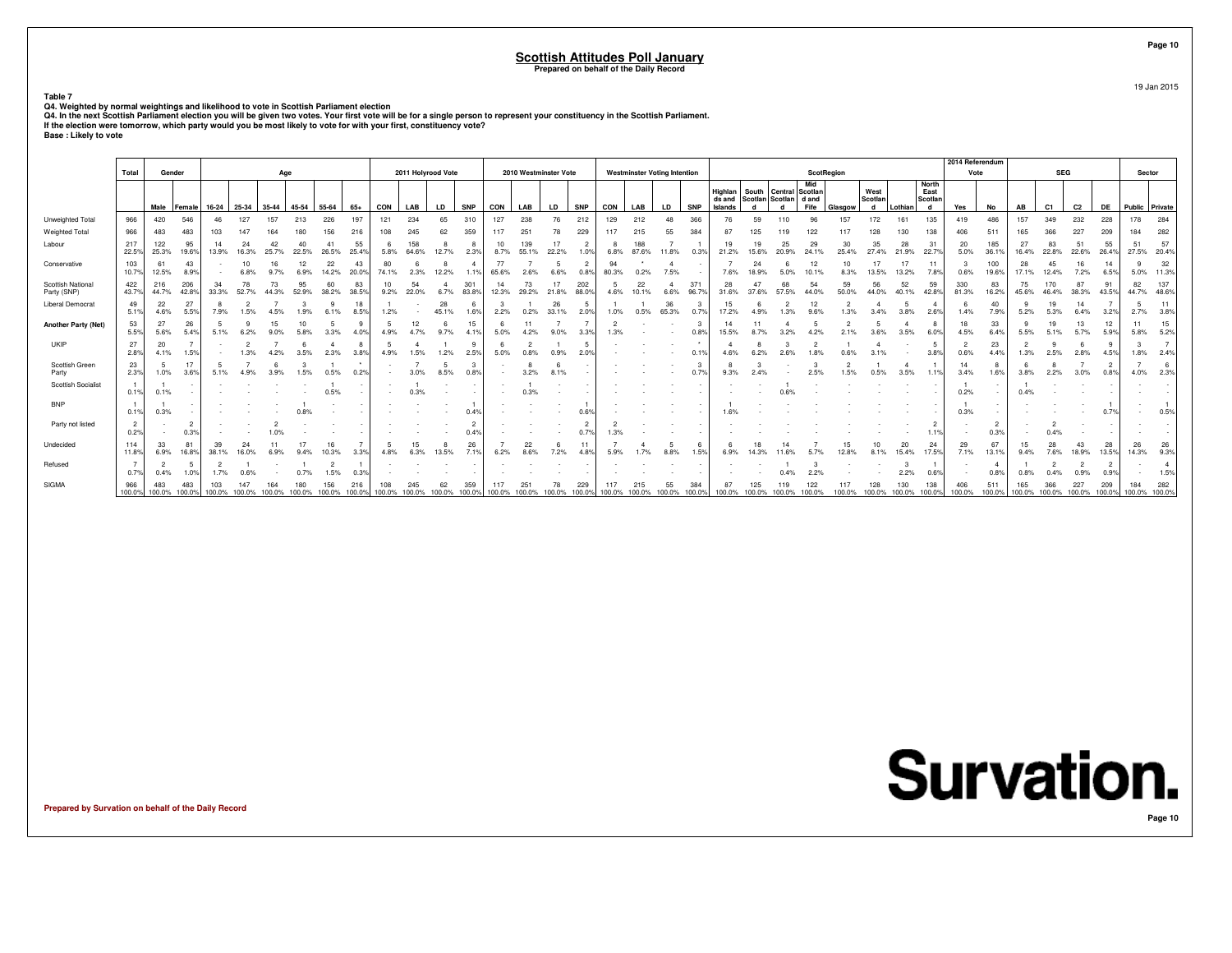**Table 8**

Q4. Weighted by normal weightings, likelihood to vote in Scottish Parliament election and with undecided / refused removed<br>Q4. In the next Scottish Parliament election you will be given two votes. Your first vote will be f

|                                  | Total                  | Gender               |               |             |               | Age   |       |                      |             |               | 2011 Holyrood Vote |             |               |               |               | 2010 Westminster Vote |                        |             | <b>Westminster Voting Intention</b> |              |               |                   |       |                                                    | ScotRegion  |             |                 |               |                 | 2014 Referendum<br>Vote |               |               | <b>SEG</b>     |                      |             | Sector               |              |
|----------------------------------|------------------------|----------------------|---------------|-------------|---------------|-------|-------|----------------------|-------------|---------------|--------------------|-------------|---------------|---------------|---------------|-----------------------|------------------------|-------------|-------------------------------------|--------------|---------------|-------------------|-------|----------------------------------------------------|-------------|-------------|-----------------|---------------|-----------------|-------------------------|---------------|---------------|----------------|----------------------|-------------|----------------------|--------------|
|                                  |                        |                      |               |             |               |       |       |                      |             |               |                    |             |               |               |               |                       |                        |             |                                     |              |               |                   |       |                                                    | Mid         |             |                 |               | <b>North</b>    |                         |               |               |                |                      |             |                      |              |
|                                  |                        |                      |               |             |               |       |       |                      |             |               |                    |             |               |               |               |                       |                        |             |                                     |              |               | Highlan<br>ds and |       | South   Central   Scotlan<br>Scotlan Scotlan d and |             |             | West<br>Scotlan |               | East<br>Scotlan |                         |               |               |                |                      |             |                      |              |
|                                  |                        | Male                 | <b>Female</b> | $16-24$     | 25-34         | 35-44 | 45-54 | 55-64                | 65+         | CON           | LAB                | LD          | <b>SNP</b>    | CON           | LAB           | LD                    | <b>SNP</b>             | CON         | LAB                                 | LD           | <b>SNP</b>    | Islands           |       |                                                    | Fife        | Glasgow     | d               | Lothian       | d               | Yes                     | No            | AB            | C <sub>1</sub> | C <sub>2</sub>       | <b>DE</b>   | Public Private       |              |
| Unweighted Total                 | 835                    | 389                  | 446           | 26          | 103           | 36    | 183   | 200                  | 187         | 114           | 218                | 56          | 298           | 119           | 223           | 70                    | 204                    | 123         | 208                                 | 45           | 361           | 67                | 52    | 92                                                 |             | 138         | 158             | 132           | 112             | 386                     | 411           | 140           | 316            | 191                  | 188         | 154                  | 247          |
| Weighted Total                   | 845                    | 448                  | 397           |             | 123           |       |       | 138                  | 208         | 103           | 230                |             | 333           | 110           | 230           | 72                    | 218                    |             | 211                                 | 50           | 378           | 81                | 107   |                                                    |             | 102         |                 | 107           | 113             | 377                     | 440           | 148           | 336            | 182                  |             | 158                  | 252          |
| Labour                           | 217<br>25.7%           | 122<br>27.3%         | 95<br>23.99   | 23.0%       | 19.5%         | 27.5% | 25.0% | 30.0%                | 55<br>26.4% | 6.1%          | 158<br>69.0%       | 14.7%       | 2.5%          | 10<br>9.3%    | 139<br>60.3%  | 23.9%                 | 19                     | 7.3%        | 89.1%                               | 13.0%        | 0.3%          | 19<br>22.8%       | 18.2% | 25<br>23.8%                                        | 29<br>26.2% | 30<br>29.2% | 35<br>29.9%     | 26.5%         | 31<br>27.7%     | 20<br>5.4%              | 185<br>41.9%  | 27<br>18.3%   | 83<br>24.8%    | 51<br>28.2%          | 55<br>30.8% | 51<br>32.1%          | 57<br>22.8%  |
| Conservative                     | 103<br>12.2%           | 61<br>13.5%          | 43<br>10.8%   |             | 10<br>8.1%    |       |       | 22<br>16.1%          | 43<br>20.7% | 80<br>77.8%   | 2.5%               | 14.2%       | 1.19          | 77<br>69.9%   |               | 7.1%                  | $\overline{2}$<br>0.9% | 94<br>85.3% | 0.2%                                | 8.2%         |               | 8.2%              |       |                                                    | 12          | 10<br>9.5%  | 14.7%           | 16.0%         | 11<br>9.5%      | 0.7%                    | 100<br>22.7%  | 28<br>19.0%   | 45<br>13.5%    | 16<br>9.0%           | 14<br>7.6%  | -9<br>5.8%           | 32<br>12.6%  |
| Scottish National<br>Party (SNP) | 422<br>50.0%           | 216<br>48.2%         | 206<br>52.09  | 34<br>55.4% | 78<br>63.2%   |       | 58.8% | 60                   | 83<br>39.9% | 10<br>9.7%    | 54<br>23.5%        |             | 301<br>90.3%  | 14<br>13.1%   | 73<br>31.9%   | 23.6%                 | 202<br>92.5%           | 4.9%        | 22<br>10.2%                         | 7.2%         | 371<br>98.2%  | 28<br>33.9%       |       | 68                                                 | 54          | 59<br>57.3% | 56<br>47.8%     | 52<br>48.6%   | 59<br>52.2%     | 330<br>87.5%            | 83<br>18.8%   | 75<br>50.8%   | 70             | 87<br>47.7%          | 91<br>50.9% | 82<br>52.2%          | 137<br>54.5% |
| <b>Liberal Democrat</b>          | 49<br>5.8%             | 22<br>5.0%           | 27<br>6.7%    | 13.1%       | 1.7%          |       | 2.1%  | 6.9%                 | 18<br>8.9%  |               |                    | 28<br>52.1% | 1.7%          | 2.4%          | 0.3%          | 26<br>35.7%           | -5<br>2.1%             | 1.1%        | 0.5%                                | 36<br>71.7%  | 0.7%          | 15<br>18.4%       |       | 1.5%                                               | 12<br>10.4% | 1.5%        | 3.8%            | 4.6%          | 3.2%            | 1.5%                    | 40<br>9.2%    | 5.8%          | 19<br>5.7%     | 14<br>7.9%           | 3.7%        | 3.1%                 | 11<br>4.2%   |
| <b>Another Party (Net)</b>       | 53<br>6.3%             | 27<br>6.0%           | 26<br>6.6%    | 8.5%        |               |       |       |                      |             |               |                    | 11.2%       | 15<br>4.49    | 5.4%          |               |                       | 3.49                   |             |                                     |              |               | 16.7%             |       |                                                    |             |             | 3.9%            | 4.2%          | 7.4%            | 4.9%                    | 33<br>7.4%    | 6.2%          | 19<br>5.6%     | 7.2%                 | 6.9%        | 6.8%                 | 15<br>5.8%   |
| UKIP                             | 27<br>3.2%             | 20<br>4.4%           | 1.8%          |             |               |       |       |                      |             | 5.1%          | 1.6%               | .4%         | 2.7%          | 5.4%          |               | 1.0%                  |                        |             |                                     |              | 0.1%          |                   |       |                                                    |             |             |                 |               | 4.7%            | 0.6%                    | 23<br>5.2%    | 1.4%          | 2.7%           | 3.5%                 | 5.2%        | 2.1%                 | 2.7%         |
| Scottish Green<br>Party          | 23<br>2.7%             | 1.1%                 | 17<br>4.4%    | 8.5%        |               |       |       |                      |             |               | 3.2%               | 9.8%        | 0.8%          |               | 3.5%          | 8.7%                  |                        |             |                                     |              |               | 10.0%             |       |                                                    |             |             |                 | 4.2%          | 1.3%            | 3.7%                    | 8<br>1.9%     | 4.3%          |                |                      | 0.9%        | 4.7%                 | 2.6%         |
| <b>Scottish Socialist</b>        | 0.1%                   | 0.2%                 |               |             |               |       |       | 0.5%                 |             |               | 0.3%               |             |               |               | 0.3%          |                       |                        |             |                                     |              |               |                   |       |                                                    |             |             |                 |               |                 | 0.2%                    | $\sim$        | 0.5%          |                |                      |             |                      |              |
| <b>BNP</b>                       | 0.2%                   | 0.3%                 |               |             |               |       |       |                      |             |               |                    |             | 0.49          |               |               |                       | 0.6%                   |             |                                     |              |               |                   |       |                                                    |             |             |                 |               |                 | 0.4%                    |               |               |                |                      | 0.8%        |                      | 0.6%         |
| Party not listed                 | $\overline{2}$<br>0.2% |                      | 0.4%          |             |               |       |       |                      |             |               |                    |             | 0.5%          |               |               |                       | ີ                      |             |                                     |              |               |                   |       |                                                    |             |             |                 |               | 1.4%            |                         | 2<br>0.49     |               | 0.5%           |                      |             |                      |              |
| SIGMA                            | 845<br>100.0%          | 448<br>100.0% 100.0% | 397           | 100.0%      | 123<br>100.0% |       |       | 100.0% 100.0% 100.0% | 100.0%      | 103<br>100.0% | 230<br>100.0%      | 100.0%      | 333<br>100.0% | 110<br>100.0% | 230<br>100.0% | 72<br>100.0%          | 100.0%                 | 100.0%      | 100.0%                              | 50<br>100.0% | 378<br>100.0% | 100.0%            |       | 100.0%                                             | 100.0%      | 100.0%      | 100.0%          | 100.0% 100.0% |                 | 377<br>100.0%           | 440<br>100.0% | 148<br>100.0% | 336<br>100.0%  | 182<br>100.0% 100.0% |             | 158<br>100.0% 100.0% | 252          |

**Prepared by Survation on behalf of the Daily Record**

**Page 11**19 Jan 2015

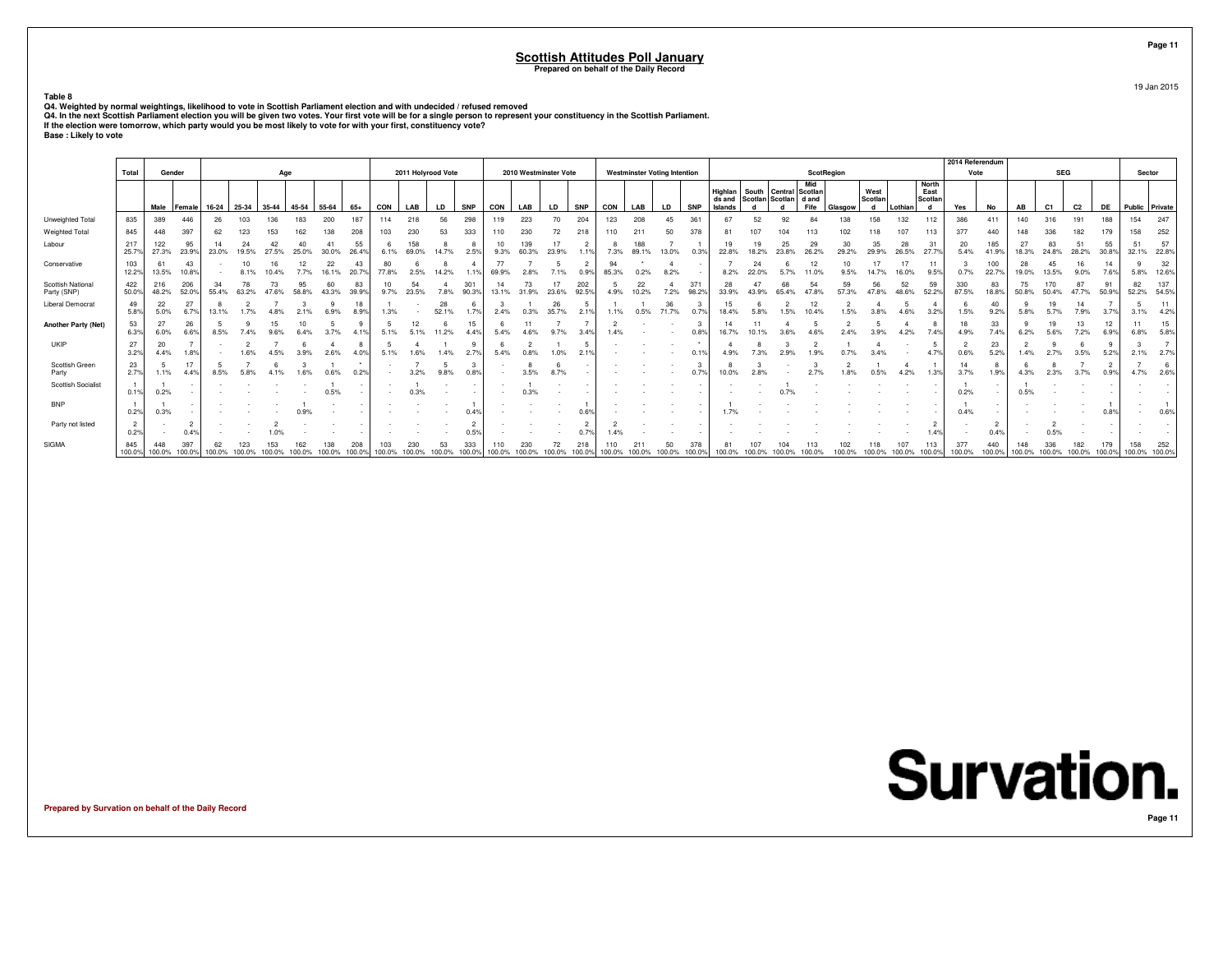**Table 9**

Q5. Weighted by normal weightings<br>Q5. Your second vote will be a party list vote to elect representatives from your region of Scotland by a form of proportional representation.<br>Q5. Your second vote will be a party list vot

|                                                     | Total                  | Gender                 |                             |             |             |             | Age                                       |                         |             |             | 2011 Holyrood Vote                 |             |                        |                          | 2010 Westminster Vote              |             |                        |                                    | <b>Westminster Voting Intention</b> |             |                        |                   |               |                             | <b>ScotRegion</b> |             |                                    |             |                      | 2014 Referendum<br>Vote |                        |                        | <b>SEG</b>   |                                    |                        | Sector               |                        |
|-----------------------------------------------------|------------------------|------------------------|-----------------------------|-------------|-------------|-------------|-------------------------------------------|-------------------------|-------------|-------------|------------------------------------|-------------|------------------------|--------------------------|------------------------------------|-------------|------------------------|------------------------------------|-------------------------------------|-------------|------------------------|-------------------|---------------|-----------------------------|-------------------|-------------|------------------------------------|-------------|----------------------|-------------------------|------------------------|------------------------|--------------|------------------------------------|------------------------|----------------------|------------------------|
|                                                     |                        |                        |                             |             |             |             |                                           |                         |             |             |                                    |             |                        |                          |                                    |             |                        |                                    |                                     |             |                        | Highlan           | South Central |                             | Mid<br>Scotlan    |             | West                               |             | <b>North</b><br>East |                         |                        |                        |              |                                    |                        |                      |                        |
|                                                     |                        | Male                   | Female                      | 16-24       | 25-34       | 35-44       | 45-54                                     | 55-64                   | $65+$       | CON         | LAB                                | LD          | <b>SNP</b>             | CON                      | LAB                                | LD          | <b>SNP</b>             | CON                                | LAB                                 | <b>LD</b>   | <b>SNP</b>             | ds and<br>Islands | d             | Scotlan Scotlan d and<br>d  | Fife              | Glasgow     | Scotlan<br>d                       | Lothian     | Scotlan<br>d         | Yes                     | No                     | AB                     | C1           | C2                                 | <b>DE</b>              | Public Private       |                        |
| Unweighted Total                                    | 966                    | 420                    | 546                         | 46          | 127         | 157         | 213                                       | 226                     | 197         | 121         | 234                                | 65          | 310                    | 127                      | 238                                | 76          | 212                    | 129                                | 212                                 | 48          | 366                    | 76                | 59            | 110                         | 96                | 157         | 172                                | 161         | 135                  | 419                     | 486                    | 157                    | 349          | 232                                | 228                    | 178                  | 284                    |
| Weighted Total                                      | 963                    | 472                    | 491                         | 118         |             |             |                                           | 150                     | 203         | 104         | 238                                |             | 341                    | 112                      | 240                                | 74          | 216                    | 114                                | 210                                 | 56          | 369                    |                   | 122           |                             | 122               | 120         | 124                                | 133         | 142                  | 400                     | 500                    | 163                    | 358          | 228                                | 215                    | 186                  | 286                    |
| Labour                                              | 182<br>18.9%           | 97<br>20.5%            | 85<br>17.3%                 | 11<br>9.6%  | 25<br>16.9% | 36<br>21.5% | 30<br>17.0%                               | 33<br>22.2%             | 46<br>22.6% | -3<br>3.1%  | 125<br>52.6%                       | 9.0%        | 16<br>4.8%             | 5.8%                     | 117<br>48.6%                       | 10<br>13.3% | 3.5%                   | 3<br>2.5%                          | 148<br>70.3%                        | 3<br>6.2%   | 12<br>3.4%             | 10.1%             |               | 21                          | 23                | 26<br>21.9% | 32<br>26.2%                        | 22<br>16.4% | 28<br>19.4%          | 24<br>5.9%              | 146<br>29.2%           | 25<br>15.5%            | 64<br>17.9%  | 42<br>18.6%                        | 50<br>23.3%            | 48<br>25.7% 15.9%    | 45                     |
| Conservative                                        | 107<br>11.19           | 57<br>12.1%            | 50<br>10.2%                 | 2.5%        | 10<br>6.4%  | 9.9%        | 16<br>8.9%                                | 13.9%                   | 42<br>20.4% | 65<br>62.6% | 3.0%                               | 9.4%        | 17<br>$5.0^{\circ}$    | 66<br>58.7%              |                                    | 6.5%        | 4.0°                   | 80<br>70.7%                        | 1.6%                                | 5.9%        | 9<br>2.4%              | 7.6%              | 20<br>16.4%   | 5.7%                        | 16<br>12.9%       | 13<br>11.0% | 17<br>13.5%                        | 13<br>10.0% | 15<br>$10.7^{\circ}$ | 1.5%                    | 100<br>20.0%           | 29<br>18.1%            | 41<br>11.4%  | 24<br>10.7%                        | 13<br>6.0%             | 10<br>5.2%           | 31<br>10.7%            |
| <b>Scottish National</b><br>Party (SNP)             | 304<br>31.6%           | 163<br>34.5%           | 142<br>28.8%                | 32<br>26.9% | 48<br>32.3% | 50<br>30.3% | 68<br>38.2%                               | $\Delta\Delta$<br>29.2% | 63<br>30.9% | 6<br>5.5%   | 36<br>15.2%                        | 4.2%        | 215<br>63.1%           | 10 <sup>10</sup><br>8.9% | 47<br>19.6%                        | 10<br>14.0% | 154<br>71.5%           | 1.2%                               | 19<br>9.1%                          | 7.4%        | 262<br>70.9%           | 25<br>29.3%       | 35<br>28.6%   | 47<br>39.9%                 | 34<br>28.0%       | 36<br>30.4% | 39<br>31.6%                        | 39<br>29.6% | 49<br>34.6%          | 242<br>60.4%            | 54<br>10.8%            | 52<br>32.0%            | 118<br>33.0% | 65<br>28.4%                        | 69<br>32.3%            | 57<br>30.4%          | 100<br>34.9%           |
| <b>Liberal Democrat</b>                             | 59<br>6.1%             | 31<br>6.7%             | 27<br>5.6%                  | -5<br>4.6%  | 11<br>7.5%  |             | 2.3%                                      | 5.5%                    | 22<br>11.0% | 4<br>4.1%   | -5<br>2.1%                         | 29<br>49.6% | -8<br>2.5%             | 5.3%                     | 0.3%                               | 30<br>40.2% | -5<br>2.2%             | 6<br>5.5%                          | -6<br>2.8%                          | 34<br>60.1% | 8<br>$2.1^{\circ}$     | 16<br>19.1%       |               |                             | 10                | 1.4%        | 3.8%                               | 5.8%        | 3.4%                 | 13<br>3.3%              | 41<br>8.2%             | 11<br>6.9%             | 23<br>6.5%   | 14<br>6.0%                         | 11<br>5.0%             | 10<br>5.4%           | 12<br>4.3%             |
| Scottish Green Party                                | 84<br>8.7%             | 35<br>7.4%             | 49<br>10.0%                 | 13<br>10.6% | 21<br>14.3% | 16          | 15<br>8.7%                                |                         |             | 1.3%        | 22<br>9.4%                         | 9.7%        | 33<br>9.8%             | 1.2%                     | 28                                 | 14.7%       | 22<br>10.3%            | 1.2%                               | 10<br>4.6%                          | 2.6%        | 49<br>13.29            | 9.7%              |               |                             | 18                | 11          | 4.9%                               | 12.3%       | 3.6%                 | 51<br>12.7%             | 28<br>5.6%             | 18<br>10.9%            | 36<br>10.0%  | 19<br>8.5%                         | 11<br>5.2%             | 16<br>8.7%           | 26<br>9.2%             |
| <b>UKIP</b>                                         | 48<br>5.0%             | 30<br>6.3%             | 18<br>3.7%                  | 3.7%        |             |             | 6<br>3.4%                                 |                         | 10          | 14<br>13.4% | 14<br>6.0%                         | 2.1%        | 11<br>3.2%             | 13<br>11.2%              |                                    | 0.9%        | $\overline{2}$<br>0.8% | 13<br>11.1%                        | 3.3%                                | 6<br>10.7%  | 1.8%                   | 5<br>5.7%         |               |                             |                   |             | 7.5%                               | -4<br>3.0%  | -5.<br>3.8%          | 12<br>2.9%              | 36<br>7.3%             | -6<br>3.5%             | 23<br>6.5%   | 11<br>5.0%                         | 8<br>3.5%              | 5<br>2.8%            | 21<br>7.4%             |
| <b>Another Party (Net)</b>                          | 12<br>1.2%             | - 9<br>2.0%            | 3<br>0.5%                   | 1.2%        |             | 0.5%        |                                           | $\overline{2}$<br>.6%   |             |             |                                    |             | 6<br>1.6%              |                          |                                    |             | -4<br>1.9°             |                                    | L,<br>2.0%                          |             | 3<br>0.8%              | 1.5%              |               |                             |                   |             | 2.4%                               | 3<br>2.4%   |                      | 1.2%                    | 6<br>1.1%              | $\overline{2}$<br>1.3% | 1.4%         | 0.4%                               | $\overline{4}$<br>1.8% | 0.5%                 | $\overline{4}$<br>1.5% |
| <b>Scottish Socialist</b>                           | 5<br>0.5%              | 5<br>1.0%              |                             |             |             |             |                                           | 0.4%                    |             |             |                                    |             | $\overline{2}$<br>0.7% |                          | 1.4%                               |             | $\overline{2}$<br>0.79 |                                    | $\overline{2}$<br>0.9%              |             | $\overline{2}$<br>0.6% |                   |               |                             |                   | 1.4%        | 0.7%                               | 1.3%        |                      | 0.8%                    | 0.4%                   | 0.4%                   | 0.7%         | 0.4%                               | 0.4%                   |                      | $\overline{2}$<br>0.9% |
| <b>BNP</b>                                          | $\overline{2}$<br>0.2% | 0.3%                   | 0.1%                        |             |             |             |                                           |                         | 0.29        |             |                                    |             | 0.4%                   |                          |                                    |             | $0.6^{\circ}$          |                                    |                                     |             |                        | 1.5%              |               |                             |                   |             |                                    |             |                      | 0.3%                    | 0.1%                   |                        |              |                                    | $\overline{2}$<br>0.8% | $\sim$               | 0.5%                   |
| Trade Unionist and<br>Socialist<br>Coalition (TUSC) | $\overline{1}$<br>0.1% | 0.1%                   |                             |             |             |             |                                           | 0.4%                    |             |             |                                    |             | 0.2%                   |                          | 0.2%                               |             |                        |                                    |                                     |             | 0.29                   |                   |               |                             |                   |             |                                    |             |                      | 0.1%                    |                        | 0.3%                   |              |                                    |                        |                      | 0.2%                   |
| Scottish Christian                                  | $\overline{1}$<br>0.1% | 0.3%                   |                             |             |             |             |                                           |                         |             |             |                                    |             | 0.4%                   |                          |                                    |             | 0.6%                   |                                    | 0.6%                                |             |                        |                   |               |                             |                   |             |                                    |             |                      |                         | 0.3%                   |                        |              |                                    |                        |                      |                        |
| Party not listed                                    | $\overline{4}$<br>0.4% | 0.3%                   | $\overline{2}$<br>0.5%      | 1.2%        |             |             |                                           | 0.8%                    |             |             |                                    |             |                        |                          |                                    |             |                        |                                    | 0.6%                                |             |                        |                   |               |                             |                   |             |                                    |             |                      |                         | $\overline{2}$<br>0.4% | 0.5%                   |              |                                    | 0.7%                   | 0.5%                 |                        |
| Undecided                                           | 159<br>16.5%           | 48<br>10.3%            | 110<br>22.4%                | 44<br>37.4% | 28<br>18.7% | 25          | 31                                        | 21<br>14.3%             | 4.4%        | 10<br>10.0% | 24                                 | 16.1%       | 34<br>10.0%            | 10<br>8.9%               | 26<br>10.7%                        | 10.5%       | 13<br>5.8%             | 7.7%                               | 13<br>6.2%                          |             | 20<br>5.5%             | 16.9%             |               | 21                          | 10<br>8.2%        | 22<br>18.1% | 13<br>10.1%                        | 18.2%       | 34<br>23.8%          | 49<br>12.1%             | 85<br>17.1%            | 18<br>11.0%            | 45           | 21.3%                              | 47<br>22.1%            | 40<br>21.3%          | 40<br>14.1%            |
| Refused                                             | 9<br>0.9%              | $\overline{2}$<br>0.4% | -7<br>1.5%                  | 3.4%        |             |             | 0.6%                                      | $\overline{2}$<br>.5%   |             |             |                                    |             |                        |                          |                                    |             |                        |                                    |                                     |             |                        |                   |               |                             |                   |             |                                    | 3<br>2.4%   | 0.6%                 |                         | 0.8%                   | 0.8%                   | 0.9%         |                                    | 2                      |                      | 6<br>2.0%              |
| <b>SIGMA</b>                                        | 963                    | 472                    | 491<br>100.0% 100.0% 100.0% | 118         |             | 165         | 100.0% 100.0% 100.0% 100.0% 100.0% 100.0% | 150                     | 203         | 104         | 238<br>100.0% 100.0% 100.0% 100.0% | 59          | 341                    | 112                      | 240<br>100.0% 100.0% 100.0% 100.0% | 74          | 216                    | 114<br>100.0% 100.0% 100.0% 100.0% | 210                                 | 56          | 369                    | 84                | 122           | 100.0% 100.0% 100.0% 100.0% | 122               | 120         | 124<br>100.0% 100.0% 100.0% 100.0% | 133         | 142                  | 400<br>100.0%           | 500<br>100.0%          | 163                    | 358          | 228<br>100.0% 100.0% 100.0% 100.0% | 215                    | 186<br>100.0% 100.0% | 286                    |

**Prepared by Survation on behalf of the Daily Record**

19 Jan 2015

**Page 12**

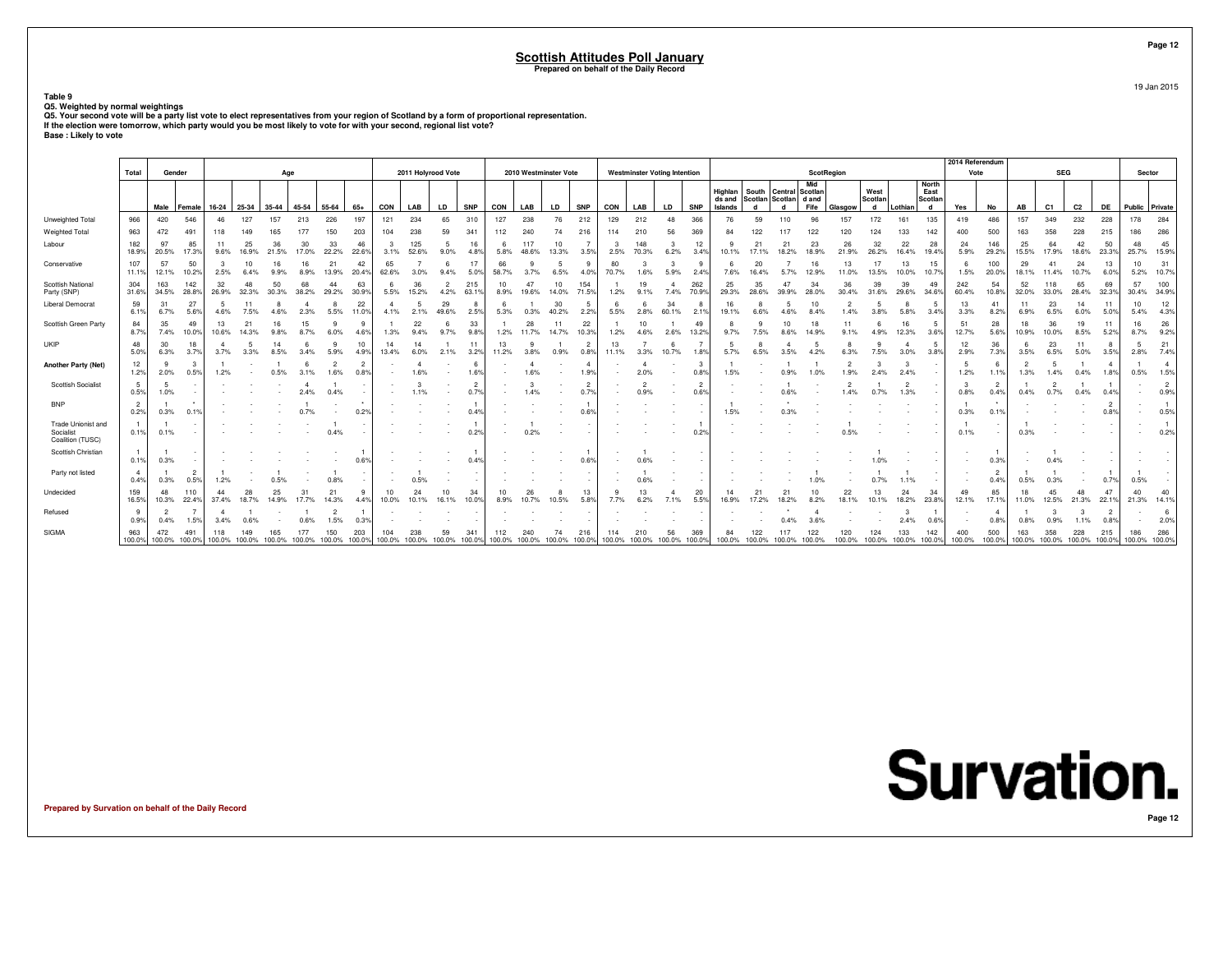**Table 10**

Q5. Weighted by normal weightings and likelihood to vote in Scottish Parliament election<br>Q5. Your second vote will be a party list vote to elect representatives from your region of Scotland by a form of proportional repres

|                                                     |                        |                        |                             |                  |             |             |                                           |             |             |                        |              |                                   |               |             |                                             |             |                        |                        |                                     |                        |                       |                   |               |                             |                          |             |                                    |             |              | 2014 Referendum |               |             |              |                                    |                        |                      |                        |
|-----------------------------------------------------|------------------------|------------------------|-----------------------------|------------------|-------------|-------------|-------------------------------------------|-------------|-------------|------------------------|--------------|-----------------------------------|---------------|-------------|---------------------------------------------|-------------|------------------------|------------------------|-------------------------------------|------------------------|-----------------------|-------------------|---------------|-----------------------------|--------------------------|-------------|------------------------------------|-------------|--------------|-----------------|---------------|-------------|--------------|------------------------------------|------------------------|----------------------|------------------------|
|                                                     | Total                  |                        | Gender                      |                  |             |             | Age                                       |             |             |                        |              | 2011 Holyrood Vote                |               |             | 2010 Westminster Vote                       |             |                        |                        | <b>Westminster Voting Intention</b> |                        |                       |                   |               |                             | <b>ScotRegion</b><br>Mid |             |                                    |             | <b>North</b> | Vote            |               |             | <b>SEG</b>   |                                    |                        | Sector               |                        |
|                                                     |                        |                        |                             |                  |             |             |                                           |             |             |                        |              |                                   |               |             |                                             |             |                        |                        |                                     |                        |                       | Highlan           | South Central |                             | Scotlan                  |             | West                               |             | East         |                 |               |             |              |                                    |                        |                      |                        |
|                                                     |                        | Male                   | Female                      | 16-24            | 25-34       | 35-44       | 45-54                                     | 55-64       | $65+$       | CON                    | LAB          | LD                                | <b>SNP</b>    | CON         | LAB                                         | LD          | <b>SNP</b>             | CON                    | LAB                                 | <b>LD</b>              | <b>SNP</b>            | ds and<br>Islands | d             | Scotlan Scotlan d and<br>d  | Fife                     | Glasgow     | Scotlan<br>d                       | Lothian     | Scotlan<br>d | Yes             | No            | AB          | C1           | C <sub>2</sub>                     | DE                     | Public Private       |                        |
| Unweighted Total                                    | 966                    | 420                    | 546                         | 46               | 127         | 157         | 213                                       | 226         | 197         | 121                    | 234          | 65                                | 310           | 127         | 238                                         | 76          | 212                    | 129                    | 212                                 | 48                     | 366                   |                   | 59            | 110                         | 96                       | 157         | 172                                | 161         | 135          | 419             | 486           | 157         | 349          | 232                                | 228                    | 178                  | 284                    |
| Weighted Total                                      | 966                    | 483                    | 483                         | 103              |             |             |                                           | 156         | 216         | 108                    |              |                                   | 359           | 117         | 251                                         | 78          | 229                    | 117                    | 215                                 | 55                     | 384                   |                   |               |                             | 122                      |             | 128                                | 130         | 138          | 406             | 511           | 165         | 366          | 227                                | 209                    | 184                  | 282                    |
| Labour                                              | 187<br>19.3%           | 98<br>20.3%            | 88<br>18.3%                 | 10.2%            | 26<br>17.5% | 36<br>22.2% | 30<br>16.9%                               | 35<br>22.4% | 49<br>22.6% | 3<br>3.2%              | 130<br>53.1% | 8.6%                              | 17<br>4.8%    | 6.0%        | 123<br>48.8%                                | 10<br>12.8% | 8<br>3.4%              | -3<br>2.6%             | 151<br>70.6%                        | 6.1%                   | 13<br>3.5%            | 10.2%             | $\mathcal{P}$ | 22<br>18.7%                 | 23<br>19.2%              | 27<br>23.2% | 33<br>25.9%                        | 22<br>17.2% | 28<br>20.3%  | 25<br>6.0%      | 152<br>29.7%  | 26<br>15.5% | 66<br>18.2%  | 42<br>18.6%                        | 53<br>25.2%            | 49<br>26.3%          | 45<br>16.0%            |
| Conservative                                        | 111<br>11.5%           | 59<br>12.3%            | 51<br>10.7%                 | 3.1%             | 10          | 16<br>10.0% | 9.0%                                      | 21<br>13.2% | 44<br>20.5% | 69<br>63.6%            | 3.2%         | 9.6%                              | 17<br>4.8°    | 69<br>59.1% | 3.8%                                        | 6.6%        | 4.0°                   | 84<br>71.6%            | 1.7%                                | 6.3%                   | 9<br>2.3%             | 7.7%              | $\mathcal{P}$ | 5.7%                        | 13.8%                    | 14<br>11.9% | 13.7%                              | 14<br>10.9% | 14<br>10.3%  | 1.5%            | 104<br>20.3%  | 31<br>18.7% | 42<br>11.6%  | 25<br>11.0%                        | 13<br>6.0%             | 10<br>5.3%           | 32<br>11.49            |
| <b>Scottish National</b><br>Party (SNP)             | 315<br>32.6%           | 170<br>35.1%           | 145<br>30.1%                | 30<br>29.4%      | 48<br>32.3% | 53<br>32.0% | 71<br>39.4%                               | 47<br>30.1% | 67<br>31.0% | 6<br>5.7%              | 36<br>14.6%  | 4.3%                              | 229<br>63.6%  | 10<br>8.9%  | 48<br>19.1%                                 | 11<br>13.9% | 164<br>71.69           | 1.0%                   | 20<br>9.1%                          | 5.7%                   | 272<br>71.0%          | 27<br>30.5%       | 36<br>28.6%   | 49                          | 34<br>27.9%              | 37          | 41<br>32.4%                        | 40<br>31.2% | 51<br>37.0%  | 252<br>62.0%    | 56<br>10.9%   | 54<br>33.1% | 124<br>33.8% | 68<br>29.9%                        | 69<br>33.1%            | 58<br>31.4% 36.1%    | 102                    |
| <b>Liberal Democrat</b>                             | 58<br>6.0%             | 31<br>6.5%             | 27<br>5.6%                  | 4.7%             | 10<br>7.0%  | 3.9%        | 2.5%                                      | 5.7%        | 23<br>10.9% | $\overline{4}$<br>3.9% | -5<br>2.0%   | 31<br>50.1%                       | q<br>2.5%     | 5.4%        |                                             | 32<br>40.8% | -5<br>2.0%             | 6<br>5.5%              | 2.2%                                | 34<br>61.3%            | 9<br>2.2%             | 16<br>18.1%       |               |                             |                          | 1.5%        | 3.4%                               | 5.2%        | 3.5%         | 13<br>3.2%      | 43<br>8.4%    | 12<br>7.0%  | 23<br>6.4%   | 13<br>5.9%                         | 10<br>4.8%             | ٩<br>5.0%            | 12<br>4.4%             |
| Scottish Green Party                                | 85<br>8.8%             | 37<br>7.6%             | 49<br>10.1%                 | 10<br>10.0%      | 22<br>15.2% | 10.5%       | 8.7%                                      | 10<br>6.2%  | 10<br>4.6%  | 1.4%                   | 24           | 9.7%                              | 36<br>9.9%    | 1.3%        | 30<br>11.9%                                 | 12<br>14.9% | 24<br>10.4%            | $\overline{2}$<br>1.3% | 10<br>4.9%                          | $\overline{2}$<br>2.9% | 52<br>13.6%           | 9<br>10.1%        |               | 11                          | 19<br>15.6%              | 11          |                                    | 16<br>12.2% | 3.0%         | 53<br>13.0%     | 29<br>5.7%    | 18<br>10.8% | 36<br>10.0%  | 20<br>8.8%                         | 11<br>5.3%             | 17<br>9.2%           | 27<br>9.5%             |
| UKIP                                                | 49<br>5.0%             | 31<br>6.5%             | 17<br>3.6%                  | $\Delta$<br>3.6% | 3.5%        | 14<br>8.4%  |                                           | 6.0%        | 11<br>4.9%  | 14<br>13.3%            | 15<br>6.3%   | 2.2%                              | 10<br>2.7%    | 13<br>11.0% | 3.9%                                        | 0.9%        | $\overline{2}$<br>0.8% | 13<br>11.2%            | 3.5%                                | 9.9%                   | 5<br>1.4%             | 5.8%              |               |                             |                          |             | 10 <sup>1</sup>                    | -4<br>3.1%  | 4.1%         | 12<br>2.9%      | 37<br>7.2%    | -6<br>3.7%  | 23<br>6.4%   | 11<br>4.9%                         | 8<br>3.8%              | -5<br>2.9%           | 20<br>7.2%             |
| <b>Another Party (Net)</b>                          | 11<br>1.2%             | 10<br>2.1%             | 0.3%                        | 0.6%             |             | 0.2%        |                                           | 3           |             | $\sim$                 | Δ<br>.6%     |                                   | 6<br>1.7%     |             | 1.7%                                        |             | $\overline{A}$<br>1.9% |                        | 5<br>2.2%                           |                        | 3<br>$0.8^{\circ}$    | 1.6%              |               |                             |                          |             |                                    | 2<br>1.9%   |              | 1.3%            | 1.1%          | 1.0%        | 1.5%         | 0.4%                               | 3<br>1.6%              | 0.2%                 | -5<br>1.7%             |
| <b>Scottish Socialist</b>                           | 5<br>0.5%              | -5<br>1.1%             |                             |                  |             |             | 2.5%                                      | 0.5%        |             |                        |              |                                   | 0.7%          |             | 1.4%                                        |             | $\overline{2}$<br>0.7% |                        | $\overline{2}$<br>0.9%              |                        | $\mathcal{B}$<br>0.7% |                   |               |                             |                          | 1.5%        | 0.7%                               | 1.4%        |              | 0.8%            | 0.4%          | 0.4%        | 0.7%         | 0.4%                               | 0.4%                   |                      | -3<br>0.9%             |
| <b>BNP</b>                                          | $\overline{2}$<br>0.2% | 0.3%                   | 0.1%                        |                  |             |             | 0.8%                                      |             | 0.29        |                        |              |                                   | 0.4%          |             |                                             |             | 0.6%                   |                        |                                     |                        |                       | 1.6%              |               |                             |                          |             |                                    |             |              | 0.3%            | 0.1%          |             |              |                                    | $\overline{2}$<br>0.9% | $\sim$               | 0.5%                   |
| Trade Unionist and<br>Socialist<br>Coalition (TUSC) | $\overline{1}$<br>0.1% | 0.1%                   |                             |                  |             |             |                                           | 0.4%        |             |                        |              |                                   | $0.2^{\circ}$ |             | 0.2%                                        |             |                        |                        |                                     |                        | $0.2^{\circ}$         |                   |               |                             |                          |             |                                    |             |              | 0.1%            |               | 0.4%        |              |                                    |                        |                      | 0.2%                   |
| Scottish Christian                                  | $\overline{1}$<br>0.1% | 0.3%                   |                             |                  |             |             |                                           |             |             |                        |              |                                   | 0.49          |             |                                             |             | 0.6%                   |                        | 0.6%                                |                        |                       |                   |               |                             |                          |             |                                    |             |              |                 | 0.3%          |             |              |                                    |                        |                      |                        |
| Party not listed                                    | $\overline{2}$<br>0.2% | 0.3%                   | 0.2%                        | 0.6%             |             |             |                                           | 0.8%        |             |                        |              |                                   |               |             |                                             |             |                        |                        | 0.6%                                |                        |                       |                   |               |                             |                          |             | 0.3%                               | 0.5%        |              |                 | 0.3%          | 0.2%        |              |                                    | 0.3%                   | 0.2%                 |                        |
| Undecided                                           | 143<br>14.8%           | 45<br>9.3%             | 98<br>20.3%                 | 38<br>36.6%      | 25<br>17.0% | 12.7%       | 29                                        | 21<br>13.3% | 4.4%        | 10<br>9.0%             | 23<br>9.6%   | 15.6%                             | 36<br>10.0%   | 10<br>8.3%  | 10.6%                                       |             | 13<br>5.8%             | 6.9%                   | 13<br>5.8%                          |                        | 20<br>5.2%            | 16.1%             |               |                             |                          |             | 13<br>9.8%                         | 21<br>16.2% | 29<br>21.1%  | 41<br>10.1%     | 81<br>15.9%   | 15<br>9.3%  | 43           | 19.5%                              | 40<br>19.3%            | 36<br>19.7%          | 35<br>12.2%            |
| Refused                                             | $\overline{7}$<br>0.7% | $\overline{2}$<br>0.4% | -5<br>1.0%                  | 1.7%             |             |             |                                           | .5%         |             |                        |              |                                   |               |             |                                             |             |                        |                        |                                     |                        |                       |                   |               |                             |                          |             |                                    | 3<br>2.2%   | 0.6%         |                 | 0.8%          | 0.8%        |              | n 9%                               | $\overline{2}$<br>0.9% |                      | $\overline{4}$<br>1.5% |
| SIGMA                                               | 966                    | 483                    | 483<br>100.0% 100.0% 100.0% | 103              | 147         | 164         | 100.0% 100.0% 100.0% 100.0% 100.0% 100.0% | 156         | 216         | 108                    |              | 62<br>100.0% 100.0% 100.0% 100.0% | 359           | 117         | $25^{\circ}$<br>100.0% 100.0% 100.0% 100.0% | 78          | 229                    | 117                    | 215<br>100.0% 100.0% 100.0% 100.0%  | 55                     | 384                   | 87                | 125           | 100.0% 100.0% 100.0% 100.0% | 122                      |             | 128<br>100.0% 100.0% 100.0% 100.0% | 130         | 138          | 406<br>100.0%   | 511<br>100.0% | 165         | 366          | 227<br>100.0% 100.0% 100.0% 100.0% | 209                    | 184<br>100.0% 100.0% | 282                    |

**Prepared by Survation on behalf of the Daily Record**

**Page 13**

19 Jan 2015

**Page 13**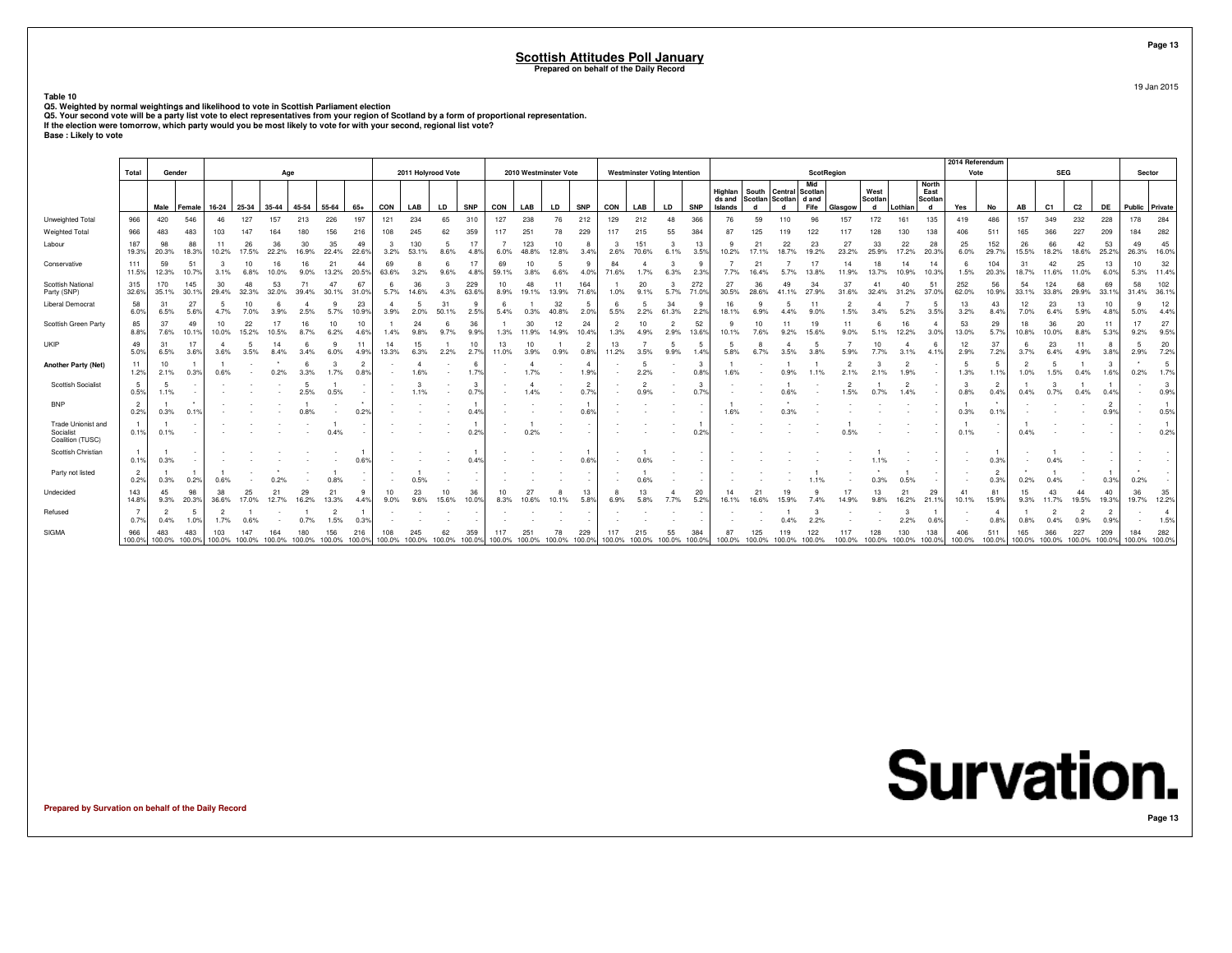#### **Scottish Attitudes Poll January**

**Prepared on behalf of the Daily Record**

#### **Table 11**

Q5. Weighted by normal weightings, likelihood to vote in Scottish Parliament election and with undecided / refused removed<br>Q5. Your second vote will be a party list vote to elect representatives from your region of Scotlan

|                                                     | Total                  | Gender       |                      |                     |             | Age          |                    |                         |                |             | 2011 Holyrood Vote   |              |                   |               | 2010 Westminster Vote |             |                        |               | <b>Westminster Voting Intention</b> |                 |                      |                   |             |                                                | <b>ScotRegion</b> |                |                 |                |                 | 2014 Referendum<br>Vote |               |               | <b>SEG</b>                |               |               | Sector                   |             |
|-----------------------------------------------------|------------------------|--------------|----------------------|---------------------|-------------|--------------|--------------------|-------------------------|----------------|-------------|----------------------|--------------|-------------------|---------------|-----------------------|-------------|------------------------|---------------|-------------------------------------|-----------------|----------------------|-------------------|-------------|------------------------------------------------|-------------------|----------------|-----------------|----------------|-----------------|-------------------------|---------------|---------------|---------------------------|---------------|---------------|--------------------------|-------------|
|                                                     |                        |              |                      |                     |             |              |                    |                         |                |             |                      |              |                   |               |                       |             |                        |               |                                     |                 |                      |                   |             |                                                | Mid               |                |                 |                | <b>North</b>    |                         |               |               |                           |               |               |                          |             |
|                                                     |                        |              |                      |                     |             |              |                    |                         |                |             |                      |              |                   |               |                       |             |                        |               |                                     |                 |                      | Highlan<br>ds and |             | South Central Scotlan<br>Scotlan Scotlan d and |                   |                | West<br>Scotlan |                | East<br>Scotlan |                         |               |               |                           |               |               |                          |             |
| Unweighted Total                                    | 803                    | 377          | Male Female<br>426   | $16-24$ 25-34<br>27 | 102         | 35-44<br>126 | 45-54 55-64<br>171 | 192                     | 65+<br>185     | CON<br>108  | LAB<br>208           | LD<br>55     | <b>SNP</b><br>289 | CON<br>115    | LAB<br>213            | LD<br>69    | <b>SNP</b><br>203      | CON<br>120    | LAB<br>197                          | <b>LD</b><br>43 | <b>SNP</b><br>348    | Islands<br>61     | d<br>50     | d<br>87                                        | Fife<br>82        | Glasgow<br>129 | d<br>155        | Lothian<br>131 | d<br>108        | Yes<br>373              | No<br>395     | AB<br>139     | C <sub>1</sub><br>296     | C2<br>188     | DE<br>180     | Public Private<br>145    | 235         |
| Weighted Total                                      | 816                    | 437          | 380                  | 64                  |             |              | 150                | 133                     | 205            | 98          | 222                  | 52           | 323               | 107           | 225                   | 70          | 216                    | 109           | 202                                 |                 | 364                  | 73                | 104         | 99                                             |                   | 00             |                 | 106            | 108             | 365                     | 426           | 148           | $32^{\circ}$              | 181           | 166           | 148                      | 243         |
| Labour                                              | 187<br>22.9%           | 98<br>22.5%  | 88<br>23.3%          | 11<br>16.5%         | 26<br>21.3% | 25.4%        | 30<br>20.3%        | 35<br>26.3%             | 49<br>23.7%    | 3.5%        | 130<br>58.7%         | 10.2%        | 17<br>5.4%        | 6.5%          | 123<br>54.6%          | 10<br>14.3% | 8<br>3.7%              | 2.8%          | 151<br>75.0%                        | 6.6%            | 13<br>3.7%           | 12.2%             | 21<br>20.6% | 22<br>22.4%                                    | 23<br>21.2%       | 27<br>27.3%    | 33<br>28.8%     | 22<br>21.1%    | 28<br>25.9%     | 25<br>6.7%              | 152<br>35.7%  | 26<br>17.3%   | 66<br>20.7%               | 42<br>23.4%   | 53<br>31.6%   | 49<br>32.8%              | 45<br>18.6% |
| Conservative                                        | 111<br>13.6%           | 59<br>13.6%  | 51<br>13.6%          | 5.0%                | 8.2%        | 11.5%        | 10.9%              | $2^{\circ}$<br>15.6%    | 44<br>21.6%    | 69<br>69.8% | 3.5%                 | 11.3%        | 17<br>5.3%        | 69<br>64.5%   | 10<br>4.3%            | 7.3%        | 9<br>4.3%              | 84<br>76.9%   | 1.8%                                | 6.9%            | 2.4%                 | 9.2%              | 19.7%       | 6.8%                                           | 15.3%             | 14.0%          | 18<br>15.2%     | 13.4%          | 14<br>13.2%     | 1.7%                    | 104<br>24.3%  | 31<br>20.8%   | 42<br>13.2%               | 25<br>13.9%   | 13<br>7.6%    | 10 <sup>10</sup><br>6.6% | 32<br>13.2% |
| <b>Scottish National</b><br>Party (SNP)             | 315<br>38.6%           | 170<br>38.9% | 145<br>38.3%         | 30<br>47.7%         | 39.3%       | 53<br>36.7%  | 47.4%              | $\overline{4}$<br>35.3% | 67<br>32.5%    | 6.2%        | 36<br>16.1%          | 5.1%         | 229<br>70.7%      | 10<br>9.7%    | 48<br>21.4%           | 11<br>15.5% | 164<br>76.0%           | 1.1%          | 20<br>9.7%                          | 6.2%            | 272<br>74.9%         | 27<br>36.3%       | 36<br>34.3% | 49<br>49.2%                                    | 34<br>30.9%       | 37<br>37.1%    | 35.9%           | 40<br>38.2%    | 51<br>47.3%     | 252<br>68.9%            | 56<br>13.1%   | 54<br>36.8%   | 124<br>38.5%              | 68<br>37.6%   | 69<br>41.5%   | 58<br>39.1% 41.9%        | 102         |
| <b>Liberal Democrat</b>                             | 58<br>7.1%             | 31<br>7.2%   | 27<br>7.1%           | 7.7%                | 8.5%        | 4.5%         | 3.0%               | 6.6%                    | 23<br>11.4%    | 4.2%        | 2.2%                 | 31<br>59.3%  | 2.8%              | -6<br>5.9%    | 0.3%                  | 32<br>45.3% | 5<br>2.2%              | 5.9%          | 2.4%                                | 34<br>66.4%     | 2.3%                 | 16<br>21.5%       | 8.3%        | 5.3%                                           | 10.0%             | 1.7%           | 3.7%            | 6.3%           | 4.5%            | 13<br>3.5%              | 43<br>10.1%   | 12<br>7.8%    | 23<br>7.3%                | 13<br>7.4%    | 10<br>6.0%    | 6.2%                     | 12<br>5.1%  |
| Scottish Green Party                                | 85<br>10.4%            | 37<br>8.4%   | 49<br>12.8%          | 10<br>16.2%         | 22<br>18.5% |              | 16<br>10.4%        | 7.3%                    | 10<br>4.8%     | 1.5%        | 24<br>10.8%          | 11.4%        | 36<br>11.0%       | 1.4%          | 30<br>13.3%           | 12<br>16.5% | 24<br>11.0%            | 1.4%          | 10<br>5.2%                          | 3.1%            | 52<br>14.3%          | 12.0%             | 10<br>9.1%  | 11<br>11.0%                                    | 17.3%             | 11<br>10.6%    | 5.6%            | 16<br>14.9%    | 3.8%            | 53<br>14.5%             | 29<br>6.8%    | 12.0%         | 36<br>11.3%               | 20<br>11.1%   | 11<br>6.7%    | 17<br>11.5% 11.0%        | 27          |
| UKIP                                                | 49<br>6.0%             | 31<br>7.1%   | 17<br>4.6%           | 5.9%                |             |              |                    | 7.0%                    | 11             | 14<br>14.7% | 15<br>6.9%           | 2.6%         | 10<br>3.0%        | 13<br>12.0%   | 10<br>4.4%            | 1.0%        | $\overline{2}$<br>0.8% | 13<br>12.0%   | 3.7%                                | 10.8%           | 1.5%                 | 6.9%              |             |                                                |                   |                | 10<br>8.5%      |                | -6<br>5.2%      | 12<br>3.2%              | 37<br>8.7%    |               | 23                        | 6.2%          | 4.7%          | 3.6%                     | 20<br>8.3%  |
| <b>Another Party (Net)</b>                          | 11<br>1.4%             | 10<br>2.3%   | 0.4%                 |                     |             |              |                    | 2.0%                    | $\overline{2}$ |             |                      |              | 1.8%              |               |                       |             | $\overline{4}$<br>2.1% |               | 5<br>2.3%                           |                 | 3<br>0.9%            | 1.9%              |             |                                                |                   |                |                 | 2.4%           |                 | 1.5%                    | 1.3%          | 1.1%          |                           | 0.5%          | 2.0%          | 0.3%                     | 1.9%        |
| <b>Scottish Socialist</b>                           | 5<br>0.6%              | 1.2%         |                      |                     |             |              | 3.0%               | 0.5%                    |                |             | 1.2%                 |              | -3<br>0.8%        |               | 1.6%                  |             | $\overline{2}$<br>0.8% |               | $\overline{c}$<br>1.0%              |                 | $\mathbf{3}$<br>0.7% |                   |             |                                                |                   | 1.8%           | 0.8%            | 1.8%           |                 | 3<br>0.9%               | 0.5%          | 0.5%          | 0.8%                      | 0.5%          | 0.5%          |                          | 3<br>1.1%   |
| <b>BNP</b>                                          | $\overline{2}$<br>0.2% | 0.3%         | 0.1%                 |                     |             |              |                    |                         | 0.2%           |             |                      |              | 0.4%              |               |                       |             | 0.7%                   |               |                                     |                 |                      | 1.9%              |             |                                                |                   |                |                 |                |                 | 0.4%                    | 0.1%          |               |                           |               |               |                          | 0.6%        |
| Trade Unionist and<br>Socialist<br>Coalition (TUSC) | $\overline{1}$<br>0.1% | 0.1%         |                      |                     |             |              |                    | 0.5%                    |                |             |                      |              | 0.2%              |               | 0.3%                  |             | $\sim$                 |               |                                     |                 | 0.2%                 |                   |             |                                                |                   |                |                 |                |                 | 0.2%                    |               | 0.4%          |                           |               |               |                          | 0.2%        |
| Scottish Christian                                  | $\overline{1}$<br>0.2% | 0.3%         |                      |                     |             |              |                    |                         | 0.7%           |             |                      |              | 0.4%              |               |                       |             | 0.6%                   |               |                                     |                 |                      |                   |             |                                                |                   |                |                 |                |                 |                         | 0.3%          |               | 0.4%                      |               |               |                          |             |
| Party not listed                                    | $\overline{2}$<br>0.3% | 0.3%         | 0.3%                 | 1.0%                |             |              |                    | 1.0%                    |                |             |                      |              |                   |               |                       |             | $\sim$<br>$\sim$       |               | 0.6%                                |                 |                      |                   |             |                                                | 1.29              |                |                 | 0.6%           |                 | $\sim$                  | 0.4%          | 0.3%          |                           |               | 0.4%          | 0.3%                     |             |
| SIGMA                                               | 816<br>100.0%          | 437          | 380<br>100.0% 100.0% | 100.0%              | 100.0%      | 100.0%       | 100.0%             | 133<br>100.0%           | 205<br>100.0%  | 98          | 222<br>100.0% 100.0% | 52<br>100.0% | 323<br>100.0%     | 107<br>100.0% | 225<br>100.0%         | 100.0%      | 216<br>100.0%          | 109<br>100.0% | 202<br>100.0%                       | 100.0%          | 364<br>100.0%        | 73<br>100.0%      | 100.0%      | 99<br>100.0%                                   | 100.0%            | 100.0%         | 100.0%          | 100.0%         | 108<br>100.0%   | 365<br>100.0%           | 426<br>100.0% | 148<br>100.0% | 32 <sup>2</sup><br>100.0% | 181<br>100.0% | 166<br>100.0% | 148<br>100.0% 100.0%     | 243         |

**Prepared by Survation on behalf of the Daily Record**

**Page 14**19 Jan 2015

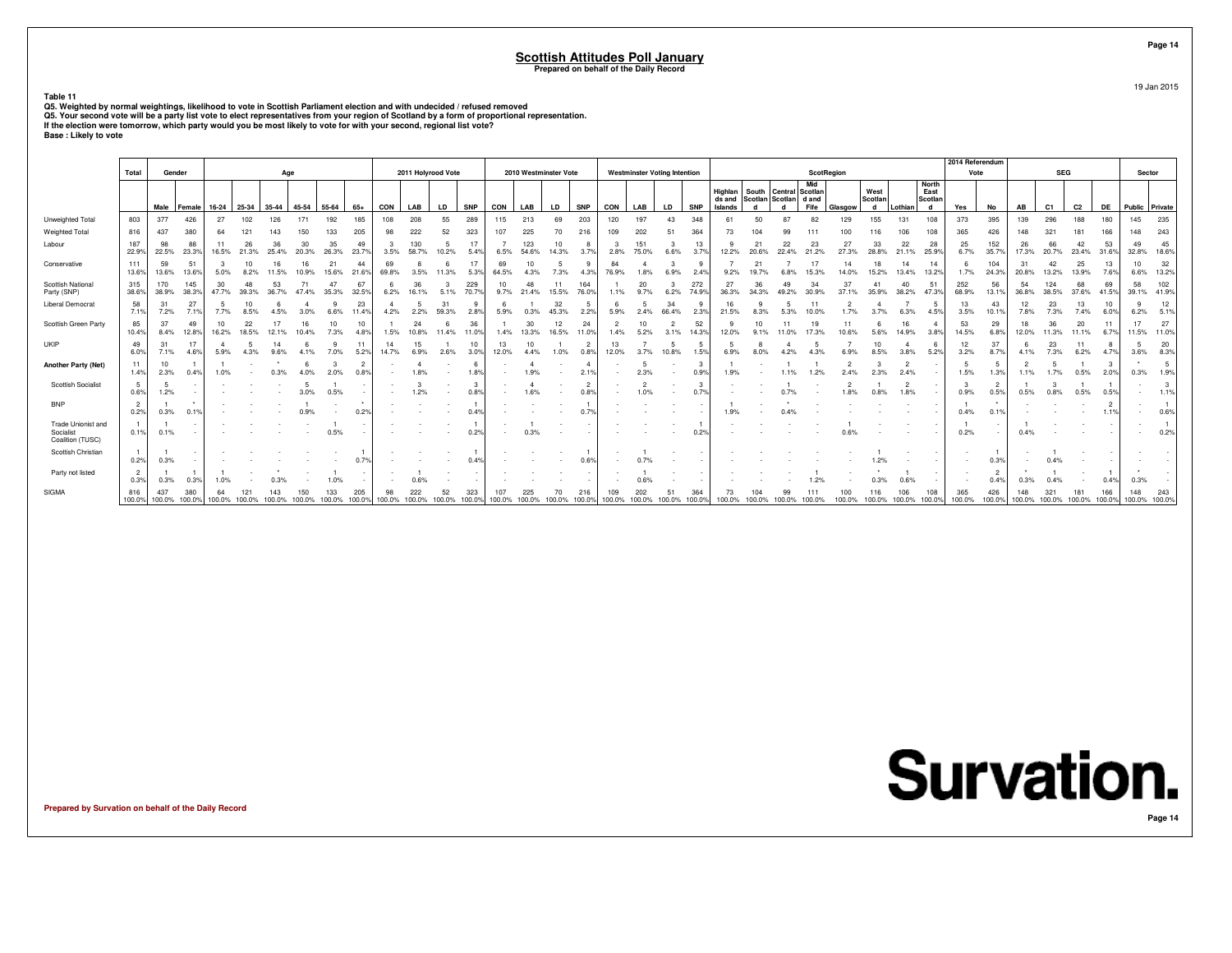**Table 12**

|                                                                   | Total          | Gender        |               |                                       |       | Age          |       |              |              |               | 2011 Holyrood Vote |              |               |              |              | 2010 Westminster Vote |              |              |              | <b>Westminster Voting Intention</b> |             |       |             |                                                                 |             | <b>ScotRegion</b> |                 |                                 | 2014 Referendum<br>Vote |              |              | <b>SEG</b>   |                |              | Sector               |              |
|-------------------------------------------------------------------|----------------|---------------|---------------|---------------------------------------|-------|--------------|-------|--------------|--------------|---------------|--------------------|--------------|---------------|--------------|--------------|-----------------------|--------------|--------------|--------------|-------------------------------------|-------------|-------|-------------|-----------------------------------------------------------------|-------------|-------------------|-----------------|---------------------------------|-------------------------|--------------|--------------|--------------|----------------|--------------|----------------------|--------------|
|                                                                   |                |               | Male Female   | 16-24   25-34   35-44   45-54   55-64 |       |              |       |              | 65+          | CON           | LAB                | LD.          | <b>SNP</b>    | <b>CON</b>   | LAB          | <b>LD</b>             | <b>SNP</b>   | CON          | LAB          | <b>LD</b>                           | <b>SNP</b>  |       |             | Highlan South Central Scotlan<br>ds and Scotlan Scotlan   d and | Mid<br>Fife | Glasgow           | West<br>Scotlan | <b>North</b><br>East<br>Scotlan | Yes                     | No           | AB           | C1           | C <sub>2</sub> | DE           | Public Private       |              |
| Unweighted Total                                                  | 1006           | 435           | 571           | 59                                    | 134   | 161          | 219   | 234          |              | 121           | 234                | 65           | 310           | 127          | 238          | 76                    | 212          | 129          | 212          | 48                                  | 366         |       | 60          |                                                                 |             |                   |                 |                                 | 425                     | 497          | 160          | 361          | 245            | 240          | 187                  | 289          |
| Weighted Total                                                    | 1006           | 488           | 518           | 145                                   | 154   | 168          | 181   | 154          | 204          | 104           | 238                | 59           | 341           | 112          | 240          | 74                    | 216          | 114          | 210          | 56                                  | 369         | 90    | 123         | 123                                                             |             |                   |                 |                                 | 412                     | 510          | 165          | 370          | 242            | 230          | 193                  | 291          |
| Yes, I voted in the<br>2011 Scottish<br>Parliament election       | 779<br>77.4%   | 410<br>84.2%  | 368<br>71.0%  | 30.9%                                 | 69.6% | 135<br>80.4% | 86.5% | 140<br>91.2% | 195<br>95.2% | 104<br>100.0% | 238<br>100.0%      | 59<br>100.0% | 341<br>100.0% | 109<br>97.2% | 223<br>92.9% | 94.8%                 | 211<br>98.0% | 100<br>88.2% | 178<br>84.7% | 45<br>80.9%                         | 321         |       | 99<br>80.7% | 79.3%                                                           | 78.9%       | 68.0%             | 86.0%           |                                 | 330<br>80.0%            | 426<br>83.6% | 138<br>83.7% | 306<br>82.8% | 69.2%          | 167<br>72.8% | 154<br>79.8%         | 229<br>78.9% |
| No, I did not vote<br>in the 2011 Scottish<br>Parliament election | 178<br>17.7%   | 65<br>13.2%   | 113<br>21.9%  | 60.1%                                 | 21.0% | 13.4%        | 9.9%  | 6.9%         | 3.8%         |               |                    |              |               | 2.8%         | 5.1%         |                       | 2.0%         | 10.5%        | 11.6%        | 16.4%                               | 38<br>10.3% | 10.4% | 16.8%       | 16.1%                                                           | 18.6%       | 23.6%             | 11.3%           | 24.9%                           | 61<br>14.8%             | 12.6%        | 22<br>13.1%  | 49<br>13.1%  | 60<br>24.6%    | 48<br>21.0%  | 21<br>11.1%          | 49<br>16.8%  |
| Can't remember                                                    | 4.9%           | 2.6%          |               | 9.0%                                  |       |              |       | 2.0%         | 1.0%         |               |                    |              |               |              | 2.0%         | 5.2%                  |              | 1.3%         |              | 2.6%                                |             |       |             |                                                                 |             |                   |                 | 7.5%                            | 21<br>5.2%              | 3.8%         | 3.2%         | 4.0%         | 6.2%           | 6.2%         | 9.1%                 | 12.<br>4.3%  |
| <b>SIGMA</b>                                                      | 1006<br>100.0% | 488<br>100.0% | 518<br>100.0% | 145                                   |       | 168          |       |              | 204          | 104           | 238                | 59           | 341           |              | 240          |                       |              |              | 210          | 56                                  | 369         |       |             |                                                                 |             |                   |                 |                                 | 412<br>100.0%           | 510          | 165          |              |                | 230          | 193<br>100.0% 100.0% | 291          |

**Q6. In the May 2011 election for the Scottish Parliament, half of Scottish people voted and the other half did not vote. Can you remember whether you voted in that particular election? Base : All Respondents**

**Prepared by Survation on behalf of the Daily Record**

**Survation.** 

**Page 15**

#### **Page 15**

19 Jan 2015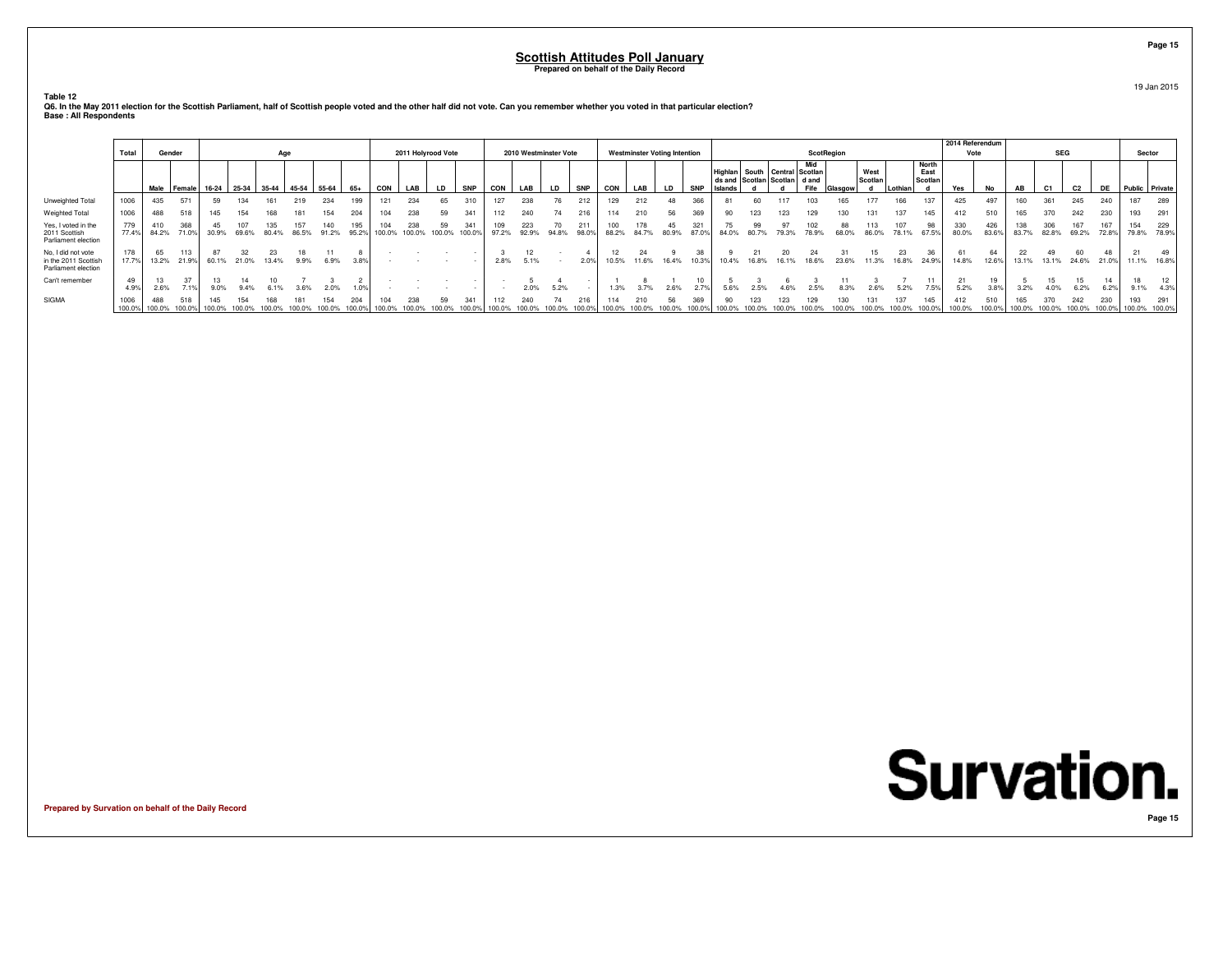**Table 13**

| Q7. In the May 2011 Scottish Parliament election you had two votes. Your first vote was for a single person to represent your constituency in the Scottish Parliament. |
|------------------------------------------------------------------------------------------------------------------------------------------------------------------------|
| Which party did you vote for with that first, constituency vote?                                                                                                       |
| Base: Voted in the 2011 Scottish Parliament election                                                                                                                   |

|                                  | Total        | Gender        |              |             |       | Age     |       |       |             |               | 2011 Holyrood Vote |              |               |            |       | 2010 Westminster Vote |            |            | <b>Westminster Voting Intention</b> |    |              |                          |                                                           |    | <b>ScotRegion</b> |         |                 |             |                                 | 2014 Referendum<br>Vote |              |             | <b>SEG</b>     |                |             | Sector               |              |
|----------------------------------|--------------|---------------|--------------|-------------|-------|---------|-------|-------|-------------|---------------|--------------------|--------------|---------------|------------|-------|-----------------------|------------|------------|-------------------------------------|----|--------------|--------------------------|-----------------------------------------------------------|----|-------------------|---------|-----------------|-------------|---------------------------------|-------------------------|--------------|-------------|----------------|----------------|-------------|----------------------|--------------|
|                                  |              |               | Male Female  | $16-24$     | 25-34 | $35-44$ | 45-54 | 55-64 | $65+$       | <b>CON</b>    | LAB                | LD           | <b>SNP</b>    | <b>CON</b> | LAB   | LD                    | <b>SNP</b> | <b>CON</b> | LAB                                 | LD | <b>SNP</b>   | ds and<br><b>Islands</b> | Highlan   South   Central Scotlan<br>Scotlan Scotlan dand |    | Mid<br>Fife       | Glasgow | West<br>Scotlan | Lothian     | <b>North</b><br>East<br>Scotlan | Yes                     | No           | AB          | C <sub>1</sub> | C <sub>2</sub> | <b>DE</b>   | Public Private       |              |
| Unweighted Total                 | 781          | 368           | 413          | 12          |       | 117     |       | 204   | 187         | 121           | 234                | 65           | 310           | 123        | 219   |                       | 206        | 113        |                                     |    | 316          | 66                       |                                                           | 93 |                   |         | 152             | 133         | 96                              | 348                     | 413          | 133         | 299            | 175            | 174         | 151                  | 224          |
| Weighted Total                   | 779          | 410           | 368          |             |       |         |       |       | 95          | 104           | 238                | 59           | 341           | 109        | 223   |                       | 211        | 100        |                                     |    | 321          |                          |                                                           |    |                   |         |                 |             |                                 | 330                     | 426          |             |                |                | 167         | 154                  | 229          |
| Labour                           | 238<br>30.5% | 126<br>30.6%  | 112<br>30.5% | 39.7%       |       |         |       |       | 54<br>27.6% |               | 238<br>100.0%      |              |               |            | 80.4% |                       |            |            |                                     |    |              |                          |                                                           |    |                   |         |                 | 38<br>35.4% | 23.1%                           | 73<br>22.1%             | 158<br>37.1% |             |                | 62             | 62<br>37.2% | 45.3%                | 28.0%        |
| Conservative                     | 104<br>13.4% | 64<br>15.5%   | 40<br>11.0%  |             |       |         |       |       |             | 104<br>100.0% |                    |              |               | 76.6%      |       |                       |            |            |                                     |    |              |                          |                                                           |    |                   |         |                 |             | 10.9%                           | 1.5%                    | 98<br>22.9%  |             |                |                |             | 5.8%                 | 17.0%        |
| Scottish National<br>Party (SNP) | 341<br>43.7% | 177<br>43.2%  | 163<br>44.3% | 22<br>49.1% |       |         |       |       | 38          |               |                    |              | 341<br>100.0% | 13.0%      | 15.8% | 23.4%                 | 206        |            |                                     | 5% | 264<br>82.2% | 27                       |                                                           |    |                   |         |                 | 38.9%       | 57.1%                           | 239<br>72.4%            | 90<br>21.2%  | 62<br>45.2% | 45.8%          | 62<br>37.2%    | 45.2%       | 39.8%                | 100<br>43.6% |
| <b>Liberal Democrat</b>          | 59<br>7.6%   | 30<br>7.4%    | 29<br>7.9%   |             |       |         |       |       | 23          |               |                    | 59<br>100.0% |               | 2.6%       |       | 59.4%                 |            |            |                                     |    |              |                          |                                                           |    |                   |         |                 |             |                                 | 2.2%                    | 52<br>12.2%  |             | 29             |                |             | 4.2%                 | 17<br>7.3%   |
| Another Party                    | 1.1%         | 1.1%          | 1.0%         | 2.5%        |       |         |       |       |             |               |                    |              |               | 0.9%       |       |                       |            |            |                                     |    |              |                          |                                                           |    |                   |         |                 |             |                                 |                         |              |             |                |                |             |                      | 0.49         |
| Don't remember                   | 29<br>3.7%   | 2.2%          | 20<br>5.3%   |             |       |         |       |       |             |               |                    |              |               |            |       |                       |            |            |                                     |    |              |                          |                                                           |    |                   |         |                 |             |                                 | 1.1%                    | 23<br>5.3%   |             |                | 5.8%           |             | 4.0%                 |              |
| SIGMA                            | 779          | 410<br>100.0% | 100.09       | 100.0       |       |         |       |       |             |               |                    |              |               |            |       |                       |            |            |                                     |    |              |                          |                                                           |    |                   |         |                 |             |                                 | 330                     | 426          |             |                |                |             | 154<br>100.0% 100.0% | 229          |

**Prepared by Survation on behalf of the Daily Record**

**Page 16**19 Jan 2015

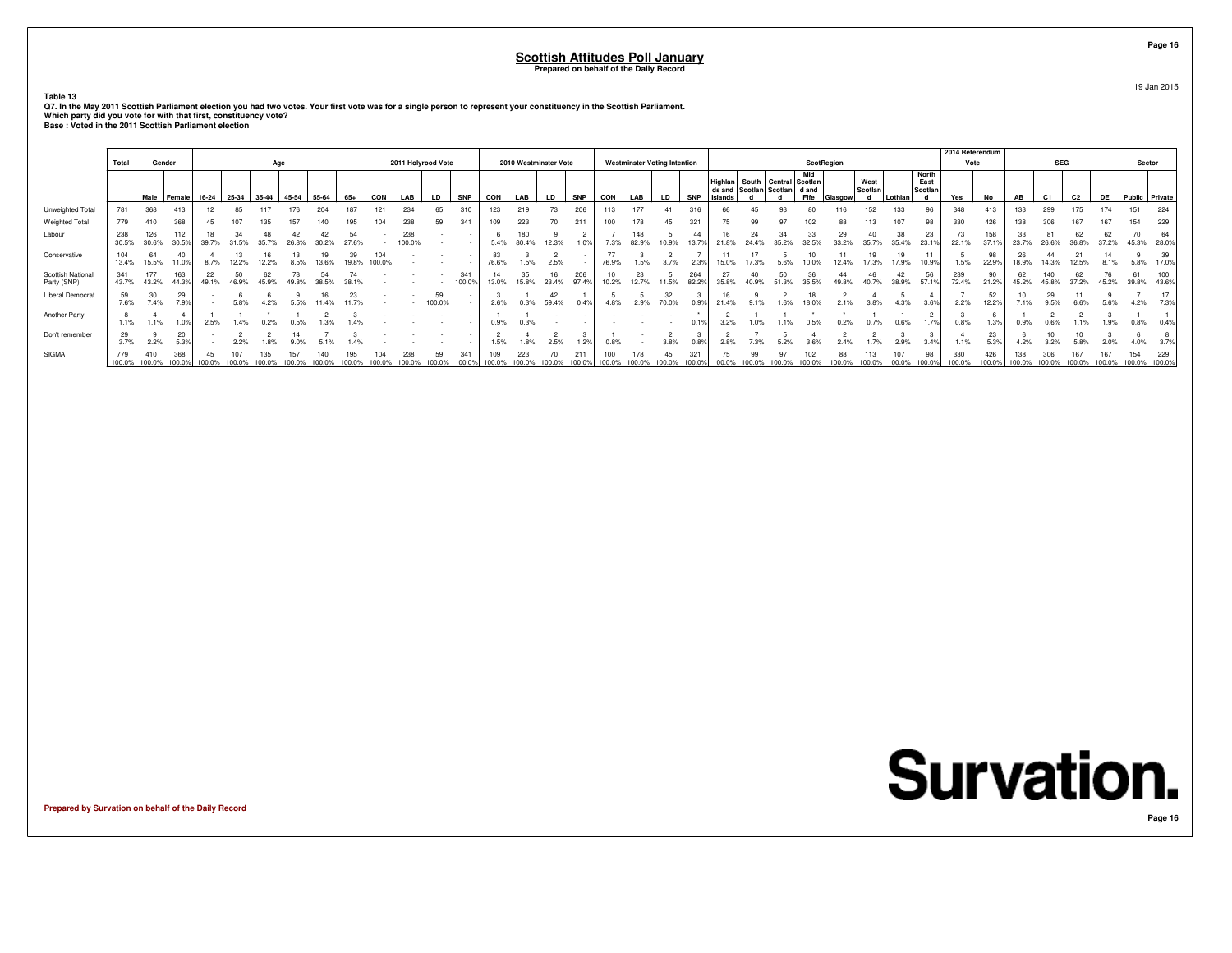**Table 14**

Q8. In the last Westminster Election 65% of people voted, while 35% of people did not vote.<br>Thinking back to the Westminster Election in May 2010, can you remember whether or not you voted in that specific election?<br>Base :

|                                                       |                |                      | Gender<br>Age |                                       |        |       |       |              |              |       |                    |       |              |               |               |                       |            |       |                                     |             |              |                                                                                    |             |             |                   |       |                 |         |                                 | 2014 Referendum |              |              |                |                |              |                             |             |
|-------------------------------------------------------|----------------|----------------------|---------------|---------------------------------------|--------|-------|-------|--------------|--------------|-------|--------------------|-------|--------------|---------------|---------------|-----------------------|------------|-------|-------------------------------------|-------------|--------------|------------------------------------------------------------------------------------|-------------|-------------|-------------------|-------|-----------------|---------|---------------------------------|-----------------|--------------|--------------|----------------|----------------|--------------|-----------------------------|-------------|
|                                                       | Total          |                      |               |                                       |        |       |       |              |              |       | 2011 Holyrood Vote |       |              |               |               | 2010 Westminster Vote |            |       | <b>Westminster Voting Intention</b> |             |              |                                                                                    |             |             | <b>ScotRegion</b> |       |                 |         |                                 | Vote            |              |              | <b>SEG</b>     |                |              | Sector                      |             |
|                                                       |                | Male Female          |               | 16-24   25-34   35-44   45-54   55-64 |        |       |       |              | 65+          | CON   | LAB                | LD    | <b>SNP</b>   | CON           | LAB           | LD                    | <b>SNP</b> | CON   | LAB                                 | <b>LD</b>   | <b>SNP</b>   | Highlan   South   Central   Scotlan  <br>ds and Scotlan Scotlan   d and<br>Islands |             |             | Mid<br>Fife       |       | West<br>Scotlan | Lothian | <b>North</b><br>East<br>Scotlar | Yes             | No           | AB           | C <sub>1</sub> | C <sub>2</sub> | <b>DE</b>    | Public Private              |             |
| Unweighted Total                                      | 1006           | 435                  | 571           |                                       |        |       |       | 234          | 199          |       | 234                |       | 310          | 127           | 238           | 76                    |            | 129   | 212                                 | 48          |              | 81                                                                                 | 60          |             |                   |       |                 | 166     | 137                             | 425             |              |              | 361            | 245            | 240          | 187                         | 289         |
| <b>Weighted Total</b>                                 | 1006           | 488                  | 518           | 145                                   |        |       |       | 154          | 204          | 104   | 238                |       | 341          | 112           | 240           | 74                    | 216        | 114   | 210                                 | 56          | 369          | 90                                                                                 | 123         |             |                   |       |                 | 137     | 145                             | 412             | 510          |              | 370            | 242            | 230          | 193                         | 291         |
| I did not vote in<br>the 2010 Westminster<br>Election | 258<br>25.7%   | 107<br>21.9%         | 151<br>29.2%  | 71.5%                                 | 29.0%  | 25.2% | 17.0% | 22<br>14.3%  | 15<br>7.3%   | 11.5% | 10.0%              | 14.0% | 50<br>14.6%  |               |               |                       |            | 16.8% | 17.7%                               | 15<br>27.3% | 21.1%        | 24<br>26.3%                                                                        | 25<br>20.1% | 29<br>23.6% | 25.9%             | 34.3% | 15.9%           | 27.0%   | 46<br>31.5%                     | 111<br>26.9%    | 17.19        | 17.1%        | 24.9%          | 30.6%          | 64<br>27.8%  |                             | 22.9% 24.1% |
| I voted in the 2010<br>Westminster<br>Election        | 668<br>66.4%   | 357<br>73.2%         | 60.0%         |                                       | 56.1%  | 66.4% | 75.3% | 123<br>79.8% | 186<br>90.8% | 84.7% | 83.0%              | 80.1% | 278<br>81.7% | 112<br>100.0% | 240           | 100.0% 100.0%         | 100.0%     | 81.8% | 158<br>75.4%                        | 39<br>70.5% | 270<br>73.2% | 62<br>69.7%                                                                        | 96<br>77.9% | 65.0%       | 66.8%             | 54.0% | 100<br>76.5%    | 63.4%   | 60.5%                           | 267<br>64.7%    | 384<br>75.4% | 130<br>78.6% | 261<br>70.6%   | 138<br>57.2%   | 140<br>60.7% | 124                         | 64.0% 67.5% |
| Don't remember                                        | 79<br>7.9%     | 24<br>4.9%           | 56            | 10.8%                                 | 14.8%  |       |       | 5.9%         | 1.9%         | 3.8%  | 6.9%               | 5.9%  |              |               |               |                       |            | 1.5%  | 7.0%                                | 2.2%        | 5.7%         | 4.0%                                                                               |             |             | 7.4%              |       | 7.6%            | 9.6%    |                                 | 8.4%            | 7.5%         | 4.3%         | 4.5%           | 29<br>12.1%    | 11.5%        | 25<br>13.1%                 | 8.4%        |
| SIGMA                                                 | 1006<br>100.0% | 488<br>100.0% 100.0% |               | 100.0%                                | 100.0% |       |       |              | 100.0        |       |                    |       | 341          | 112<br>100.0% | 240<br>100.0% |                       |            |       | 210<br>100.0%                       | 56          | 369          | 90                                                                                 | 123         |             |                   |       |                 | 137     | 145<br>100.0%                   | 100.0%          |              |              | 100.0%         | 242            | 230          | 193<br>100.0% 100.0% 100.0% |             |

**Prepared by Survation on behalf of the Daily Record**

**Page 17**

19 Jan 2015

**Survation. Page 17**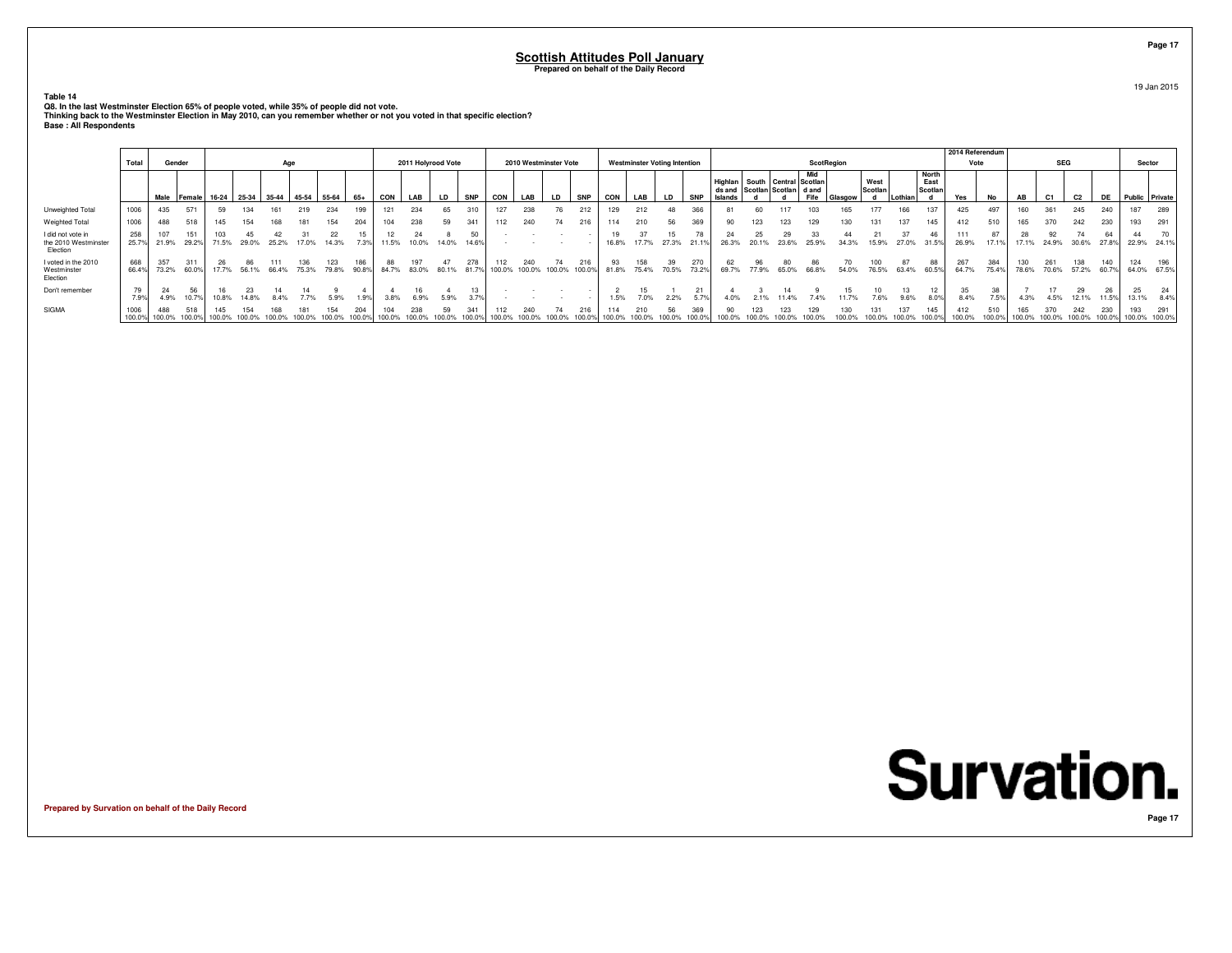**Table 15**

**Q9. Thinking back to the Westminster Election in May 2010, can you recall which party you voted for in that election? Base : Voted in the 2010 Westminster Election**

|                                  |                        |              |               |        |                   |       |             |             |               |        |                    |             |               |               |               |                       |               |             |                                     |             |              |                              |             |                                                         |             |             |                      |                        |                                      | 2014 Referendum |               |             |                |             |               |                      |                         |
|----------------------------------|------------------------|--------------|---------------|--------|-------------------|-------|-------------|-------------|---------------|--------|--------------------|-------------|---------------|---------------|---------------|-----------------------|---------------|-------------|-------------------------------------|-------------|--------------|------------------------------|-------------|---------------------------------------------------------|-------------|-------------|----------------------|------------------------|--------------------------------------|-----------------|---------------|-------------|----------------|-------------|---------------|----------------------|-------------------------|
|                                  | Total                  | Gender       |               |        |                   |       | Age         |             |               |        | 2011 Holyrood Vote |             |               |               |               | 2010 Westminster Vote |               |             | <b>Westminster Voting Intention</b> |             |              |                              |             |                                                         | ScotRegion  |             |                      |                        |                                      | Vote            |               |             | <b>SEG</b>     |             |               | Sector               |                         |
|                                  |                        |              | Male Female   |        | 16-24 25-34 35-44 |       | 45-54       | 55-64       | 65+           | CON    | LAB                | <b>LD</b>   | <b>SNP</b>    | CON           | LAB           | <b>LD</b>             | <b>SNP</b>    | CON         | LAB                                 | <b>LD</b>   | <b>SNP</b>   | Highlan<br>ds and<br>Islands |             | South   Central   Scotlan<br>Scotlan Scotlan d and<br>h | Mid<br>Fife | Glasgow     | West<br>Scotlan<br>d | Lothian                | <b>North</b><br>East<br>Scotlan<br>d | Yes             | No            | AB          | C <sub>1</sub> | C2          | <b>DE</b>     | Public Private       |                         |
| Unweighted Total                 | 687                    | 326          | 361           |        | 69                | 100   | 152         | 181         | 179           | 105    | 199                | 53          | 257           | 127           | 238           | 76                    | 212           | 106         | 163                                 | 35          | 273          | 56                           | 44          | 77                                                      | 69          | 98          | 137                  | 116                    | 90                                   | 291             | 378           | 128         | 262            | 145         | 152           | 123                  | 195                     |
| Weighted Total                   | 668                    | 357          | 311           |        |                   |       |             |             | 186           |        |                    |             | 278           | 112           | 240           |                       | 216           |             |                                     |             |              |                              |             |                                                         |             |             |                      |                        |                                      | 267             | 384           |             | 261            |             | 140           | 124                  | 196                     |
| Conservative                     | 112<br>16.7%           | 65<br>18.1%  | 47<br>15.2%   |        | 18.2%             |       |             | 15.6%       | 45<br>24.4%   | 94.3%  | 3.0%               | 5.9%        | 14<br>5.1%    | 112<br>100.0% |               |                       | $\sim$        | 79<br>85.2% |                                     | 3.8%        | 3.6%         | 13.2%                        |             |                                                         |             | 16.4%       | 19<br>19.0%          | 19<br>21.3%            | 15.8%                                | 3.1%            | 103<br>26.8%  | 23.6%       | 50<br>19.0%    | 12.4%       | 15<br>10.5%   | 11<br>8.8%           | 41<br>20.7%             |
| Labour                           | 240<br>36.0%           | 122<br>34.2% | 118<br>38.0%  |        | 33<br>38.6%       | 38.8% | 52<br>38.0% | 42<br>33.9% | 52<br>28.1%   | 3.7%   | 180<br>91.0%       | 1.6%        | 35<br>12.7%   |               | 240<br>100.0% |                       | $\sim$        | 8.2%        | 133<br>84.2%                        | 2.1%        | 59<br>21.9%  | 14.0%                        | 44.8%       | 30<br>37.3%                                             | 33<br>38.2% | 28<br>40.6% | 39<br>38.5%          | 33<br>38.0%            | 26<br>30.0%                          | 76<br>28.5%     | 152<br>39.5%  | 32.8%       | 69<br>26.4%    | 46.2%       | 65<br>46.6%   | 66<br>52.9%          | 62<br>31.4%             |
| <b>Liberal Democrat</b>          | 74<br>11.1%            | 42<br>11.7%  | 32<br>10.3%   |        | 11.7%             | 11.9% | 8.2%        | 13.0%       | 24<br>12.7%   | 2.0%   | 4.4%               | 42<br>87.9% | 16<br>5.9%    |               |               | 74<br>100.0%          | $\sim$        | 3.2%        | 8.0%                                | 32<br>80.6% | 5.2%         | 24<br>37.7%                  |             | 3.6%                                                    |             | 7.9%        | 6.4%                 | 10.8%                  | 6.5%                                 | 18<br>6.8%      | 56<br>14.5%   | 12.3%       | 36<br>13.8%    | 14<br>10.1% | 5.8%          | 15<br>11.8%          | 18<br>9.2%              |
| Scottish National<br>Party (SNP) | 216<br>32.3%           | 119<br>33.2% | 97<br>31.2%   | 12.0%  | 26.5%             | 33.6% | 38.6%       | 33.2%       | 59<br>31.7%   |        | 1.1%               |             | 206<br>74.0%  |               |               |                       | 216<br>100.0% | 3.3%        |                                     | 2.4%        | 185<br>68.5% | 27.5%                        | 29<br>29.9% | 33<br>41.5%                                             | 27.7%       | 26.4%       | 34<br>34.2%          | 21<br>24.5%            | 39<br>44.6%                          | 163<br>61.0%    | 51<br>13.3%   | 37<br>28.4% |                | 27.3%       | 49<br>35.2%   | 29<br>23.4%          | 65<br>33.2%             |
| Refused                          | - 5<br>0.8%            | 0.5%         | 1.1%          |        | 1.6%              |       | 0.4%        | 3<br>2.1%   | $0.4^{\circ}$ |        |                    |             |               |               |               |                       |               |             |                                     |             |              |                              |             |                                                         |             |             |                      | $\overline{2}$<br>2.0% | 1.6%                                 |                 | 1.1%          | 0.4%        | 0.2%           | 1.6%        | 1.3%          |                      | $\mathbf{3}$<br>1.6%    |
| Another Party (Net)              | 14<br>2.1%             | 2.0%         | 2.4%          | 17.0%  |                   |       |             | 2.2%        | 2.3%          |        |                    |             | $2.3^{\circ}$ |               |               |                       |               |             |                                     |             | 0.8%         | 5.9%                         |             |                                                         |             |             |                      | 1.7%                   | 0.3%                                 | 0.4%            | 13<br>3.4%    | 1.6%        | 3.6%           | 1.3%        | 0.6%          | 1.5%                 | $5\phantom{.0}$<br>2.7% |
| Socialist Labour                 | $\rightarrow$<br>0.1%  | 0.1%         |               |        |                   |       |             |             |               |        |                    |             |               |               |               |                       |               |             |                                     |             |              |                              |             |                                                         |             |             |                      |                        |                                      | 0.1%            |               |             |                |             |               | 0.3%                 |                         |
| <b>BNP</b>                       | 0.1%                   | 0.2%         |               |        |                   |       |             |             |               |        |                    |             |               |               |               |                       |               |             |                                     |             |              |                              |             |                                                         |             |             |                      |                        |                                      |                 | 0.2%          |             |                |             |               |                      |                         |
| Scottish Green<br>Party          | -5<br>0.7%             | 0.5%         | 0.8%          |        |                   |       |             | 1.9%        | $0.2^{\circ}$ |        |                    |             |               |               |               |                       |               |             |                                     |             | 0.3%         | 1.5%                         |             |                                                         |             |             |                      | 1.7%                   | 0.3%                                 | 0.3%            | 1.0%          |             |                |             | 0.4%          | 0.9%                 | 0.5%                    |
| <b>UKIP</b>                      | - 9<br>1.3%            | 1.1%         | 1.5%          |        |                   |       |             | 0.3%        | 2.1%          |        |                    |             | 2.0%          |               |               |                       |               |             |                                     | 11.1%       | 0.5%         |                              |             |                                                         |             |             |                      |                        |                                      |                 | 9<br>2.3%     |             |                |             | 0.2%          | 0.3%                 | $\overline{4}$<br>2.2%  |
| Undecided                        | $\overline{7}$<br>1.0% | 0.3%         | 6<br>1.9%     |        | 1.2%              |       |             |             | 0.5%          |        |                    |             |               |               |               |                       |               |             |                                     |             |              | 1.7%                         |             | 1.9%                                                    |             |             |                      | 1.7%                   | 1.3%                                 | 0.2%            | 5<br>1.3%     | 0.8%        |                |             |               | 1.7%                 | $\overline{2}$<br>1.2%  |
| <b>SIGMA</b>                     | 668<br>100.0%          |              | 100.0% 100.0% | 100.0% | 100.0%            |       | 100.0%      |             | 100.0%        | 100.0% | 100.0%             |             | 100.0%        | 100.0%        | 100.0%        | 100.0%                | 100.0%        | 100.0%      | 100.0%                              | 100.0%      |              | 100.0%                       |             | 100.0%                                                  |             |             | 100.0%               | 100.0%                 | 88<br>100.0%                         | 267<br>100.0%   | 384<br>100.0% | 100.0%      | 100.0%         | 100.0%      | 140<br>100.0% | 124<br>100.0% 100.0% | 196                     |

**Prepared by Survation on behalf of the Daily Record**



19 Jan 2015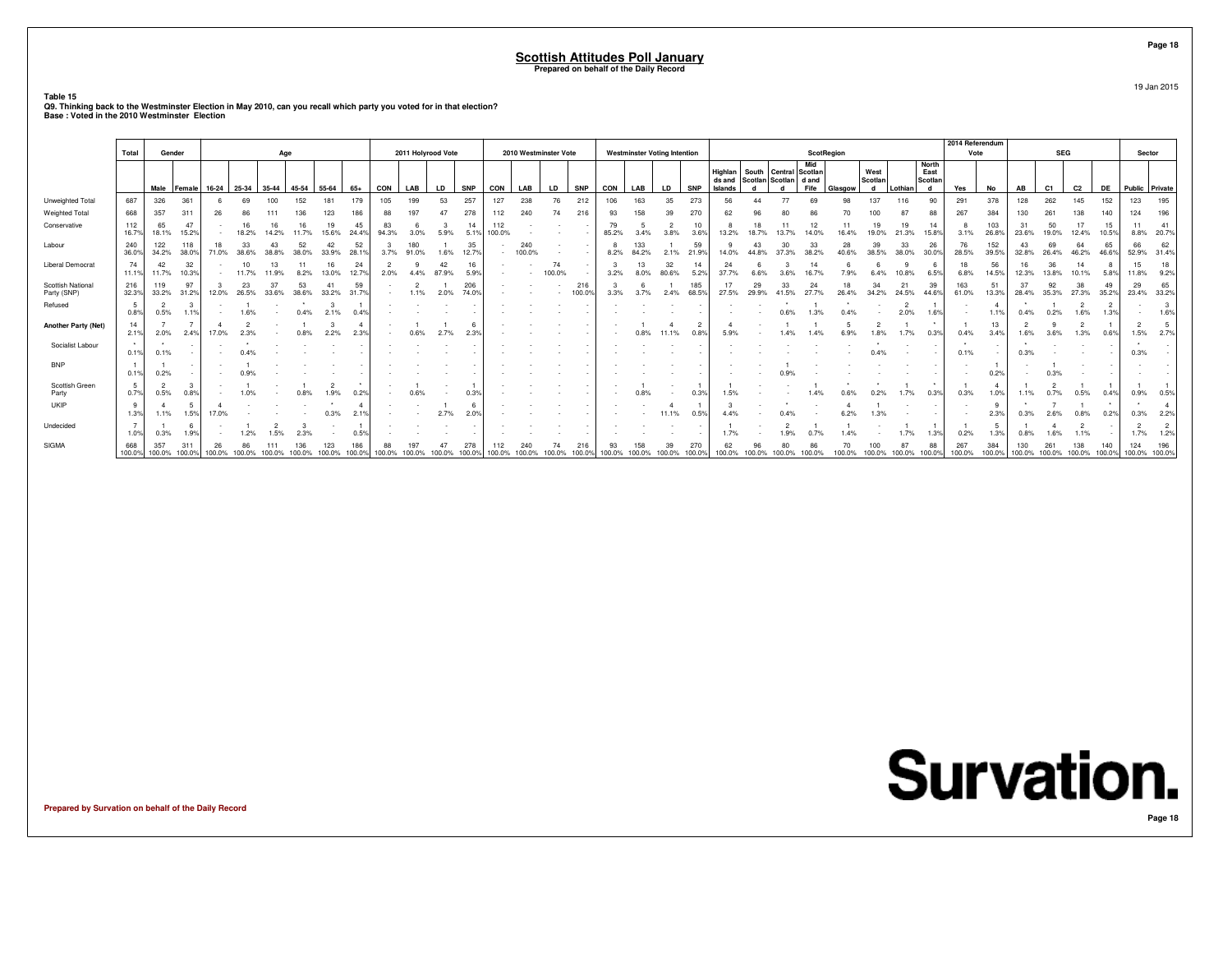**Table 16**

Q10. In the Scottish independence referendum in September, 85% of Scottish adults voted and 15% did not vote.<br>Did you or did you not vote in the Scottish independence referendum on 18 September?<br>Base : All Respondents

|                                     |                |               |                                               |        |        |       |       |        |              |        |                    |              |               |               |                       |        |              |               |                                     |             |            |                                         |    |                                              |         |                 |              |                          | 2014 Referendum |               |               |              |                |        |                |              |
|-------------------------------------|----------------|---------------|-----------------------------------------------|--------|--------|-------|-------|--------|--------------|--------|--------------------|--------------|---------------|---------------|-----------------------|--------|--------------|---------------|-------------------------------------|-------------|------------|-----------------------------------------|----|----------------------------------------------|---------|-----------------|--------------|--------------------------|-----------------|---------------|---------------|--------------|----------------|--------|----------------|--------------|
|                                     | Total          | Gender        |                                               |        |        | Age   |       |        |              |        | 2011 Holyrood Vote |              |               |               | 2010 Westminster Vote |        |              |               | <b>Westminster Voting Intention</b> |             |            |                                         |    | <b>ScotRegion</b>                            |         |                 |              |                          | Vote            |               |               | <b>SEG</b>   |                |        | Sector         |              |
|                                     |                |               | Male   Female   16-24   25-34   35-44   45-54 |        |        |       |       | 55-64  | 65+          | CON    | LAB                | LD           | <b>SNP</b>    | CON           | LAB                   | LD     | <b>SNP</b>   | CON           | LAB                                 | <b>LD</b>   | <b>SNP</b> | ds and Scotlan Scotlan d and<br>Islands |    | Mid<br>Highlan South Central Scotlan<br>Fife | Glasgow | West<br>Scotlan | Lothian      | North<br>East<br>Scotlan | Yes             | No            | AB            | C1           | C <sub>2</sub> | DE     | Public Private |              |
| Unweighted Total                    | 1006           | 435           | 571                                           | 59     |        |       |       | 234    | 199          |        | 234                | 65           |               |               | 238                   | 76     | 212          | 129           | 212                                 | 48          | 366        |                                         |    |                                              |         |                 | 166          |                          | 425             | 497           | 160           | 361          | 245            | 240    | 187            | 289          |
| <b>Weighted Total</b>               | 1006           | 488           | 518                                           |        | 154    |       |       |        | 204          |        | 238                | 59           | 341           | 112           | 240                   |        | 216          | 114           | 210                                 | 56          | 369        |                                         | 23 |                                              |         |                 | 137          | 145                      | 412             | 510           | 165           | 370          | 242            | 230    | 193            | 291          |
| I did vote in the<br>referendum     | 932<br>92.7%   | 458<br>94.0%  | 474<br>91.5%                                  | 71.8%  | 92.7%  | 95.2% | 96.6% | 97.7%  | 201<br>98.2% | 98.5%  | 231<br>97.2%       | 59<br>100.0% | 336<br>98.8%  | 99.6%         | 97.9%                 | 99.6%  | 214<br>99.1% | 111<br>97.3%  | 194<br>92.3%                        | 50<br>89.8% | 363        |                                         |    |                                              |         | 96.9%           | 121<br>88.5% | 93.0%                    | 412<br>100.0%   | 510<br>100.0% | 159<br>96.4%  | 353<br>95.6% | 222<br>91.7%   |        | 179<br>92.3%   | 273<br>93.9% |
| I did not vote in<br>the referendum |                | 28<br>5.7%    | 8.1%                                          | 28.2%  |        |       |       | 2.3%   | .5%          | 1.0%   | 2.5%               |              | 1.2%          |               | 2.1%                  | 0.4%   | 0.9%         |               | 7.4%                                | 10.2%       | 1.5%       |                                         |    |                                              |         | 2.5%            | 11.1%        | 6.2%                     |                 |               | 3.6%          | 4.4%         | 8.3%           | 12.1%  | 7.4%           |              |
| Can't remember                      | 0.4%           | 0.3%          | 0.4%                                          |        | 0.9%   | 0.8%  | 0.3%  |        | 0.2%         | 0.5%   | 0.3%               |              |               | 0.4%          |                       |        |              |               | 0.3%                                |             | 0.1%       |                                         |    |                                              | 0.4%    | 0.6%            | 0.5%         | 0.8%                     |                 |               |               |              |                | 1.6%   | 0.3%           | 0.4%         |
| SIGMA                               | 1006<br>100.0% | 488<br>100.0% | 518<br>100.0%                                 | 100.0% | 100.0% |       |       | 100.0% | 204          | 100.0% | 238<br>100.0%      | 59           | 341<br>100.0% | 112<br>100.0% | 100.0%                | 100.0% |              | 114<br>100.09 | 210                                 | 56          | 369        |                                         |    |                                              |         |                 | 137<br>100.0 | 145<br>100.09            | 412<br>100.0%   | 510           | 165<br>100.0% | 100.0%       | 242<br>100.0%  | 100.0% | 100.0% 100.0%  | 291          |

**Prepared by Survation on behalf of the Daily Record**

**Survation.** 

**Page 19**

19 Jan 2015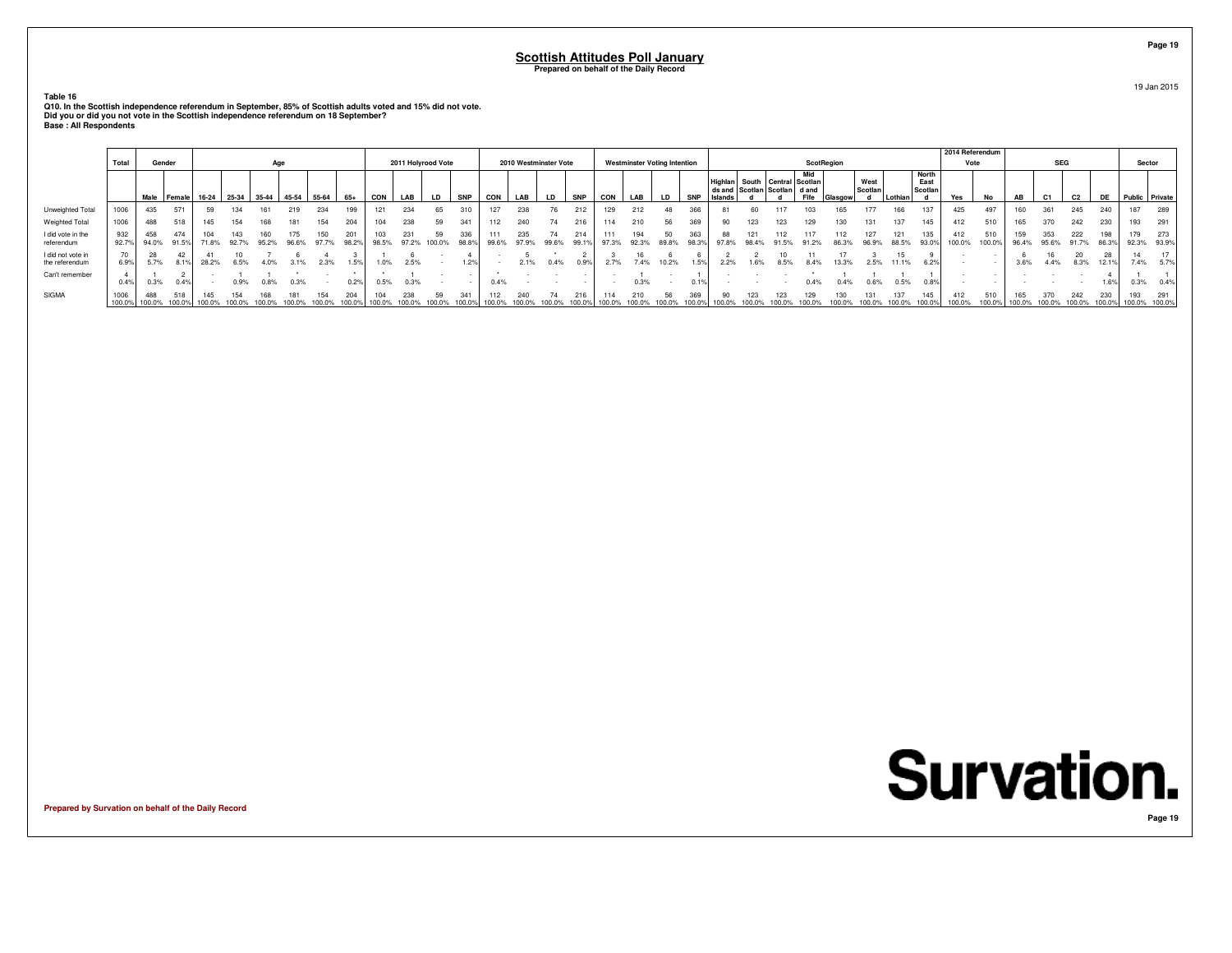**Table 17 Q11. How did you vote in the Scottish independence referendum?Base : Vote in the referendum**

|                  | Total         | Gender       |              |               |       | Age   |       |       |              |       | 2011 Holyrood Vote |             |            |       |       | 2010 Westminster Vote |              |       | <b>Westminster Voting Intention</b> |           |              |                           |       |                                                             |             | ScotRegion |                 |         |                          | 2014 Referendum<br>Vote |               |             | <b>SEG</b>     |                |             | Sector                |      |
|------------------|---------------|--------------|--------------|---------------|-------|-------|-------|-------|--------------|-------|--------------------|-------------|------------|-------|-------|-----------------------|--------------|-------|-------------------------------------|-----------|--------------|---------------------------|-------|-------------------------------------------------------------|-------------|------------|-----------------|---------|--------------------------|-------------------------|---------------|-------------|----------------|----------------|-------------|-----------------------|------|
|                  |               |              | Male Female  | $16-24$ 25-34 |       | 35-44 | 45-54 | 55-64 | $65+$        | CON   | LAB                | LD          | <b>SNP</b> | CON   | LAB   | LD                    | <b>SNP</b>   | CON   | LAB                                 | <b>LD</b> | <b>SNP</b>   | Highlan<br><b>Islands</b> |       | South   Central   Scotlan<br>ds and Scotlan Scotlan   d and | Mid<br>Fife | Glasgow    | West<br>Scotlan | Lothian | North<br>East<br>Scotlan | Yes                     | No            | AB          | C <sub>1</sub> | C <sub>2</sub> | DE          | <b>Public</b> Private |      |
| Unweighted Total | 930           | 408          | 522          |               |       |       | 207   | 224   | 194          | 119   | 227                | 65          | 307        | 126   | 231   |                       | 209          | 126   | 199                                 | 43        | 356          | 78                        | 58    |                                                             | 92          | 145        |                 | 150     | 127                      | 425                     | 497           | 153         | 343            | 223            | 211         | 171                   | 275  |
| Weighted Total   | 932           | 458          | 474          | 104           | 143   | 160   | 175   | 150   | 201          | 103   | 231                | 59          | 336        |       | 235   | 74                    | 214          | 111   | 194                                 | 50        | 363          | 88                        | 121   | 112                                                         | 117         | 112        | 127             | 121     | 135                      | 412                     | 510           | 159         | 353            | 222            | 198         | 179                   | 273  |
| Yes              | 412<br>44.2%  | 204<br>44.5% | 208<br>43.9% | 69.8%         |       | 50.5% |       |       | 52           |       |                    |             | 239        |       | 32.3% | 24.5%                 | 163<br>76.1% |       | 15.6%                               |           | 300<br>82.5% |                           | 38    |                                                             | 38.2%       | 57 2%      | 42.6%           | 50      |                          | 412<br>100.0%           |               | 61<br>38.4% | 151<br>42.6%   | 95<br>43.0%    | 53.0%       | ou<br>45.1% 49.5%     | 135  |
| No               | 510<br>54.7%  | 254<br>55.5% | 255<br>53.9% | 23.0%         | 51.8% | 48.9% | 49.6% | 65.9% | 148<br>73.7% | 95.2% | 68.5%              | 52<br>87.4% | 26.8%      | 92.6% | 64.5% | 75.5%                 | 23.9%        | 96.8% | 84.4%                               | 88.9%     |              | 54.8%                     | 62.5% |                                                             | 61.2%       | 42.5%      | 57.1%           | 58.2%   | 72<br>53.1%              |                         | 510<br>100.0% | 98<br>61.6% | 202<br>57.0%   | 52.8%          | 93<br>47.0% | 54.9% 50.0%           | 137  |
| Can't remember   |               |              | 2.2%         | 7.2%          | 0.3%  | 0.5%  | 0.6%  | 0.1%  |              |       |                    | 0.4%        | 2.2%       |       | 3.3%  |                       |              |       |                                     |           | 0.1%         |                           | 6.2%  | 0.4%                                                        | 0.5%        | 0.3%       | 0.3%            | 0.6%    |                          |                         |               |             | 0.3%           | 4.1%           |             |                       | 0.5% |
| SIGMA            | 932<br>100.0% | 458          | 474          |               |       |       |       |       | 201          |       |                    | 59          |            |       |       |                       | 214          |       |                                     | 50        | 363          | 88                        |       |                                                             |             |            |                 |         | 135                      | 412<br>100.0%           | 510           | 159         | 353            | 222            | 100.0%      | 179<br>100.0% 100.0%  | 273  |

**Prepared by Survation on behalf of the Daily Record**



**Page 20**

19 Jan 2015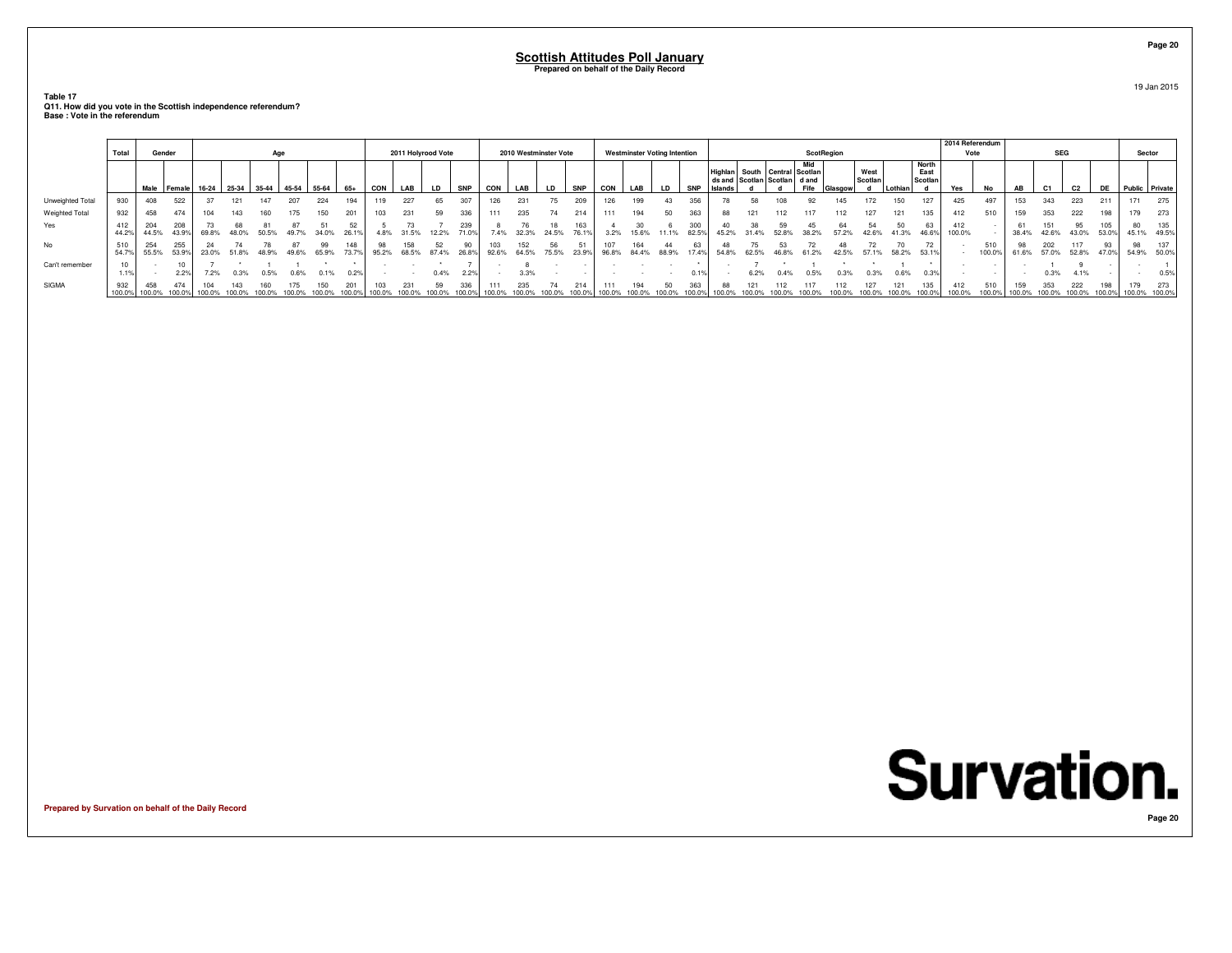**Table 18**

**Q12. Thinking back to 2010 when the current coalition government came to power at Westminster, do you think you personally are now ... Base : All Respondents**

|                                       | Total        | Gender        |              |             |               | Age |                   |       |              |               | 2011 Holyrood Vote |             |              |            |              | 2010 Westminster Vote |              |               |             | <b>Westminster Voting Intention</b> |              |        |     |                                                                     | <b>ScotRegion</b> |         |                 |         |                          | 2014 Referendum<br>Vote |              |       | <b>SEG</b> |             |     | Sector         |                    |
|---------------------------------------|--------------|---------------|--------------|-------------|---------------|-----|-------------------|-------|--------------|---------------|--------------------|-------------|--------------|------------|--------------|-----------------------|--------------|---------------|-------------|-------------------------------------|--------------|--------|-----|---------------------------------------------------------------------|-------------------|---------|-----------------|---------|--------------------------|-------------------------|--------------|-------|------------|-------------|-----|----------------|--------------------|
|                                       |              |               | Male Female  |             | $16-24$ 25-34 |     | 35-44 45-54 55-64 |       | $65+$        | CON           | LAB                | LD          | <b>SNP</b>   | <b>CON</b> | LAB          | LD.                   | <b>SNP</b>   | <b>CON</b>    | LAB         | <b>LD</b>                           | <b>SNP</b>   | slands |     | Highlan   South   Central   Scotlan<br>ds and Scotlan Scotlan d and | Mid<br>Fife       | Glasgow | West<br>Scotlan | Lothian | North<br>East<br>Scotlan | Yes                     | No           | AB    | C1         | C2          | DE  | Public Private |                    |
| Unweighted Total                      | 1006         | 435           | 571          | 59          | 134           |     | 219               | 234   | 199          | 121           | 234                | 65          |              |            | 238          | 76                    | 212          | 129           | 212         | 48                                  |              |        |     |                                                                     |                   |         |                 | 166     | 137                      | 425                     | 497          | 160   |            | 245         | 240 | 187            | 289                |
| Weighted Total                        | 1006         | 488           | 518          | 145         | 154           | 831 | 181               | 154   | 204          | 104           | 238                | 59          | 341          | 112        | 240          | 74                    | 216          | 114           | 210         | 56                                  | 369          | 90     | 123 |                                                                     |                   |         | 131             | 137     | 145                      | 412                     | 510          |       |            |             | 230 | 193            | 291                |
| Better off<br>financially             | 135<br>13.4% | 15.0%         | 11.8%        | 20<br>14.1% | 25            |     |                   |       | 32<br>15.5%  | 38.3%         | 23<br>9.7%         | 18.7%       | 35           | 39.7%      | 6.3%         | 21.1%                 | 8.2%         | 36.0%         | 26<br>12.3% | 18.4%                               |              |        |     |                                                                     |                   |         |                 | 15.3%   | 12.4%                    | 8.9%                    | 80<br>15.8%  | 21.0% | 15.3%      | 25<br>10.4% |     | $1.0\%$        | 55<br>19.1%        |
| Worse off<br>financially              | 418<br>41.5% | 193<br>39.5%  | 225<br>43.4% | 26.1%       |               |     | 59.7%             | 50.2% | 63<br>30.9%  |               | 116<br>48.9%       | 20.4%       | 180<br>53.0% | 18.8%      | 122<br>50.7% | 23.4%                 | 125<br>57.8% | 13.9%         | 45.1%       | .3%                                 | 202<br>54.8° |        | 55  |                                                                     |                   |         |                 | 29.9%   | 37.7%                    | 218<br>52.9%            | 169<br>33.29 | 42.0% | 38.6%      | 95<br>39.3% |     |                | 48.8% 36.7%        |
| No better or worse<br>off financially | 398<br>39.5% | 40.6%         | 200<br>38.5% | 40.9%       | 33.0%         |     |                   | 37.9% | 107<br>52.6% | 47.1%         | 89<br>37.4%        | 36<br>59.9% | 34.9%        | 41.6%      | 41.1%        | 53.9%                 | 32.5%        | 50.0%         |             |                                     |              |        |     |                                                                     |                   |         | 29.5%           | 42.0%   | 43.4%                    | 127<br>30.8%            | 244<br>47.9% | 34.2% |            | 42.7%       |     | 66             | 110<br>34.3% 37.7% |
| Don't Know                            | 56<br>5.6%   | 4.9%          | 6.2%         | 18.9%       |               |     |                   | 1.6%  |              | 1.2%          |                    | 1.0%        | 1.8%         |            | 1.9%         | 1.7%                  | 1.5%         |               | 3.6%        | 2.6%                                | 3.5%         |        |     |                                                                     |                   |         |                 |         | 6.5%                     | 7.4%                    | 3.2%         |       |            | 7.6%        |     | 5.8%           | 6.5%               |
| <b>SIGMA</b>                          | 1006         | 488<br>100.0% | 518          | 145         |               |     |                   |       | 204          | 104<br>100.0% | 238                | 59          | 341          | 100.0%     |              |                       |              | 114<br>100.09 |             |                                     |              |        |     |                                                                     |                   |         |                 | 137     | 145                      | 412<br>100.0%           | 510          |       |            |             | 230 | 100.0% 100.0%  | 291                |

**Prepared by Survation on behalf of the Daily Record**

**Page 21**19 Jan 2015

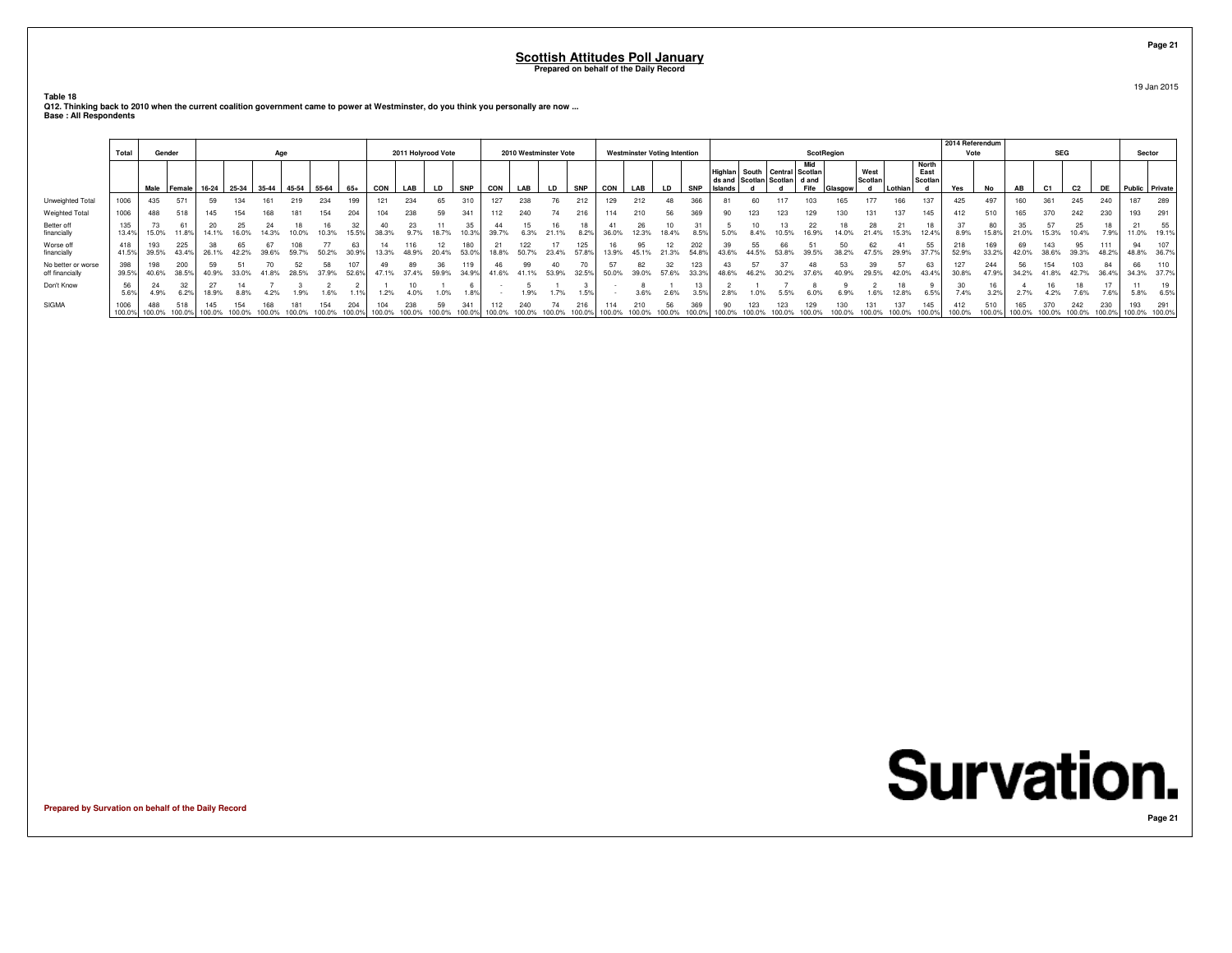**Table 19**

**Q13. Thinking back to 2010 when the current coalition government came to power at Westminster, do you think the majority of people in Britain are now ... Base : All Respondents**

|                                       |                |               |               |                                       |       |     |       |       |       |            |                    |         |            |       |       |                       |            |       |              |                                     |            |      |       |                                                                     |                   |         |                 |         |                                 | 2014 Referendum |            |        |                |                |        |                      |              |
|---------------------------------------|----------------|---------------|---------------|---------------------------------------|-------|-----|-------|-------|-------|------------|--------------------|---------|------------|-------|-------|-----------------------|------------|-------|--------------|-------------------------------------|------------|------|-------|---------------------------------------------------------------------|-------------------|---------|-----------------|---------|---------------------------------|-----------------|------------|--------|----------------|----------------|--------|----------------------|--------------|
|                                       | Total          | Gender        |               |                                       |       | Age |       |       |       |            | 2011 Holyrood Vote |         |            |       |       | 2010 Westminster Vote |            |       |              | <b>Westminster Voting Intention</b> |            |      |       |                                                                     | <b>ScotRegion</b> |         |                 |         |                                 | Vote            |            |        | <b>SEG</b>     |                |        | Sector               |              |
|                                       |                |               | Male   Female | 16-24   25-34   35-44   45-54   55-64 |       |     |       |       | $65+$ | <b>CON</b> | LAB                | LD      | <b>SNP</b> | CON   | LAB   | LD.                   | <b>SNP</b> | CON   | LAB          | <b>LD</b>                           | <b>SNP</b> |      |       | Highlan   South   Central   Scotlan<br>ds and Scotlan Scotlan d and | Mid<br>Fife       | ilasgow | West<br>Scotlan | Lothian | <b>North</b><br>East<br>Scotlan | Yes             | No         | AB     | C <sub>1</sub> | C <sub>2</sub> | DE     | Public Private       |              |
| Unweighted Total                      | 1006           | 435           | 571           | 59                                    |       |     |       | 234   | 199   |            | 234                |         |            |       | 238   |                       |            | 129   | 212          |                                     | 366        | 81   | 60    |                                                                     |                   |         |                 |         |                                 | 425             | 497        | 160    | 361            | 245            | 240    | 187                  | 289          |
| Weighted Total                        | 1006           | 488           | 518           | 145                                   |       |     |       |       | 204   |            | 238                | 59      |            | 112   | 240   |                       |            | 114   | 210          | 56                                  | 369        | 90   | 123   |                                                                     |                   |         |                 |         |                                 | 412             | 510        | 165    |                |                | 230    | 193                  | 291          |
| Better off<br>financially             | 84<br>8.3%     | 9.5%          | 7.1%          | 13.9%                                 |       |     | 6.8%  | 6.0%  | 6.2%  | 28.7%      | 6.5%               | $9.0\%$ | 3.2%       | 24.3% | 3.5%  | 10.7%                 | 2.5%       | 24.5% | 7.2%         | 17.1%                               | 3.4%       | 7.1% |       |                                                                     |                   | 5.5%    | 7.2%            |         | 13.3%                           | 20<br>4.7%      | 50<br>9.8% | 4.9%   | 10.4%          | 8.2%           | 7.5%   | 8.3%                 | 11.8%        |
| Worse off<br>financially              | 551<br>54.8%   | 271<br>55.6%  | 280<br>54.0%  | 31.2%                                 | 57.0% |     | 62.0% | 63.7% | 51.9% | 20.7%      | 62.5%              | 50.6%   | 66.5%      | 19.5% | 67.3% | 50.1%                 | 70.2%      | 20.6% | 132<br>62.6% | 23                                  | 253        | 49   |       |                                                                     |                   |         |                 |         |                                 | 271<br>65.7%    | 245        | 55.6%  | 54.4%          | 53.5%          | 56.0%  | 121<br>62.6%         | 147<br>50.4% |
| No better or worse<br>off financially | 262<br>26.1%   | 27.8%         | 127<br>24.5%  | 25.8%                                 | 23.4% |     | 25.5% | 24.9% | 33.1% | 44.5%      |                    | 29.2%   | 24.1%      | 48.5% | 21.5% | 28.7%                 | 20.3%      | 47.6% | 23.6%        | 28.8%                               |            | 29   | 33.4% |                                                                     |                   |         | 22.5%           |         | 25.3%                           | 17.7%           | 33.4%      | 28.3%  | 26.9%          | 25.9%          | 23.4%  | 19.6%                | 25.6%        |
| Don't Know                            | 10.8%          | 7.1%          | 14.49         | 29.0%                                 |       |     |       | 5.4%  | 8.8%  |            |                    |         | 6.2%       | 7.6%  |       | 10.5%                 |            | 7.3%  |              |                                     |            |      |       |                                                                     |                   |         |                 |         |                                 | 11.9%           |            | 11.2%  | 8.3%           | 12.3%          | 13.1%  | 9.5%                 | 35<br>12.2%  |
| SIGMA                                 | 1006<br>100.0% | 488<br>100.0% | 518<br>100.09 | 145                                   |       |     |       |       | 204   |            | 238                |         |            |       |       |                       |            |       |              |                                     | 369        |      |       |                                                                     |                   |         |                 |         |                                 | 412<br>100.0%   | 510        | 100.0% |                |                | 100.0% | 193<br>100.0% 100.0% | 291          |

**Prepared by Survation on behalf of the Daily Record**

19 Jan 2015

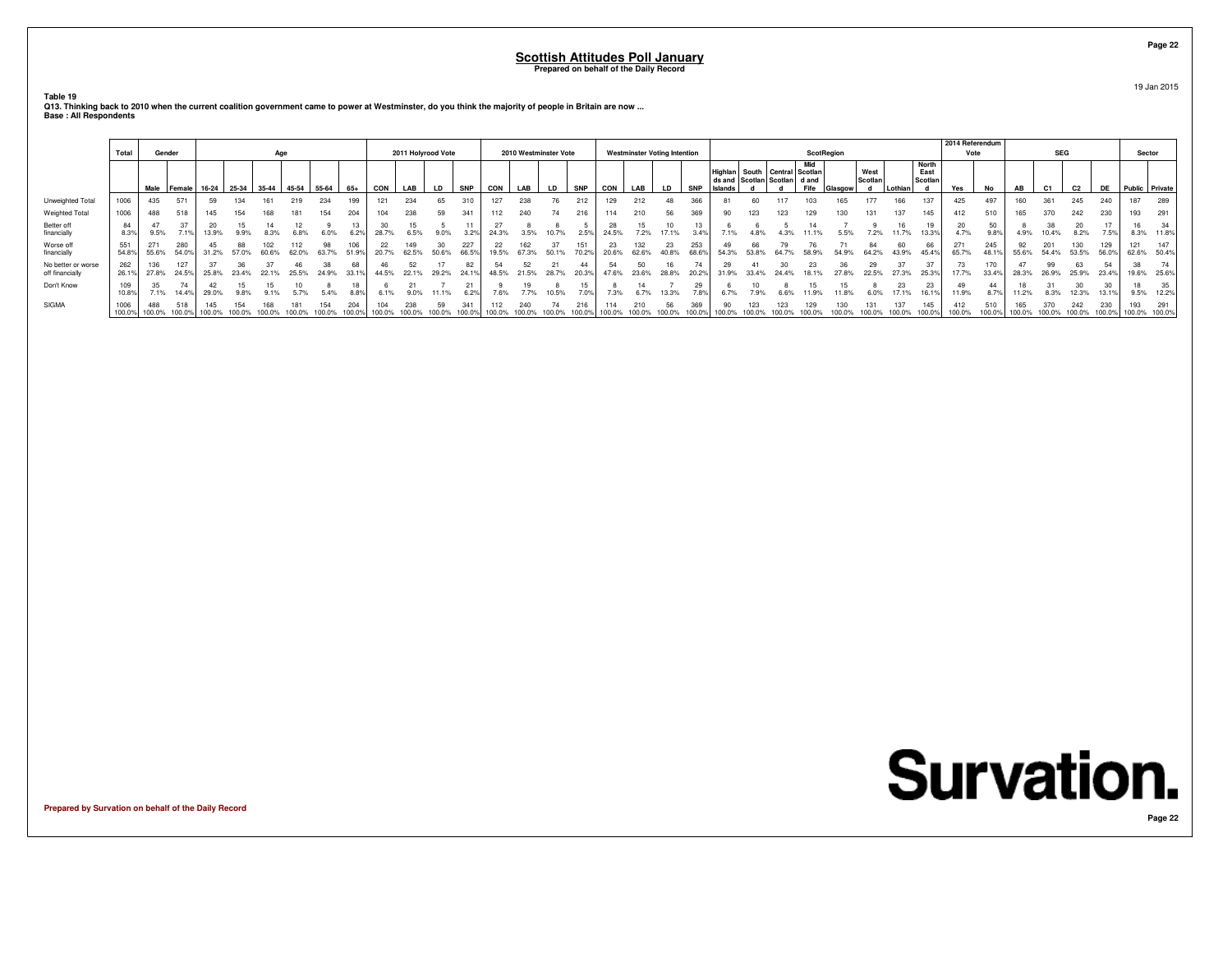**Table 20**

**Q14. Thinking back to 2007 when the current SNP Government came to power at Holyrood, which of these statements is closest to your view? Base : All Respondents**

|                                                                                                        |                |               |               |             |               |             |             |             |             |               |                    |             |              |              |             |                       |             |               |                                     |             |              |                    |                                         |       |                                |         |                 |             |                                 | 2014 Referendum |               |           |                |                |             |                      |             |
|--------------------------------------------------------------------------------------------------------|----------------|---------------|---------------|-------------|---------------|-------------|-------------|-------------|-------------|---------------|--------------------|-------------|--------------|--------------|-------------|-----------------------|-------------|---------------|-------------------------------------|-------------|--------------|--------------------|-----------------------------------------|-------|--------------------------------|---------|-----------------|-------------|---------------------------------|-----------------|---------------|-----------|----------------|----------------|-------------|----------------------|-------------|
|                                                                                                        | Total          | Gender        |               |             |               | Age         |             |             |             |               | 2011 Holyrood Vote |             |              |              |             | 2010 Westminster Vote |             |               | <b>Westminster Voting Intention</b> |             |              |                    |                                         |       | ScotRegion                     |         |                 |             |                                 | Vote            |               |           | <b>SEG</b>     |                |             | Sector               |             |
|                                                                                                        |                |               | Male Female   |             | $16-24$ 25-34 | $35-44$     | 45-54 55-64 |             | $65+$       | <b>CON</b>    | LAB                | LD.         | <b>SNP</b>   | <b>CON</b>   | LAB         | LD.                   | <b>SNP</b>  | CON           | LAB                                 | <b>LD</b>   | <b>SNP</b>   | Highlan<br>Islands | South Central<br>ds and Scotlan Scotlan |       | Mid<br>Scotlan<br>dand<br>Fife | Glasgow | West<br>Scotlan | Lothian     | <b>North</b><br>East<br>Scotlan | Yes             | <b>No</b>     | <b>AB</b> | C <sub>1</sub> | C <sub>2</sub> | DE          | Public Private       |             |
| Unweighted Total                                                                                       | 1006           | 435           | 571           | 59          | 134           |             |             | 234         | 199         | 121           | 234                | 65          |              | 127          | 238         |                       |             | 129           | 212                                 |             | 366          |                    |                                         |       |                                |         |                 | 166         | 137                             | 425             | 497           |           |                |                | 240         | 187                  | 289         |
| Weighted Total                                                                                         | 1006           | 488           | 518           | 145         | 154           | 168         |             | 154         | 204         | 104           | 238                | 59          | 341          | 112          |             |                       | 216         | 114           | 210                                 |             | 369          | 90                 | 123                                     |       |                                |         | 131             | 137         | 145                             | 412             | 510           |           |                |                | 230         | 193                  | 291         |
| The quality of care<br>in the NHS in<br>Scotland is better<br>than it was in 2007                      | 218<br>21.7%   | 129<br>26.4%  | 90<br>17.3%   | 25<br>17.2% | 25.9%         | 35<br>21.0% | 22.7%       | 24<br>15.9% | 53<br>25.89 | 12.6%         |                    | 12.7%       | 121<br>35.7% | 10.9%        |             | 12.6%                 | 78<br>36.09 | 10.6%         |                                     | 9.9%        | 146<br>39.5% | 18 1%              | 29<br>23.4%                             | 24.2% | 18.9%                          |         | 26<br>20.0%     | 22.5%       | 32<br>22.29                     | 140<br>34.1%    | 68<br>13.3%   | 21.6%     |                | 23.4%          | 20.4%       | 37<br>19.1%          | 23.0%       |
| The quality of care<br>in the NHS in<br>Scotland is worse<br>than it was in 2007                       | 318<br>31.6%   | 145<br>29.6%  | 173<br>33.4%  | 32<br>22.4% | 39<br>25.2%   | 56<br>33.5% | 58<br>32.1% | 53<br>34.3% | 79<br>38.8% | 50<br>48.2%   | 96<br>40.3%        | 20<br>34.4% | 72<br>21.2%  | 51<br>45.8%  | 90<br>37.3% | 25<br>33.5%           | 48<br>22.19 | 51<br>44.6%   | 42.9%                               | 23<br>40.9% | 70<br>19.0%  | 27<br>29.6%        | 38                                      |       | 30.4%                          | 30.5%   | 34.6%           | 38<br>27.6% | 53<br>36.8%                     | 88<br>21.3%     | 211<br>41.4%  | 28.6%     | 31.9%          | 85<br>35.2%    | 68<br>29.4% | 65                   | 33.6% 30.7% |
| The quality of care<br>in the NHS in<br>Scotland is neither<br>better nor worse<br>than it was in 2007 | 300<br>29.8%   | 157<br>32.1%  | 144<br>27.7%  | 36<br>25.0% | 27.0%         | 50<br>29.6% | 33.5%       | 57<br>36.8% | 56<br>27.2% | 28<br>27.1%   | 29.5%              | 24<br>40.1% | 117<br>34.4% | 30.6%        | 28.1%       | 32<br>43.8%           | 72<br>33.4% | 35<br>30.8%   | 27.6%                               | 22<br>38.9% | 120<br>32.4% | 39<br>43.5%        | 23<br>18.9%                             | 35.7% | 28.8%                          | 33.4%   | 32.2%           | 39<br>28.3% | 33<br>22.9%                     | 134<br>32.5%    | 151<br>29.7%  | 31.5%     | 35.2%          | 58<br>23.9%    | 26.3%       | 59<br>30.7%          | 28.7%       |
| Don't Know                                                                                             | 170<br>16.9%   | 58<br>11.8%   | 112<br>21.6%  | 51<br>35.4% |               |             |             | 13.0%       | 8.2%        | 12.1%         |                    |             | 30           | 14           |             | 10.1%                 | 18<br>8.5%  |               |                                     |             |              |                    |                                         |       |                                |         |                 | 21.6%       | 26<br>18.0%                     | 50<br>12.1%     | 80<br>15.7%   |           | 4%             | 7.6%           | 55<br>23.8% | 32<br>16.7%          | 17.6%       |
| SIGMA                                                                                                  | 1006<br>100.0% | 488<br>100.0% | 518<br>100.0% | 145         |               |             |             |             | 204         | 104<br>100.0% |                    |             | 341          | 112<br>100.0 | 240         | 74                    | 216         | 114<br>100.09 | 210                                 | 56          |              |                    | 123                                     |       |                                |         |                 | 137         | 145                             | 412<br>100.0%   | 510<br>100.0% |           |                | 242<br>100.0%  | 230         | 193<br>100.0% 100.0% | 291         |

**Prepared by Survation on behalf of the Daily Record**

19 Jan 2015

**Page 23**

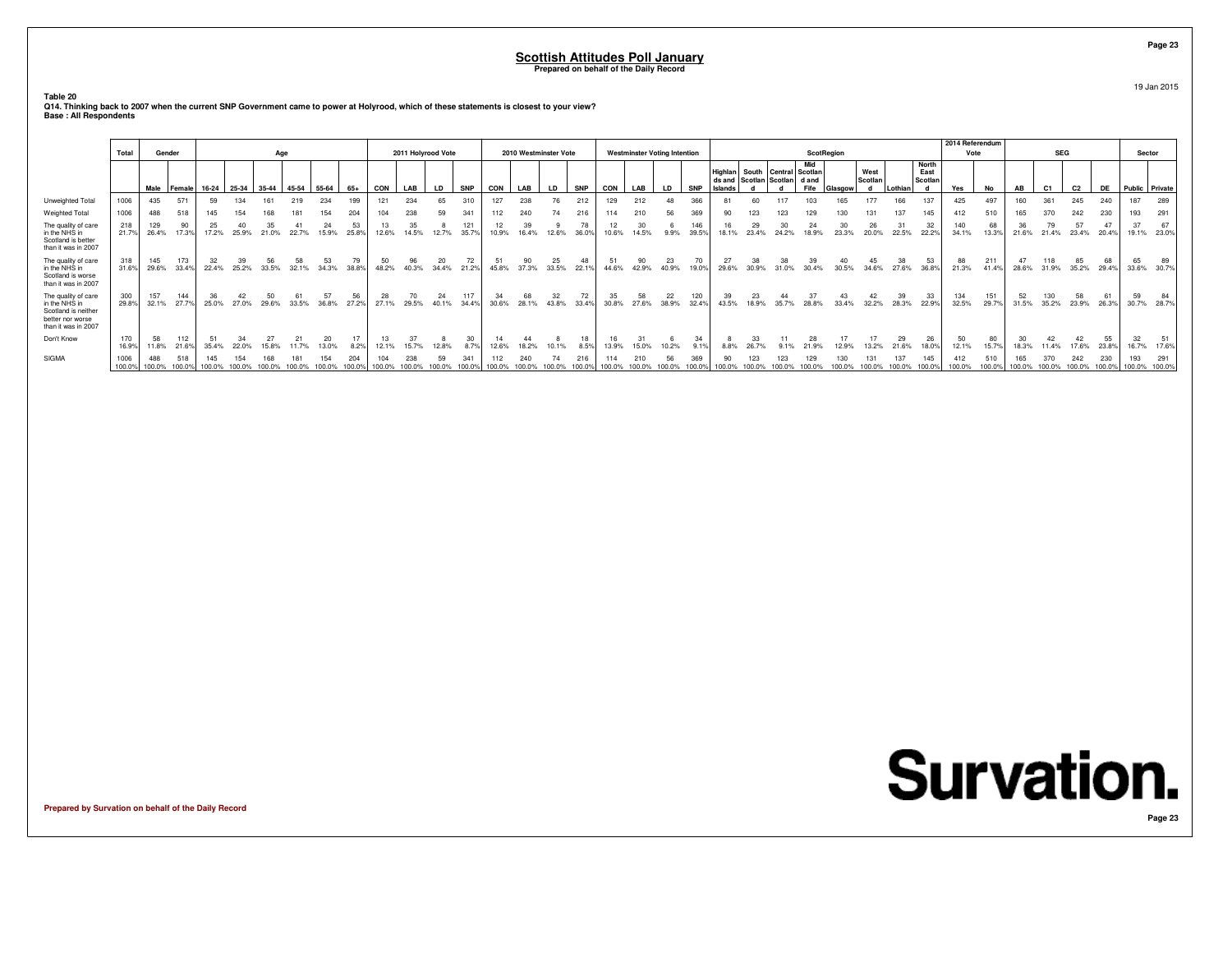**Table 21**

**Q15. Thinking back to 2007 when the current SNP Government came to power at Holyrood, which of these statements is closest to your view? Base : All Respondents**

|                                                                                                      | Total         | Gender        |              |        |             | Age   |         |             |             |            | 2011 Holyrood Vote |       |              |            |               | 2010 Westminster Vote |               |               |       | <b>Westminster Voting Intention</b> |              |                                                    |             |                           | <b>ScotRegion</b> |             |                 |         |                                 | 2014 Referendum<br>Vote |              |       | <b>SEG</b>     |                |               | Sector               |                   |
|------------------------------------------------------------------------------------------------------|---------------|---------------|--------------|--------|-------------|-------|---------|-------------|-------------|------------|--------------------|-------|--------------|------------|---------------|-----------------------|---------------|---------------|-------|-------------------------------------|--------------|----------------------------------------------------|-------------|---------------------------|-------------------|-------------|-----------------|---------|---------------------------------|-------------------------|--------------|-------|----------------|----------------|---------------|----------------------|-------------------|
|                                                                                                      |               |               | Male Female  | 16-24  | 25-34 35-44 |       | $45-54$ | 55-64       | 65+         | <b>CON</b> | LAB                | LD    | <b>SNP</b>   | <b>CON</b> | LAB           | LD                    | <b>SNP</b>    | CON           | LAB   | <b>LD</b>                           | <b>SNP</b>   | Highlan<br>ds and Scotlan Scotlan d and<br>Islands |             | South   Central   Scotlan | Mid<br>Fife       | Glasgow     | West<br>Scotlan | Lothian | <b>North</b><br>East<br>Scotlan | Yes                     | No           | AB    | C <sub>1</sub> | C <sub>2</sub> | DE            | Public Private       |                   |
| Unweighted Total                                                                                     | 1006          | 435           | 571          | 59     | 134         |       |         | 234         | 199         | 121        | 234                | 65    | 310          | 127        | 238           | 76                    | 212           | 129           |       |                                     | 366          | 81                                                 |             |                           |                   | 165         | 177             |         | 137                             | 425                     | 497          |       | 361            | 245            | 240           | 187                  | 289               |
| Weighted Total                                                                                       | 1006          | 488           | 518          | 145    | 154         |       |         | 154         | 204         | 104        | 238                | 59    | 341          |            | 240           | 74                    | 216           | 114           |       | 56                                  | 369          | 90                                                 |             |                           |                   |             |                 | 137     | 145                             | 412                     | 510          |       |                | 242            | 230           | 193                  | 291               |
| Waiting times in the<br>NHS in Scotland are<br>better than in 2007                                   | 217<br>21.6%  | 111<br>22.8%  | 106<br>20.5% | 23.3%  | 21.5%       | 18.3% | 26.8%   | 16.9%       | 22.29       | 13.0%      | 14.3%              | 12.6% | 123<br>36.2% | 10.6%      | 14.2%         | 12<br>16.3%           | 36.8%         | 14.1%         |       | 22.7%                               | 138<br>37.5% | 14.7%                                              | 25.4%       | 21.9%                     | 16.8%             | 27.5%       | 19.7%           | 23.7%   | 21.0%                           | 139<br>33.6%            | 68<br>13.4%  | 23.6% | 20.3%          | 20.2%          | 55<br>23.7%   | 34                   | 66<br>17.6% 22.7% |
| Waiting times in the<br>NHS in Scotland are<br>worse than in 2007                                    | 328<br>32.6%  | 163<br>33.3%  | 165<br>31.8% | 26.8%  | 32.0%       | 34.2% | 31.0%   | 59<br>38.1% | 67<br>33.0% | 43.6%      | 41.0%              | 46.3% | 22.1%        | 41.9%      | 88<br>36.8%   | 41.8%                 | 50<br>23.2%   | 34.6%         | 45.5% | 37.7%                               | 83<br>22.5%  | 44.2%                                              | 23.9%       | 40.1%                     | 33.4%             | 30.8%       | 34.9%           | 27.5%   | 30.0%                           | 24.7%                   | 204<br>40.0% | 29.6% | 35.5%          | 85<br>35.2%    | 63<br>27.2%   |                      | 36.3% 33.7%       |
| Waiting times in the<br>NHS in Scotland are<br>neither better nor<br>worse than they were<br>in 2007 | 248<br>24.7%  | 132<br>27.2%  | 116<br>22.3% | 14.1%  | 26.5%       | 27.0% | 21.9%   | 26.4%       | 29.9%       | 30.0%      | 54<br>22.7%        | 26.7  | 27.1%        | 31.7%      | 22.5%         | 22<br>29.3%           | 60<br>27.9%   | 30.5%         | 24.7% |                                     | 99<br>26.8%  | 27<br>30.3%                                        | 26<br>20.9% | 28.0%                     | 23.2%             | 26<br>20.1% | 35<br>26.5%     | 23.9%   | 26.0%                           | 107<br>25.8%            | 130<br>25.69 | 30.5% | 99<br>26.7%    | 22.1%          | 46<br>19.8%   | 50                   | 25.8% 25.1%       |
| Don't Know                                                                                           | 213<br>21.2%  | 82<br>16.8%   | 131<br>25.3% | 35.8%  | 20.0%       |       |         |             | 31<br>14.9% | 13.4%      | 22.0%              |       |              | 15.7%      | 26.5%         | 12.7%                 | 26<br>12.19   | 20.9%         |       | 22.9%                               | 13.29        | 10.9%                                              |             |                           |                   |             |                 | 24.9%   | 33<br>23.0%                     | 65<br>15.9%             | 107<br>21.1% | 16.3% | 65<br>17.5%    | 54<br>22.5%    | 67<br>29.2%   | 39                   | 20.3% 18.6%       |
| SIGMA                                                                                                | 1006<br>100.0 | 488<br>100.0% | 100.0%       | 100.0% |             |       |         |             | 100.0%      | 100.0%     | 238                | 59    |              |            | 240<br>100.0% | 100.0%                | 216<br>100.0% | 114<br>100.0% |       | 56                                  | 369          | 90<br>100.0%                                       |             |                           |                   |             |                 |         |                                 | 100.0%                  | 510          |       | 100.0%         | 242<br>100.0%  | 230<br>100.0% | 193<br>100.0% 100.0% | 291               |

**Prepared by Survation on behalf of the Daily Record**

19 Jan 2015

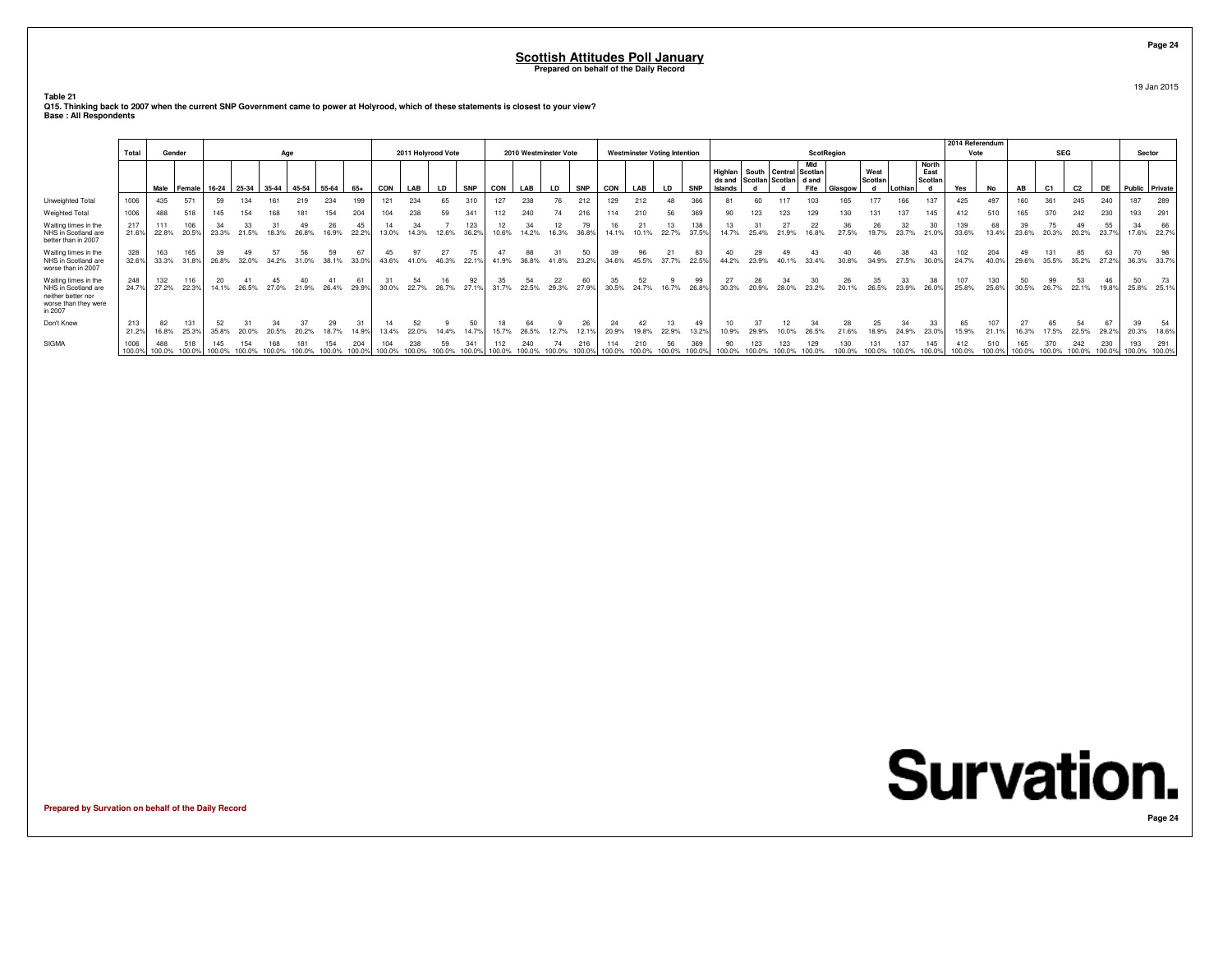**Table 22**

Q16. Full control over fracking is likely to be transferred to the Scottish Parliament in the near future. Which of the following statements is closest to your view?<br>Base : All Respondents

|                                   | Total          | Gender               |                |       |                               | Age    |        |               |        |        | 2011 Holyrood Vote |           |               |               |                      | 2010 Westminster Vote |               |            | <b>Westminster Voting Intention</b> |              |               |           |     |                                | <b>ScotRegion</b>                                    |         |                 |               |                          | 2014 Referendum<br>Vote |              |                      | <b>SEG</b>    |                |                | Sector               |                    |
|-----------------------------------|----------------|----------------------|----------------|-------|-------------------------------|--------|--------|---------------|--------|--------|--------------------|-----------|---------------|---------------|----------------------|-----------------------|---------------|------------|-------------------------------------|--------------|---------------|-----------|-----|--------------------------------|------------------------------------------------------|---------|-----------------|---------------|--------------------------|-------------------------|--------------|----------------------|---------------|----------------|----------------|----------------------|--------------------|
|                                   |                |                      |                |       | Male Female 16-24 25-34 35-44 |        |        | 45-54 55-64   | 65+    | CON    | LAB                | <b>LD</b> | <b>SNP</b>    | CON           | LAB                  | LD                    | <b>SNP</b>    | <b>CON</b> | LAB                                 | LD           | <b>SNP</b>    | Islands I |     | ds and Scotlan Scotlan   d and | Mid<br>Highlan   South   Central   Scotlan  <br>Fife | Glasnow | West<br>Scotlan | Lothiar       | North<br>East<br>Scotlar | Yes                     | No           | AB                   | C1            | C <sub>2</sub> | <b>DE</b>      | Public Private       |                    |
| Unweighted Total                  | 1006           | 435                  | 571            |       | 134                           |        |        | 234           |        |        | 234                |           |               | 127           | 238                  | 76                    | 212           |            | 212                                 | 48           |               |           |     |                                |                                                      |         |                 | 166           |                          | 425                     | 497          | 160                  | 361           | 245            | 240            |                      | 289                |
| Weighted Total                    | 1006           | 488                  | <b>E10</b>     | 145   | 154                           |        |        | 154           | 204    |        | 238                | 59        | 341           | 112           | 240                  | 74                    | 216           | 114        | 210                                 | 56           | 369           | 90        |     | 23                             |                                                      |         |                 | 137           | 145                      | 412                     | 510          | 165                  | 370           | 242            | 230            |                      |                    |
| I support fracking<br>in Scotland | 237<br>23.6%   | 166<br>34.0%         | $13.7^{\circ}$ | 18.8% | 16.7%                         |        | 17.0%  | 32.0%         | 35.1%  |        | 20.8%              | 38.1%     | 65<br>19.2%   | 45.1%         | 17.2%                | 36.8%                 | 21.5%         | 50.0%      | 22.9%                               | 37.6%        | 18.1%         | 30.0%     |     | 15.8%                          | 11.8%                                                | 19.4%   | 24.5%           | 23.4%         | 45<br>30.8%              | 17.6%                   | 146<br>28.6% | 26.7%                | 25.0%         | 20.7%          | 22.0%          | 20.5%                | 23.1%              |
| I oppose fracking in<br>Scotland  | 448<br>44.5%   | 216<br>44.2%         | 232            | 34.3% |                               |        |        |               |        |        |                    |           | 188<br>55.29  | 35.3%         | 125<br>52.1%         | 36.0%                 | 55.4%         |            | 43.9%                               | 25.6%        | 209           |           |     |                                |                                                      |         |                 |               |                          | 230<br>55.9%            | 36.7%        | 50.4%                |               | 42.1%          | $39.8^{\circ}$ | 86                   | 149<br>44.4% 51.4% |
| Don't know                        | 321<br>31.9%   | 106<br>21.8%         | 41.5%          | 46.9% | 34.2%                         | 30.4%  | 24.2%  | 27.5%         |        | '7.8%  | 33.1%              | 29.8%     | 25.6%         | 19.6%         | 30.7%                | 27.1%                 | 23.1%         | 23.4%      | 33.3%                               | 36.8%        | 25.2%         |           |     |                                |                                                      |         | 29.7%           |               | 33.5%                    | 109<br>26.5%            | 34.7%        | 22.9%                | 28.6%         | 37.2%          | 88<br>38.2%    | 68                   | 35.1% 25.5%        |
| SIGMA                             | 1006<br>100.0% | 488<br>100.0% 100.0% | 518            | 145   | 154<br>100.0% 100.0%          | 100.0% | 100.0% | 154<br>100.0% | 100.0% | 100.0% | 238                | 100.0%    | 341<br>100.0% | 112<br>100.0% | 240<br>100.0% 100.0% | 74                    | 216<br>100.0% | 100.0%     | 210<br>100.0%                       | 56<br>100.0% | 369<br>100.0% | 100.0%    | 123 | 23<br>100.0% 100.0%            | 100.0%                                               |         | 100.0%          | 137<br>100.0% | 145<br>100.0%            | 412<br>100.0%           | 510          | 165<br>100.0% 100.0% | 370<br>100.0% | 242<br>100.0%  | 230<br>100.0%  | 193<br>100.0% 100.0% | 291                |

**Prepared by Survation on behalf of the Daily Record**



**Page 25**

19 Jan 2015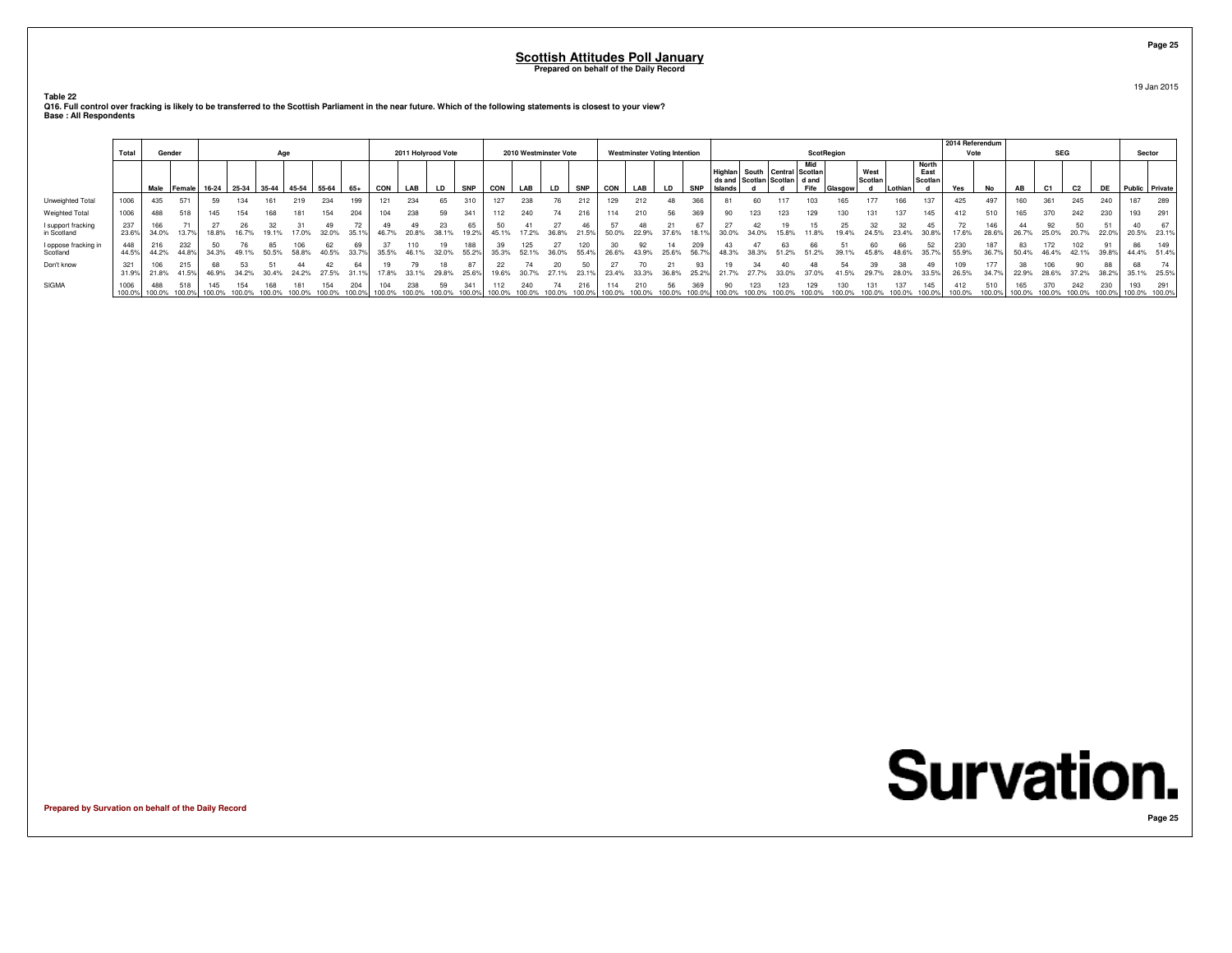**Table 23**

| Q17. The Scottish Government based its economic projections for an independent Scotland on an oil price of around \$110 a barrel. The current price is \$50 a barrel. |  |
|-----------------------------------------------------------------------------------------------------------------------------------------------------------------------|--|
| Has this made you                                                                                                                                                     |  |
| <b>Base: All Respondents</b>                                                                                                                                          |  |

|                                                                    |                |               |               |       |       |       |       |       |       |       |                    |       |              |       |            |                       |             |       |                                     |             |            |                   |                                                    |       |                      |         |                 |         |                          | 2014 Referendum |               |              |              |       |       |                      |                    |
|--------------------------------------------------------------------|----------------|---------------|---------------|-------|-------|-------|-------|-------|-------|-------|--------------------|-------|--------------|-------|------------|-----------------------|-------------|-------|-------------------------------------|-------------|------------|-------------------|----------------------------------------------------|-------|----------------------|---------|-----------------|---------|--------------------------|-----------------|---------------|--------------|--------------|-------|-------|----------------------|--------------------|
|                                                                    | Total          | Gender        |               |       |       | Age   |       |       |       |       | 2011 Holyrood Vote |       |              |       |            | 2010 Westminster Vote |             |       | <b>Westminster Voting Intention</b> |             |            |                   |                                                    |       | ScotRegion           |         |                 |         |                          | Vote            |               |              | <b>SEG</b>   |       |       | Sector               |                    |
|                                                                    |                | Male          | <b>Female</b> | 16-24 | 25-34 | 35-44 | 45-54 | 55-64 | 65+   | CON   | LAB                | LD.   | <b>SNP</b>   | CON   | LAB        | LD                    | <b>SNP</b>  | CON   | LAB                                 | LD.         | <b>SNP</b> | ds and<br>Islands | Highlan South Central Scotlan<br>Scotlan   Scotlan |       | Mid<br>d and<br>Fife | Glasgow | West<br>Scotlan | Lothian | North<br>East<br>Scotlan | Yes             | No            | AB           | C1           | C2    | DE    | Public Private       |                    |
| Unweighted Total                                                   | 1006           | 435           | 571           | 59    |       |       |       | 234   |       | 121   | 234                | 65    |              | 127   | 238        | 76                    | 212         | 129   | 212                                 |             | 361        |                   |                                                    |       |                      |         | 177             | 166     | 137                      | 425             | 497           |              |              | 245   | 240   | 187                  | 289                |
| Weighted Total                                                     | 1006           | 488           | 518           | 145   |       |       |       | 154   | 204   |       | 238                |       | 341          |       |            |                       |             | 114   |                                     |             |            | 90                |                                                    |       |                      |         |                 | 137     | 145                      | 412             | 510           |              |              | 242   | 230   | 193                  | 291                |
| More likely to<br>support Scottish<br>independence                 | 114<br>11.3%   | 57<br>11.7%   |               | 28.5% |       | 9.5%  | 10.5% | 4.5%  | 2.6%  | 4.9%  | 28<br>11.9%        |       | 51<br>15.1%  | 2.0%  | 8.3%       | 2.8%                  | 25<br>11.4% | 0.5%  | 5.6%                                | 12.2%       | 17 9%      | 8.7%              | 5.4%                                               | 17.3% | 6.9%                 | 18.9%   | 13.3%           | 8.9%    | 16<br>10.7%              | 88<br>21.4%     | 16<br>3.2%    | 8.5%         | 9.4%         | 10.8% | 17.1% | 22                   | 36<br>11.2% 12.4%  |
| Less likely to<br>support Scottish<br>independence                 | 19.0%          | 93<br>19.1%   | 19.0%         | 18.4% | 21.9% | 18.5% | 12.0% | 21.9% | 21.8% | 30.2% | 26.2%              | 30.5% | 7.7%         | 27.8% | 21.0%      | 36.3%                 | 9.1%        | 39.1% | 29.6%                               | 29.3%       |            |                   | 16.4%                                              | 15.4% | 16.8%                | 15.3%   | 20.3%           | 23.0%   | 25.6%                    | 23<br>5.5%      | 150<br>29.4%  | 23.3%        | 20.6%        | 19.3% | 13.1% | 22.0%                | 18.5%              |
| Made no difference<br>to your views on<br>Scottish<br>independence | 636<br>63.2%   | 325<br>66.7%  | 311<br>60.0   | 33.5% |       | 65.9% | 75.6% | 72.3% | 71.9% |       | 55.1%              | 68.6% | 251<br>73.8% | 69.4% | 61.7%      | 59.2%                 | 78.6%       | 60.5% | 123                                 | 30<br>54.3% | 276        |                   | 86                                                 | 62.8% | 71.9%                | 57.8%   | 59.7%           | 62.5%   | 80<br>55.4%              | 280<br>68.0%    | 322<br>63.2%  | 108<br>65.5% | 246<br>66.5% | 60.7% | 59.0% | 110                  | 191<br>57.1% 65.8% |
| Don't know                                                         | 6.4%           | 2.6%          |               | 19.6% |       |       |       |       | 3.6%  |       |                    |       | 3.4%         |       | 22<br>9.0% | 7%                    |             |       | 6.4%                                | 4.3%        | 3.3%       | 5.1%              |                                                    |       |                      |         |                 |         | 12<br>8.2%               | 5.1%            | 22<br>4.2%    | 2.6%         | 3.5%         | 9.2%  | 10.8% | 9.7%                 | 3.3%               |
| SIGMA                                                              | 1006<br>100.09 | 488<br>100.0% |               |       |       |       |       |       |       |       |                    |       |              |       |            |                       |             |       |                                     |             |            |                   |                                                    |       |                      |         |                 |         | 145                      | 412<br>100.0%   | 510<br>100.0% |              |              |       |       | 193<br>100.0% 100.0% | 291                |

**Prepared by Survation on behalf of the Daily Record**

19 Jan 2015

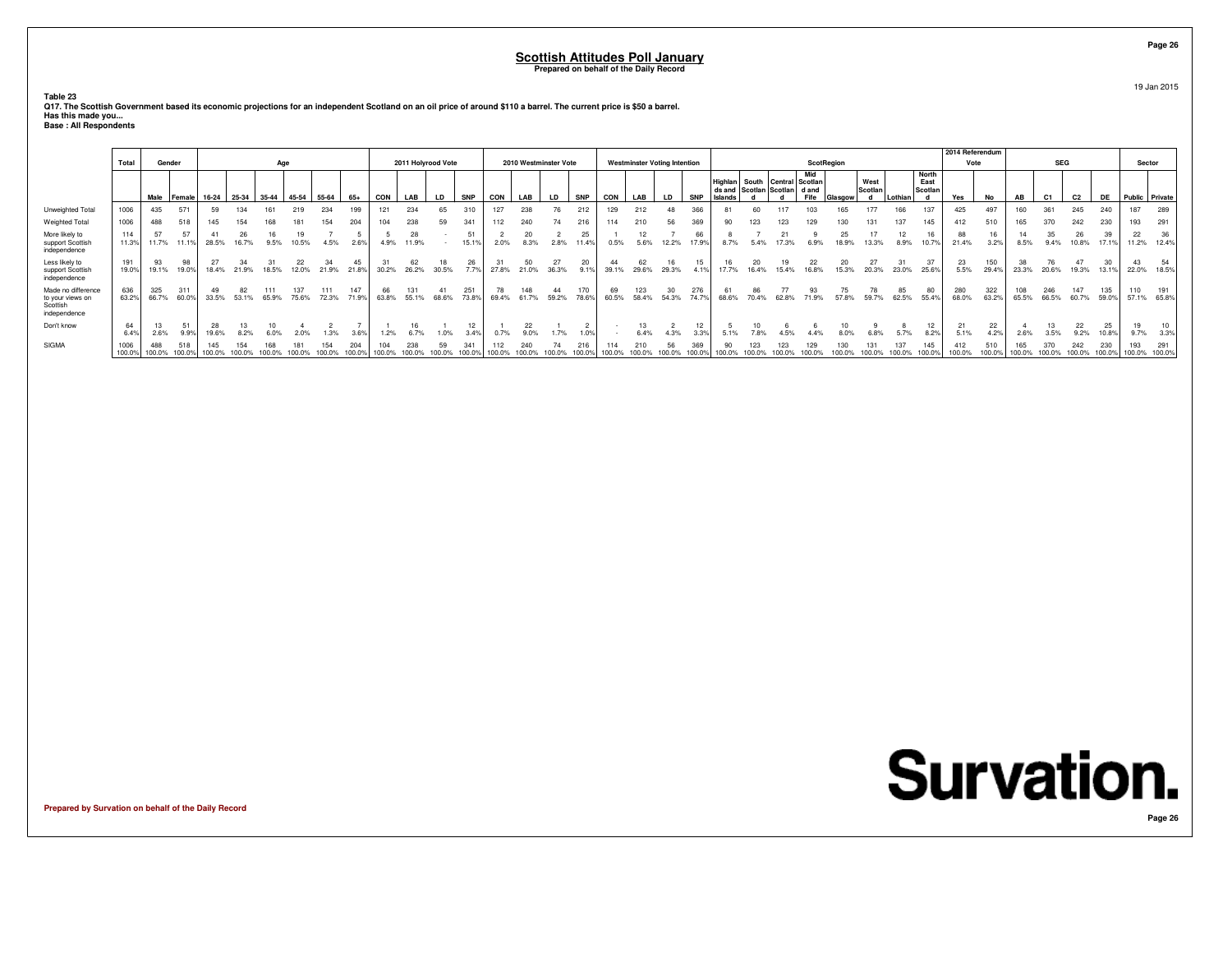#### **Table 24Q18. Which of the following statements is closest to your opinion? Base : All Respondents**

|                                                                                                                    | Total          |               | Gender       |             |       | Age   |             |             |              |             | 2011 Holyrood Vote |          |              |             |                    | 2010 Westminster Vote |                     |               | <b>Westminster Voting Intention</b> |             |             |                                       |             |                                        | <b>ScotRegion</b>      |             |                 |         |                                 | 2014 Referendum<br>Vote |              |               | <b>SEG</b>     |               |               | Sector               |              |
|--------------------------------------------------------------------------------------------------------------------|----------------|---------------|--------------|-------------|-------|-------|-------------|-------------|--------------|-------------|--------------------|----------|--------------|-------------|--------------------|-----------------------|---------------------|---------------|-------------------------------------|-------------|-------------|---------------------------------------|-------------|----------------------------------------|------------------------|-------------|-----------------|---------|---------------------------------|-------------------------|--------------|---------------|----------------|---------------|---------------|----------------------|--------------|
|                                                                                                                    |                | Male          | Female       | 16-24       | 25-34 | 35-44 | 45-54       | 55-64       | $65+$        | CON         | LAB                | LD       | <b>SNP</b>   | CON         | LAB                | LD                    | <b>SNP</b>          | CON           | LAB                                 | LD          | SNP         | <b>Highlan</b><br>ds and<br>. Islands |             | South Central<br>Scotlan Scotlan d and | Mid<br>Scotlan<br>Fife | Glasgow     | West<br>Scotlan | Lothiar | <b>North</b><br>East<br>Scotlan | Yes                     | No           | AB            | C <sub>1</sub> | C2            | <b>DE</b>     | Public Private       |              |
| <b>Unweighted Total</b><br><b>Weighted Total</b>                                                                   | 1006<br>1006   | 435<br>488    | 571<br>518   | 59<br>145   |       |       | 219         | 234<br>154  | 199<br>204   | 121<br>104  | 234<br>238         | 65<br>59 | 310<br>341   | 127         | 238                | 76<br>74              | 212                 | 129<br>114    | 212<br>210                          | 48<br>56    | 366<br>369  | 90                                    | 60<br>123   | 117<br>123                             | 103<br>129             | 165         | 177             |         | 137                             | 425                     | 497<br>510   | 160<br>165    | 361<br>370     | 245<br>242    | 240<br>230    | 187<br>193           | 289<br>291   |
| The SNPs<br>independence<br>campaign generally<br>told the truth on<br>the economics of<br>independence            | 373<br>37.1%   | 197<br>40.4%  | 176<br>34.0% | 54<br>37.2% | 38.1% |       |             | 49<br>32.1% | 66<br>32.3%  | 8.6%        | 64<br>26.9%        |          | 219<br>64.49 | 112<br>5.9% | 240<br>67<br>27.7% | 18<br>23.6%           | 216<br>153<br>71.0% | 4.0%          | 28<br>13.2%                         |             | 277<br>75.0 | 31<br>35.1%                           | 37<br>30.5% | 54                                     | 46<br>35.6%            | 43.6%       | 36.5%           | 35.9%   | 145<br>$5^{\circ}$              | 412<br>299<br>72.6%     | 55<br>10.8%  | 62<br>37.8%   | 138<br>37.3%   | 86<br>35.4%   | 88<br>38.2%   | 72<br>37.0%          | 103<br>35.5% |
| The SNPs<br>independence<br>campaign generally<br>did not tell the<br>truth on the<br>economics of<br>independence | 470<br>46.8%   | 241<br>49.5%  | 229<br>44.2% | 49<br>33.8% | 42.7% | 41.9% | 73<br>40.6% | 88<br>57.5% | 123<br>60.4% | 87<br>83.9% | 138<br>58.0%       | 81.7%    | 83<br>24.4%  | 94<br>84.4% | 135<br>56.2%       | 52<br>70.8%           | 45<br>21.0%         | 101<br>88.4%  | 150<br>71.5%                        | 43<br>76.4% | 57<br>15.3% | 47<br>53.0%                           | 60<br>49.2% | 45<br>36.4%                            | 63<br>49.0%            | 48<br>37.3% | 51.6%           | 45.2%   | 77<br>53.19                     | 64<br>15.4%             | 382<br>74.9% | 48.2%         | 190<br>51.4%   | 111<br>46.1%  | 89<br>38.9%   | 94<br>48.5%          | 139<br>47.8% |
| Don't know                                                                                                         | 162<br>16.1%   | 50<br>10.2%   | 113<br>21.8% | 29.0%       |       |       |             |             | 15<br>7.3%   | 7.6%        | 15.1%              |          | 38<br>11.2%  |             | 39                 | 5.6%                  | 17<br>8.0%          | 7.6%          | 32<br>15.3%                         | 8.8%        | 36<br>9.7%  |                                       | 25          | 24                                     | 20<br>15.5%            | 25          |                 | 18.9%   | 11.5%                           | 49<br>12.0%             | 73<br>14.3%  | 23<br>14.0%   | 42<br>.3%      | 45<br>18.5%   | 53<br>22.99   | 28<br>14.5%          | 48<br>16.7%  |
| SIGMA                                                                                                              | 1006<br>100.0% | 488<br>100.0% | 518          | 100.0%      |       |       |             |             |              |             | 238                | 59       | 341          | 112         | 240                | 74                    | 216                 | 114<br>100.0% | 210                                 | 56          | 369         | 90<br>100.0%                          | 123         | 123<br>100.0%                          | 129                    |             |                 |         | 145                             | 412<br>100.0%           |              | 165<br>100.0% | 370            | 242<br>100.0% | 230<br>100.0% | 193<br>100.0% 100.0% | 291          |

**Prepared by Survation on behalf of the Daily Record**

19 Jan 2015

**Page 27**

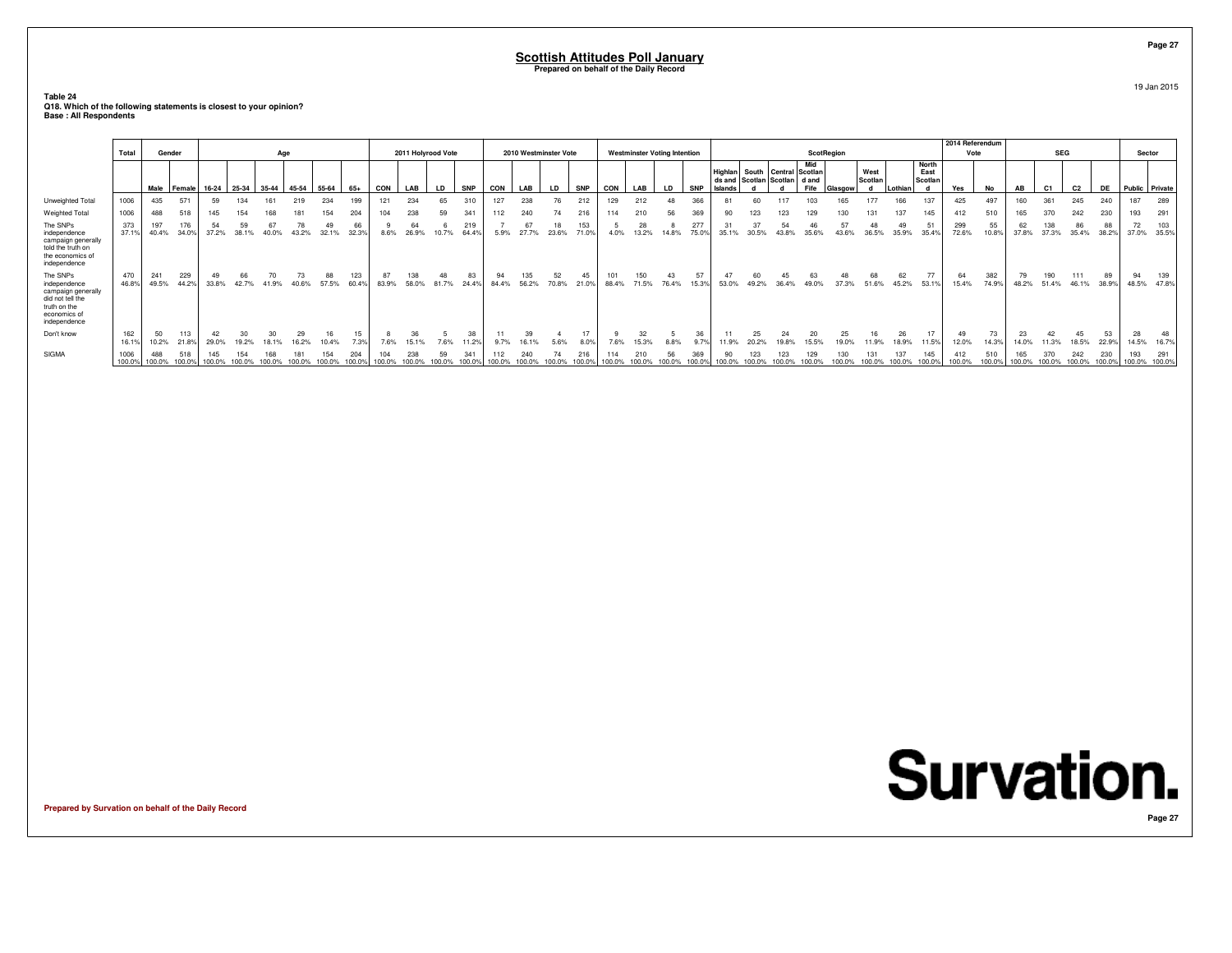**Table 25**

| Q19. The SNP have said they would demand full fiscal autonomy for Scotland in return for supporting any minority government at Westminster. This would mean Scotland having sole |
|----------------------------------------------------------------------------------------------------------------------------------------------------------------------------------|
| responsibility for raising and spending all its own money, including all taxes, pensions and other welfare benefits. Does this policy make you                                   |
| <b>Base: All Respondents</b>                                                                                                                                                     |

|                                            |        |              |                      |        |       |       |       |                                                       |        |        |                    |           |               |             |       |                       |              |            |                                     |           |              |                    |               |                                                         |             |           |                 |     |                          | 2014 Referendum |              |       |                |       |       |             |                      |
|--------------------------------------------|--------|--------------|----------------------|--------|-------|-------|-------|-------------------------------------------------------|--------|--------|--------------------|-----------|---------------|-------------|-------|-----------------------|--------------|------------|-------------------------------------|-----------|--------------|--------------------|---------------|---------------------------------------------------------|-------------|-----------|-----------------|-----|--------------------------|-----------------|--------------|-------|----------------|-------|-------|-------------|----------------------|
|                                            | Total  |              | Gender               |        |       | Age   |       |                                                       |        |        | 2011 Holyrood Vote |           |               |             |       | 2010 Westminster Vote |              |            | <b>Westminster Voting Intention</b> |           |              |                    |               |                                                         | ScotRegion  |           |                 |     |                          | Vote            |              |       | <b>SEG</b>     |       |       | Sector      |                      |
|                                            |        |              |                      |        |       |       |       | Male   Female   16-24   25-34   35-44   45-54   55-64 | 65+    | CON    | LAB                | <b>LD</b> | <b>SNP</b>    | CON         | LAB   | <b>LD</b>             | <b>SNP</b>   | <b>CON</b> | LAB                                 | <b>LD</b> | <b>SNP</b>   | Highlan<br>Islands |               | South Central Scotlan<br>ds and Scotlan Scotlan   d and | Mid<br>Fife | -lasgow ' | West<br>Scotlan |     | North<br>East<br>Scotlan | Yes             | Nο           | AB    | C <sub>1</sub> | C2    | DE    |             | Public Private       |
| Unweighted Total                           |        | 435          | 571                  | 59     |       |       | 219   | 234                                                   |        |        | 234                | 65        | 310           | 127         | 238   |                       | 212          | 29         | 212                                 |           | 366          |                    |               |                                                         |             |           |                 | 166 | 137                      | 425             | 497          | 160   | 361            | 245   | 240   | 187         | 289                  |
| Weighted Total                             |        | 488          | 518                  |        |       |       |       | 154                                                   |        |        | 238                | 59        | 341           | 112         | 240   |                       | 216          | 114        | 210                                 |           |              | 90                 |               |                                                         |             |           |                 |     | 145                      | 412             | 510          |       | 370            | 242   | 230   | 193         | 291                  |
| More likely to vote<br>for the SNP         | 29.9%  | 147<br>30.1% | 153<br>29.6%         |        |       | 30.5% |       | 17.4%                                                 | 7 5%   | 6.9%   | 23.5%              |           | 160<br>47.1%  | 4.3%        | 22.4% | 16.9%                 | 101<br>47.0% | 0.5%       | 12.3%                               | 16.5%     | 212<br>57.4% |                    |               |                                                         |             | 43.1%     |                 |     |                          | 236<br>57.2%    | 49           | 29.2% |                |       |       | 63<br>32.6% | 93<br>31.9%          |
| Less likely to vote<br>for the SNP         | 19.7%  | 18.6%        | 20.6%                | 14.9%  | 20.5% | 19.5% |       |                                                       | 19.5%  | 44.2%  | 24.4%              | 33.5%     |               | 40.7%       | 23.8% | 32.9%                 |              |            | 32.8%                               | 26.8%     |              |                    |               |                                                         |             |           |                 |     |                          |                 |              | 23.3% | 22.3%          |       |       | 36<br>18.6% | 60<br>20.8%          |
| Make no difference<br>to how you will vote | 43.1%  | 234<br>47.9% | 200<br>38.5%         | 13.2%  |       | 43.6% | 49.2% | 50.8%                                                 | 60.9%  | 47.8%  | 46.3%              | 55.4%     | 41.2%         | 60<br>53.6% | 46.6% | 50.2%                 | 44.0%        | 55.0%      | 50.5%                               | 55.6%     | 37.8%        | 48.3%              | 52.3%         |                                                         |             | 32.1%     | 40.3%           |     | 38.1%                    | 31.6%           | 269<br>52.8% | 45.1% | 43.7%          | 40.4% | 43.5% | 77<br>40.0% | 121<br>41.6%         |
| Don't Know                                 | 7.4%   | 3.3%         |                      | 24.2%  | 8.4%  |       |       | 3.8%                                                  |        | 1.2%   | 5.8%               |           |               |             | 7.2%  |                       | 3.3%         | 2.9%       | 4.3%                                | 1.0%      | 290          |                    |               |                                                         |             |           |                 |     |                          | 7.4%            | 22           | 2.5%  |                | 28    |       | 8.9%        | 5.7%                 |
| <b>SIGMA</b>                               | 100.0% | 488          | 518<br>100.0% 100.0% | 100.0% |       |       |       |                                                       | 100.0% | 100.0% |                    | 59        | 341<br>100.0% |             |       | 100.0% 100.0% 100.0%  | 100.0%       |            | 100.0% 100.0% 100.0%                |           | 100.0%       |                    | 100.0% 100.0% |                                                         | 100.0%      | 100.0%    | 100.0%          |     | 145<br>100.0%            | 412<br>100.0%   | 510          |       | 100.0% 100.0%  |       | 230   | 193         | 291<br>100.0% 100.0% |

**Prepared by Survation on behalf of the Daily Record**



19 Jan 2015